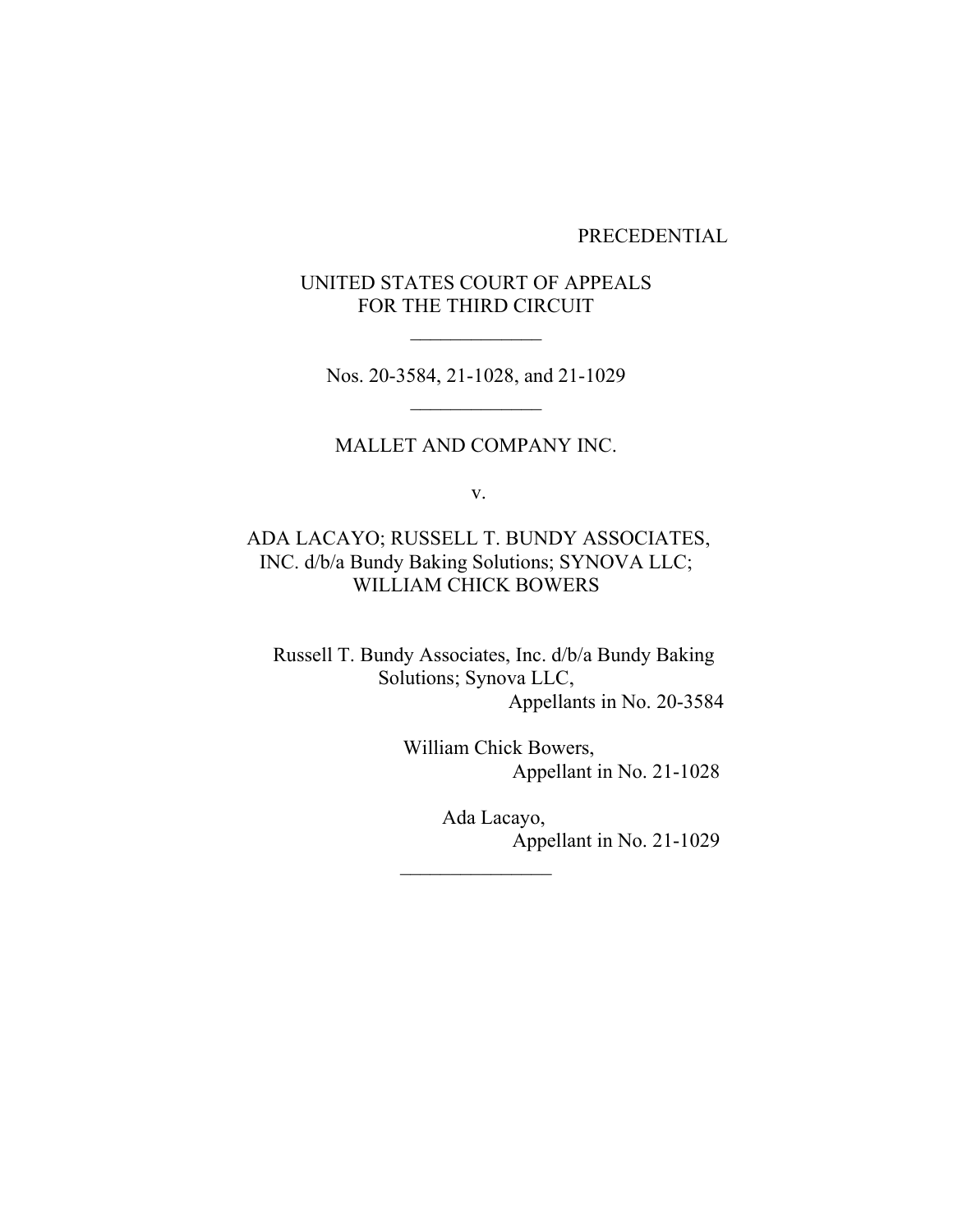On Appeal from the United States District Court for the Western District of Pennsylvania (D.C. No. 2-19-cv-1409) District Judge: Hon. Cathy Bissoon

> Argued April 16, 2021

Before: JORDAN, GREENAWAY, JR., and SCIRICA, *Circuit Judges.*

> (Filed: September 24, 2021)  $\frac{1}{2}$

Laura C. Bunting Marla N. Presley [ARGUED] Jackson Lewis 1001 Liberty Avenue – Suite 1000 Pittsburgh, PA 15222

Allison G. Folk Jackson Lewis 6100 Oak Tree Boulevard, Suite 400 Cleveland, OH 44131 *Counsel for Mallet and Company Inc.*

Ada Lacayo 328 Michigan Avenue Lower Burrell, PA 15068 *Pro Se*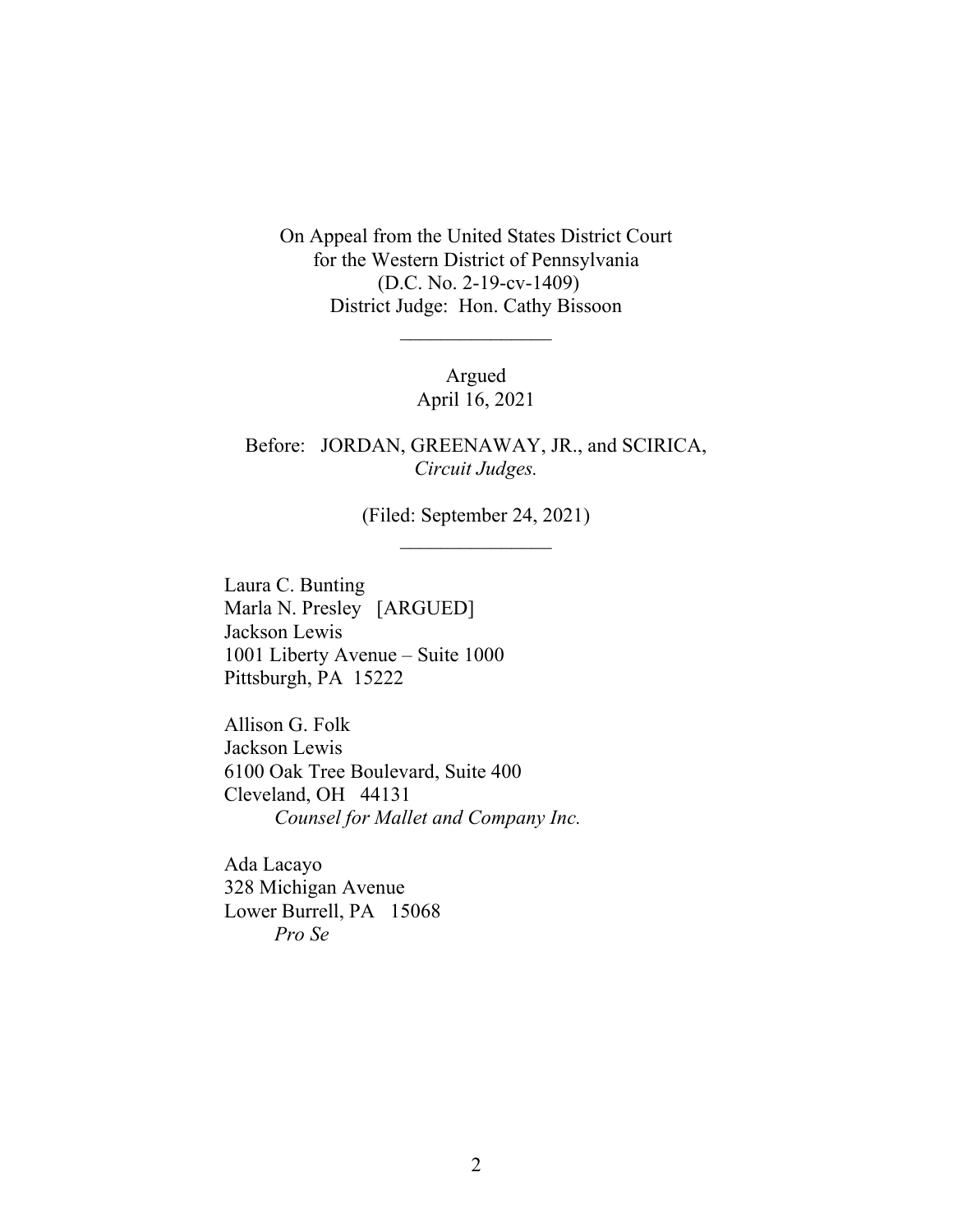Ronald L. Hicks, Jr. [ARGUED] Carolyn B. McGee Porter Wright Morris & Arthur 6 PPG Place – Third Floor Pittsburgh, PA 15222 *Counsel for Russell T. Bundy Associates, Inc., d/b/a Bundy Baking Solutions; Synova LLC*

Nicholas J. Bell Kathleen J. Goldman Buchanan Ingersoll & Rooney 501 Grant Street – Suite 200 Pittsburgh, PA 15219 *Counsel for William Chick Bowers*

# OPINION OF THE COURT  $\frac{1}{2}$

 $\frac{1}{2}$ 

JORDAN, *Circuit Judge*.

Behind the breads, cakes, and other treats on our grocery store shelves, there is a ferociously competitive market for baking supplies, and that is the setting for this trade secret and unfair competition case.

In 2019, Mallet and Company Inc. ("Mallet") learned that Russell T. Bundy Associates, Inc., doing business as Bundy Baking Solutions ("Bundy"), was becoming its newest competitor in the sale of baking release agents. Release agents are lubricants that allow baked goods to readily separate from the containers in which they are made. Bundy was already well-known for other products it offered to the commercial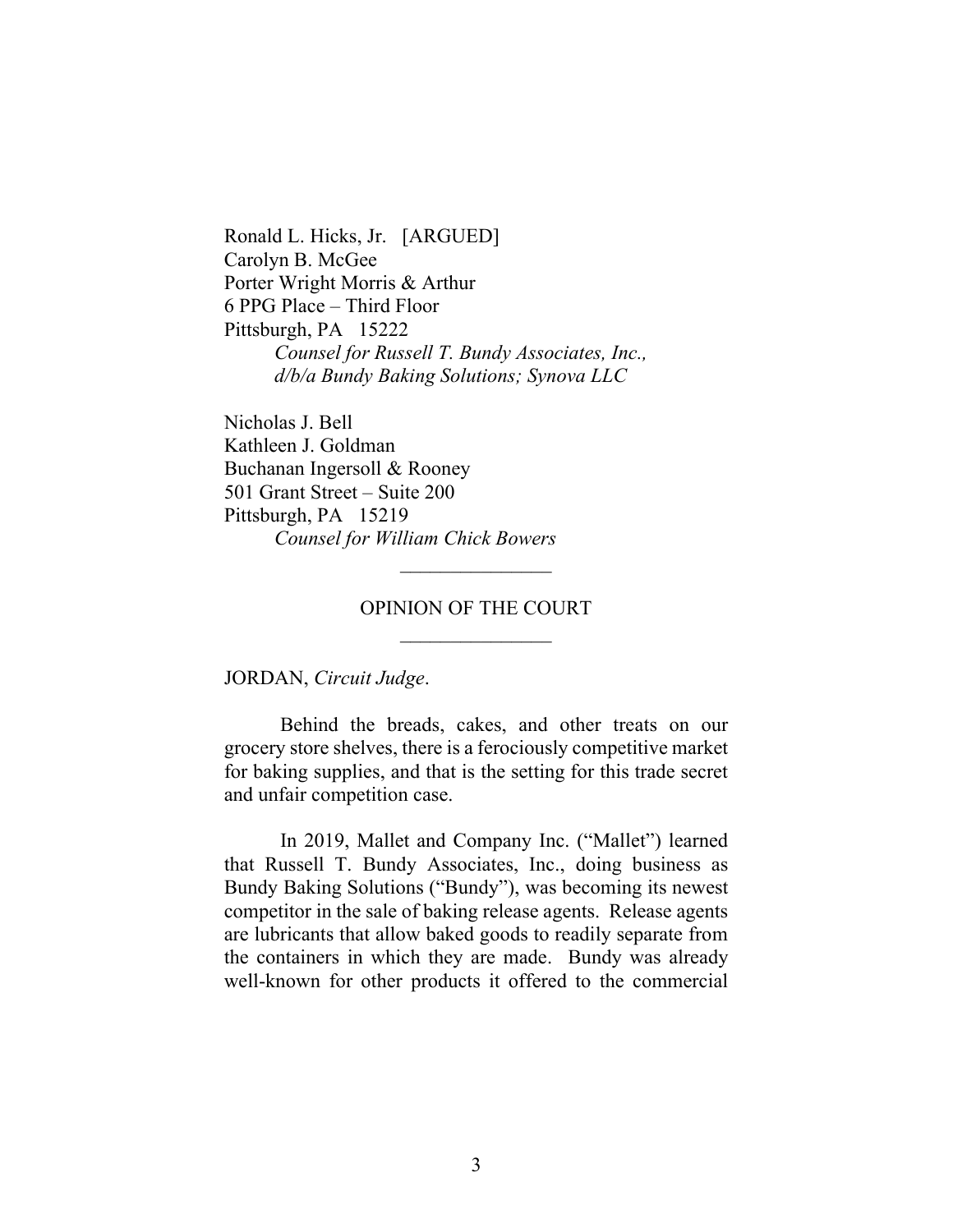baking industry when it decided to launch a new subsidiary, Synova LLC ("Synova"), to sell baking release agents. Synova hired two of Mallet's employees, both of whom had substantial access to Mallet's proprietary information. Taking some of that information with them from Mallet to Synova, they helped Synova rapidly develop, market, and sell release agents to Mallet's customers. Mallet sued, saying such progress would have taken years to accomplish but for the misappropriation of its trade secrets. Agreeing with Mallet, the District Court issued the preliminary injunction now challenged on appeal, restraining Bundy, Synova, and those employees (collectively, "the Defendants") from competing with Mallet.

While we appreciate the challenges inherent in disputes involving trade secrets and requests for preliminary relief, the injunction at issue is flawed and must be vacated. For the reasons that follow, we will remand for further consideration of what, if any, equitable relief is warranted and what sum Mallet should be required to post in a bond as "security … proper to pay the costs and damages sustained by any party found to have been wrongfully enjoined or restrained." Fed. R. Civ. P. 65(c).

## **I. BACKGROUND**

### **A. Factual Background**

### *1. Mallet and the Defendant Employees*

For over eighty years, Mallet has been in the business of developing, manufacturing, and selling baking release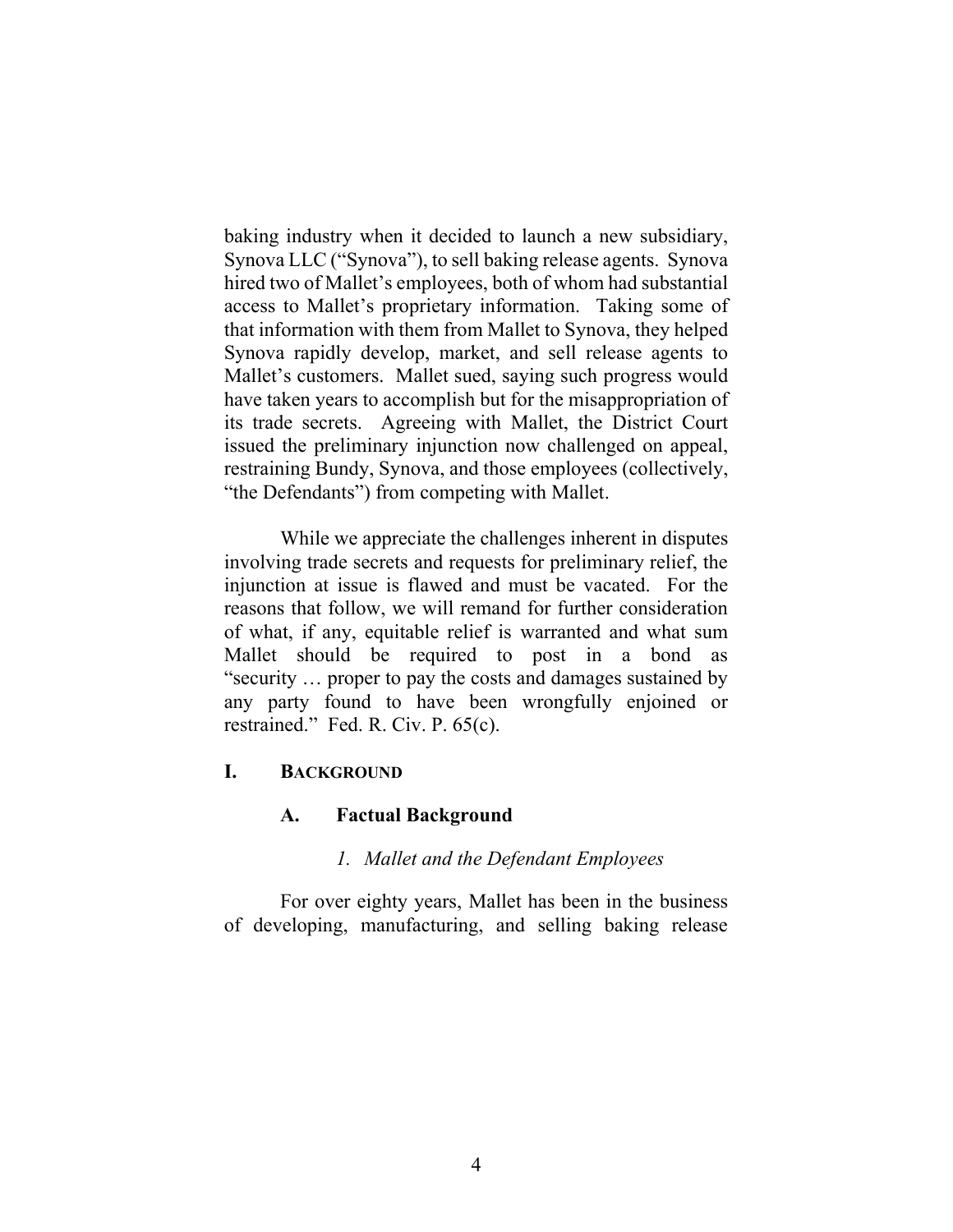agents as well as the equipment used to apply such agents.<sup>1</sup> Release agents are applied to commercial baking pans to ensure the consistent release of baked goods over hundreds of uses. They thus play a crucial role in large-scale baking operations. While the ingredients used to create them – mineral oils, vegetable oils, and lecithin – are commonly known, developing a successful release agent is not as simple as knowing a few of its components. There are "a wide range of factors that have to be considered when formulating a release agent," including product performance, stability, application, cost, availability, and packaging. (J.A. at 10984- 85 (Mallet<sup>2</sup> Depo.).) And the efficacy of a release agent can greatly depend on the customer's product, pan condition, storage conditions, and machinery used to apply the agent. As a result, there are different kinds of release agents, each with unique properties that may be further tailored to maximize performance when used in the production of certain goods. Still, competitors in the release agent market often manufacture and sell identical or similar products.

Mallet proclaims itself "a service business delivering value through the combination of high quality, consistent products and the equipment to apply them." (J.A. at 2232 (Mallet Website).) Prior to 2018, it manufactured about fifty

<sup>&</sup>lt;sup>1</sup> Mallet was acquired in 2016 by Vantage Specialty Chemicals, Inc. and, though the record is not clear on this, now appears to be a subsidiary operating under Vantage's food division.

<sup>2</sup> We refer to Mallet's Federal Rule of Civil Procedure 30(b)(6) Deposition as "Mallet Depo."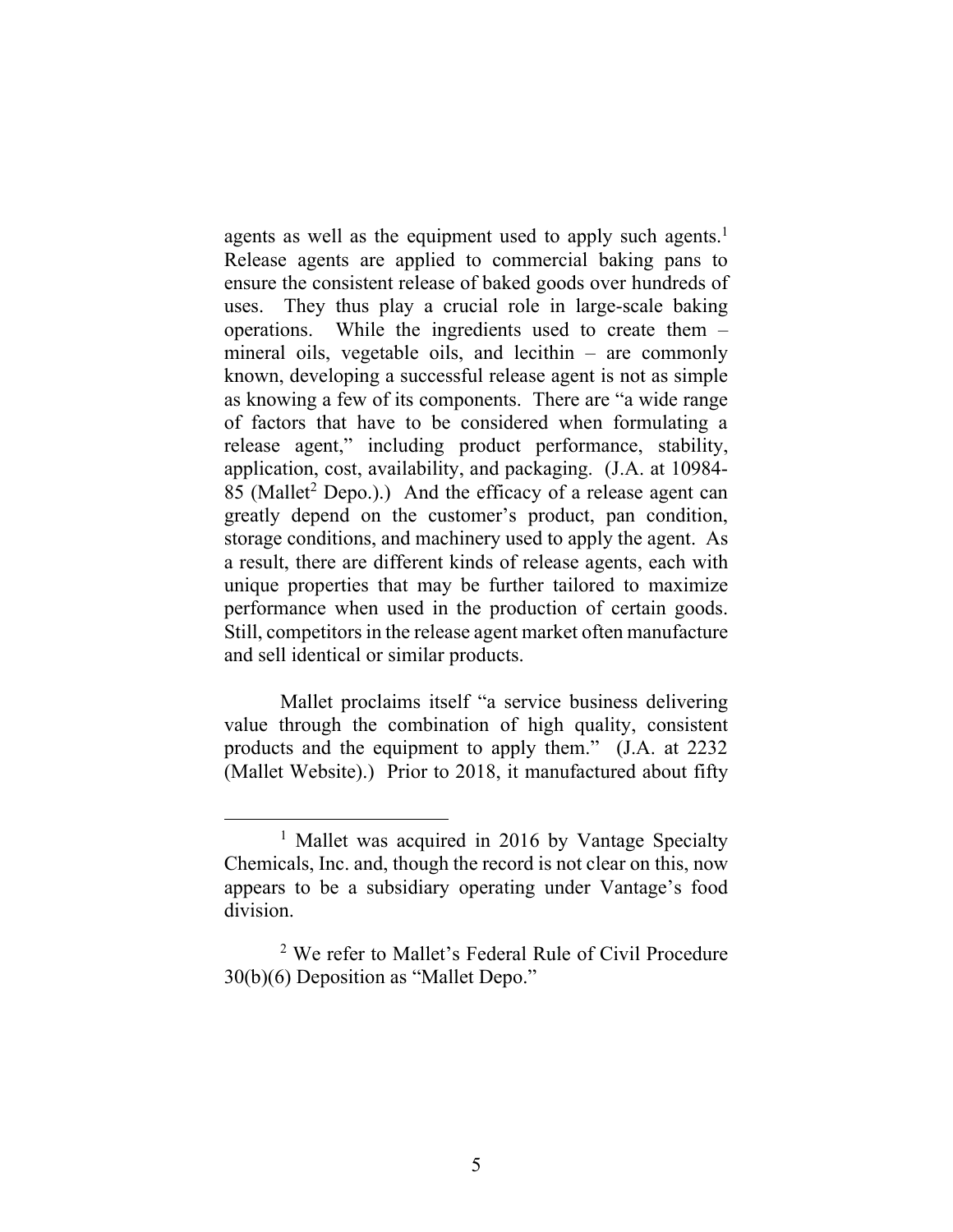different release agents, including its "Vegalube Super P" ("Super P"), which it calls "the premier and best-performing baking release agent product in the market." (J.A. at 2008 (Porzio3 Decl.), 11006 (Mallet Depo.).) Mallet contends that it has "take[n] substantial time, research, and effort" to formulate and perfect its release agents, including Super P. (J.A. at 4332 (Ergun4 Decl.); *see also* J.A. at 2008 (Porzio Decl.).) After developing a product in the laboratory, additional work is needed to bring that product to scale and optimize its performance at a customer's facility. Mallet says that its "competitive advantage … derive[s] from a unique ability to solve customer problems by cohesively integrating research and development, technical service, custom packaging and manufacturing, and efficient distribution." (J.A. at 2220 (Mallet Website).) To safeguard that competitive advantage, Mallet has put in place several measures to protect its information, including nondisclosure and noncompetition agreements with its employees, restricted access to its lab and formulas, and password protection for its computer network.

Along with its release agent "formulas and [the] processes used to make them[,]" Mallet considers the

<sup>&</sup>lt;sup>3</sup> Robert Porzio is the Senior Vice President of Sales and Marketing for Vantage. In his role, he manages sales and marketing and he is responsible for overseeing the profits, losses, and overall performance for Vantage's food business, including Mallet.

<sup>4</sup> Roja Ergun is the Food Technology Director for Mallet.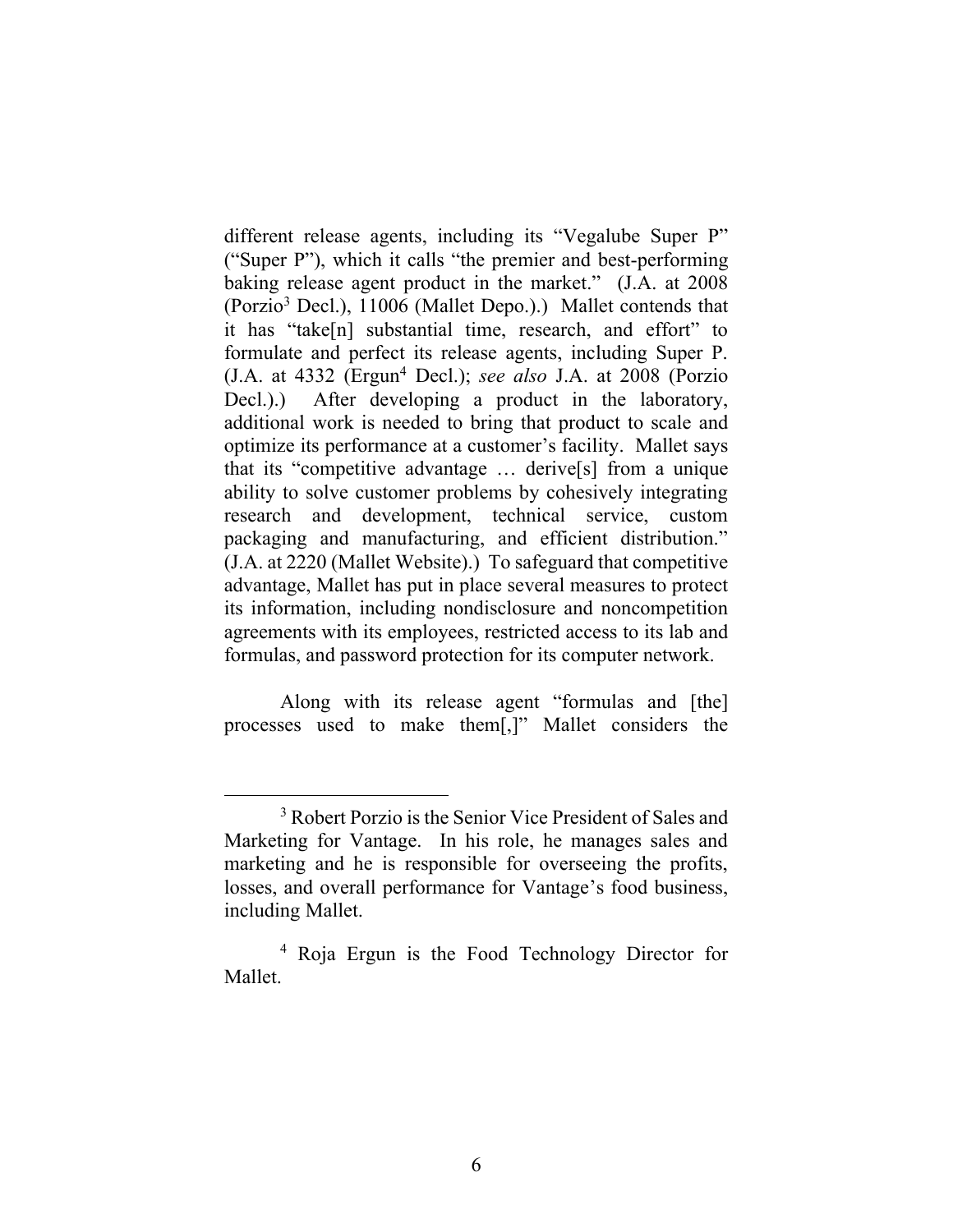following information to be its "confidential, proprietary, trade secret information":

> specific products sold to customers or purchased from suppliers; all information pertaining to Mallet's business with its customers and its suppliers; Mallet's sales data and cost data; the body of knowledge about the development, production, and application of Mallet's release agents and equipment, including the tailoring of release agents and equipment for specific customer challenges; information about the internal business affairs of any customers, suppliers, distributors, agents and contractors doing business with Mallet; pricing information; strategies; marketing information; and exclusive relationships with certain suppliers of release agent ingredients.

(J.A. at 1638 (Mallet's Proposed Findings of Fact), 1937-38 (Topercer<sup>5</sup> Decl.).) According to Mallet, "the trade secret in question here is the overall body of knowledge that connects … the development, production, application and implementation of the release agent … coupled with Mallet's proprietary equipment, which go hand in hand with [a] formulated solution." (J.A. at 11000-01 (Mallet Depo.).)

<sup>5</sup> Benjamin Topercer is the Chief Human Resources Officer at Vantage and, in his role, supports human resources functions for Mallet.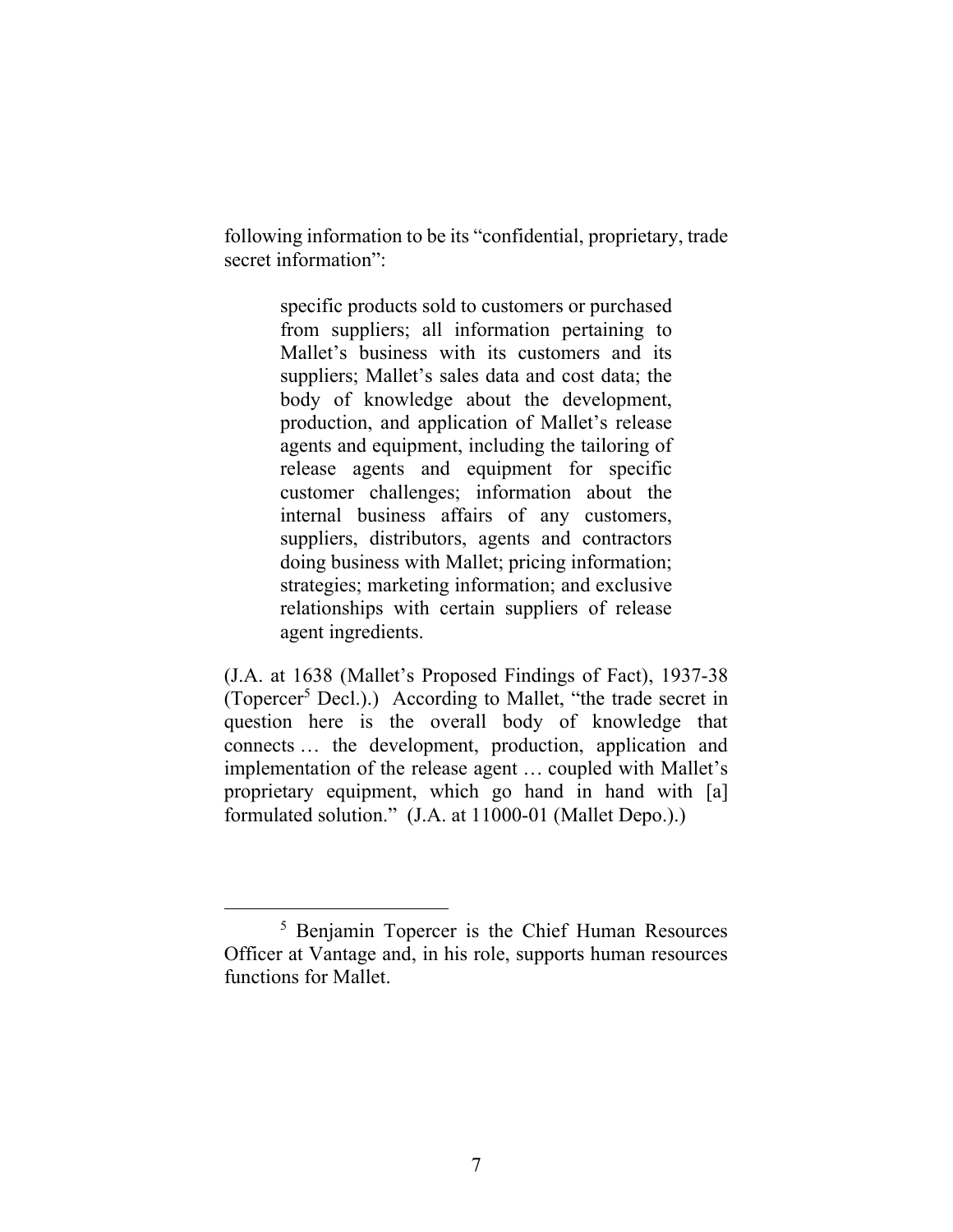As sweeping as that statement is, Mallet does recognize some limits on what it can claim as a trade secret. For example, it does not consider its "product data sheets" to be trade secret information, since those specification sheets are "produced and provided to consumers of its products[.]"<sup>6</sup> (J.A. at 10993 (Mallet Depo.).) It also agrees that some ingredients in baking release agents – again, mineral oils, vegetable oils, and lecithin – have been common knowledge in the industry for more than thirty years, and that the components for release agents are published in product data sheets, articles, and company websites, and are therefore public knowledge, though the precise ratios and processes for combining them are not. In addition, Mallet acknowledges that "there are numerous patents … that have been published … since at least the early 1900s that talk about the manufacturing and processes and formulations that can be used to create bakery release agents[.]" (J.A. at 10982 (Mallet Depo.).) It thus admits that the contents of patents and other information generally known in the industry about "various ingredients for use in bak[ing] release agents" cannot be considered proprietary. (J.A. at 10990, 11000-01 (Mallet Depo.).)

Mallet further recognizes that its own patents disclose "various formulas for the creation of the lubricants[,]" "examples of blends and blend ratios[,]" and a "series of different formulated release agents[.]" (J.A. at 10995-96,

<sup>6</sup> Product data sheets are public product descriptions that identify the "ingredients as well as the origins of those ingredients for each of the baking release agents." Mallet distributes product data sheets to customers and utilizes them as marketing materials at trade shows.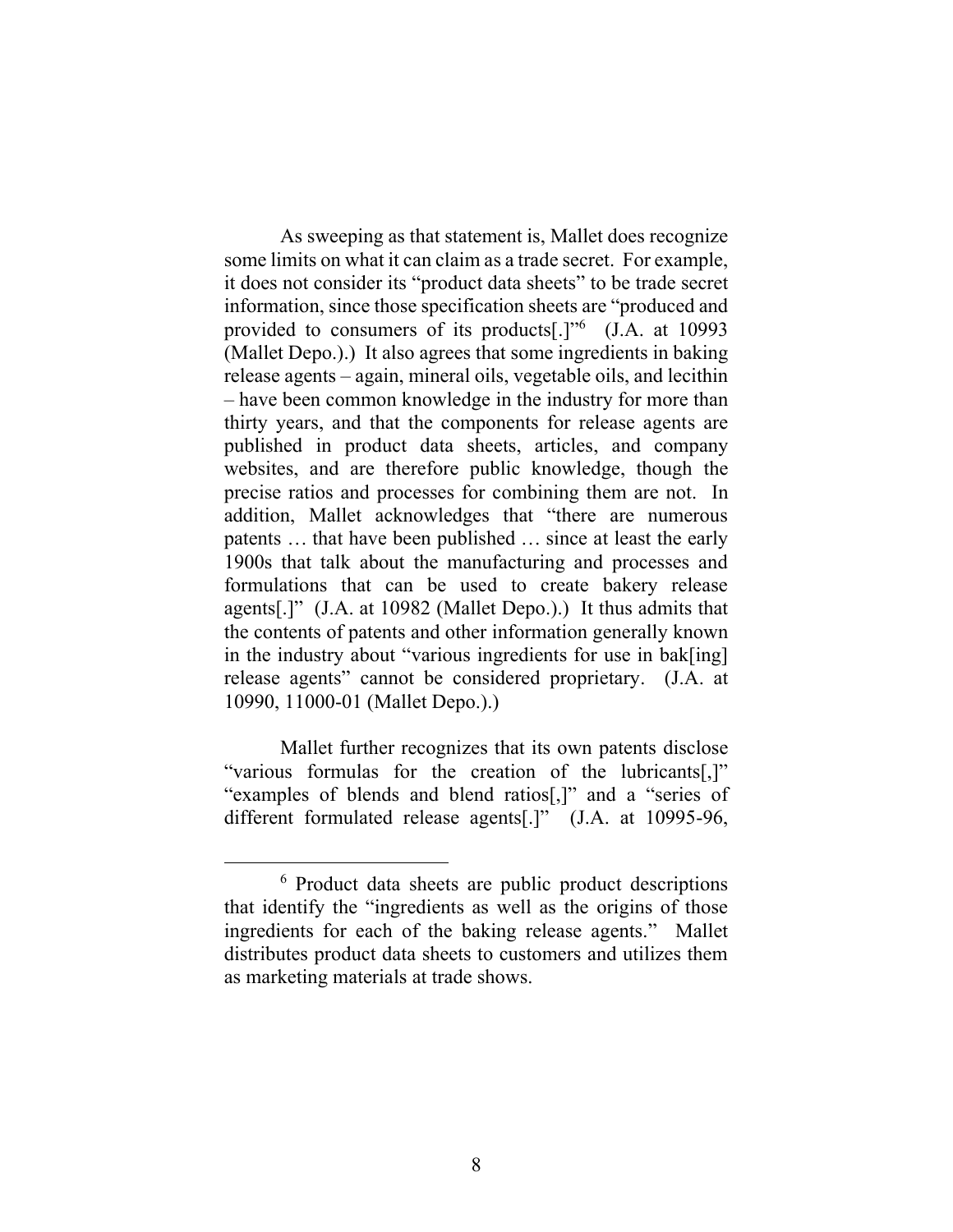10999-11000 (Mallet Depo.).) Those patents publicize some properties of each formulated release agent "based on various tests that Mallet … had conducted," including "viscosity, stability, texture and other releasing characteristics." (J.A. at 10999-11000 (Mallet Depo.).) While seeming to concede that information in patents cannot – at least by itself – constitute trade secrets, Mallet contends that even formulas in its patents can be part of its trade secrets. It says that such formulas may "form a part of the examples of the patent" and still be "part of a trade secret."<sup>7</sup> (J.A. at 11001-02 (Mallet Depo.).) In addition, it distinguishes the "particular formulation[s]" that its patents cover from the "know-how" that Mallet has developed over its eighty-year presence in the marketplace and that it continues to utilize on an ongoing basis for the "formulation, application[,] and implementation of [its] release agents for customers." (J.A. at 10974, 10999 (Mallet Depo.).) According to Mallet, that know-how is a trade secret. And two of its former employees, Ada Lacayo and William Bowers, had substantial access to it.

### a. Lacayo's Employment with Mallet

Lacayo first worked for Mallet from 1997 to 2001 as a Technical Services Manager. While in that role, she "managed Quality Control laboratory employees, created specifications

 $<sup>7</sup>$  At oral argument, for the first time, Mallet drew our</sup> attention to a set of documents that it said are specific examples of formulas it treats as proprietary. Having reviewed those pages, and without the aid of any clarifying testimony in the record, we remain at a loss to know whether they contain trade secrets.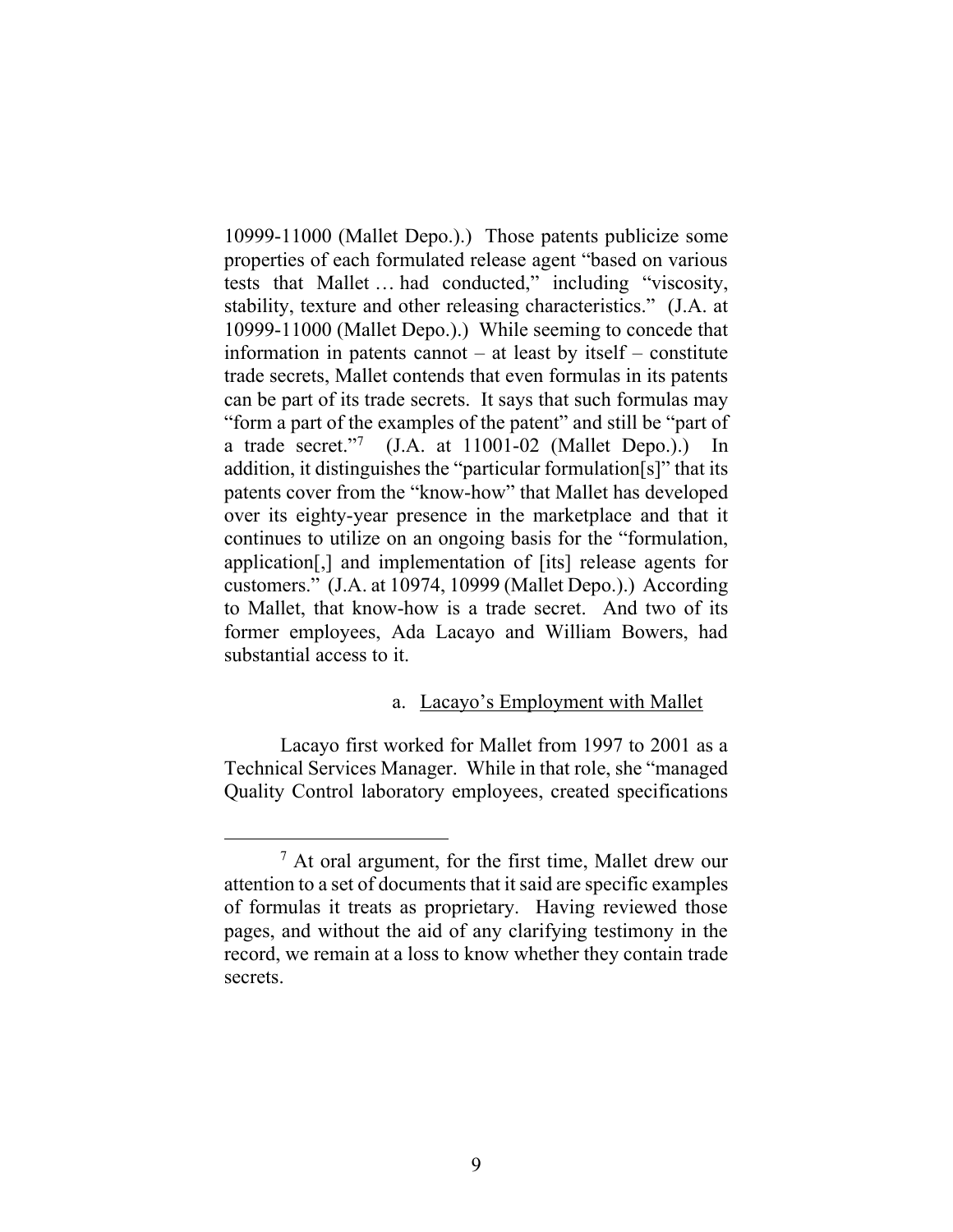and qualified new vendors, and developed nutritional information for products, among other things." (J.A. at 2423 (Lacayo Decl.).) After a few years away from the company – during which she did not work with baking release agents – Lacayo returned to Mallet in 2006 to work as the Director of Lab Services until 2014, when she became the Director of Technical Services in the Sales and Marketing group.

Lacayo's job responsibilities spanned all aspects of Mallet's release agent business, from product development and quality control to customer-specific applications and technical support. Through her director positions, she obtained extensive access to Mallet's technical information. That information allowed her to analyze ingredient interactions, create over two dozen new product formulas and processing methods, and perform "economic justifications and case studies to substantiate improvements." (J.A. at 4737 (Lacayo Resume).) In addition, Lacayo played a key role in quality control, running onsite tests for customers, troubleshooting issues, and recommending changes to improve product performance. Along with educating individual customers, Lacayo promoted Mallet's products, solutions, and machinery more generally. She "wrote and designed manuals, instructional programs, marketing materials, [and] presentations," which she "delivered … to diverse audiences in English and Spanish." (J.A. at 4737 (Lacayo Resume).) She also participated in trade shows, "[m]anaged the Latin American machinery and product introduction program," and "[c]onducted seminars on product lines." (J.A. at 4737 (Lacayo Resume).) Lacayo was, as she describes herself, a "product portfolio and applications expert" for Mallet. (J.A. at 4737 (Lacayo Resume).) And as a result of her extensive exposure to all sides of Mallet's business and the "know-how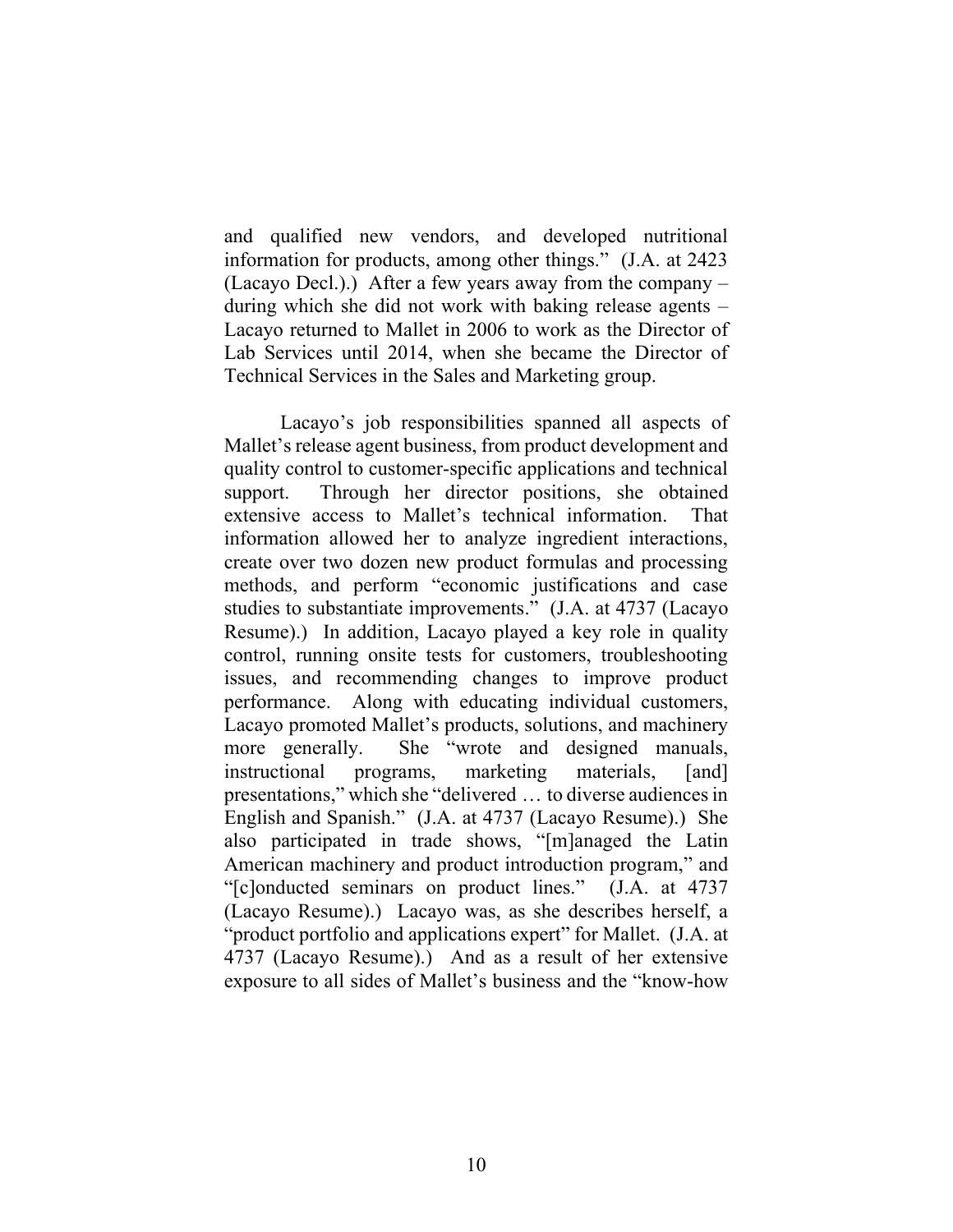[she] gleaned from Mallet over decades[,]" she was widely known by "the customer base of the baking industry[.]" (J.A. at 2004 (Porzio Decl.).)

Given the extent to which she was engaged in Mallet's business, the company insisted that, as a condition of her employment, Lacayo execute a nondisclosure and noncompetition agreement. According to that agreement, Lacayo could "not disclose any information regarding [Mallet's] affairs" during or after her employment.<sup>8</sup> (J.A. at

<sup>&</sup>lt;sup>8</sup> The scope and validity of that agreement is not before us now. To the extent Mallet seeks relief for disclosure or use of non-trade secret information that it contends is contractually protected under the nondisclosure agreement, that is an inquiry for the District Court to resolve in the first instance. In deciding to impose the injunction now at issue, the District Court tied the reasonableness of Lacayo's noncompetition agreement and the irreparable harm deriving from her breaches of that agreement to Mallet's trade secrets. (*See* J.A. at 19 ¶ 8 ("Lacayo's three-year restrictive covenant was reasonably tailored to protect trade secrets given her work with Mallet's formulas, its most secret information."); J.A. at 35 ¶ 82 ("The irreparable harm Mallet would suffer without injunctive relief is varied and evident. Lacayo … [is] actively working for a direct competitor in [a] high-level position[] in which [she] ha<sup>[s]</sup> used and disclosed Mallet's trade secrets in violation of [her] covenant[].").) Since consideration of Lacayo's alleged nondisclosure agreement breaches was limited to her alleged disclosure and use of Mallet's trade secrets, we limit our discussion to trade secrets and do not separately consider Lacayo's contractual obligations.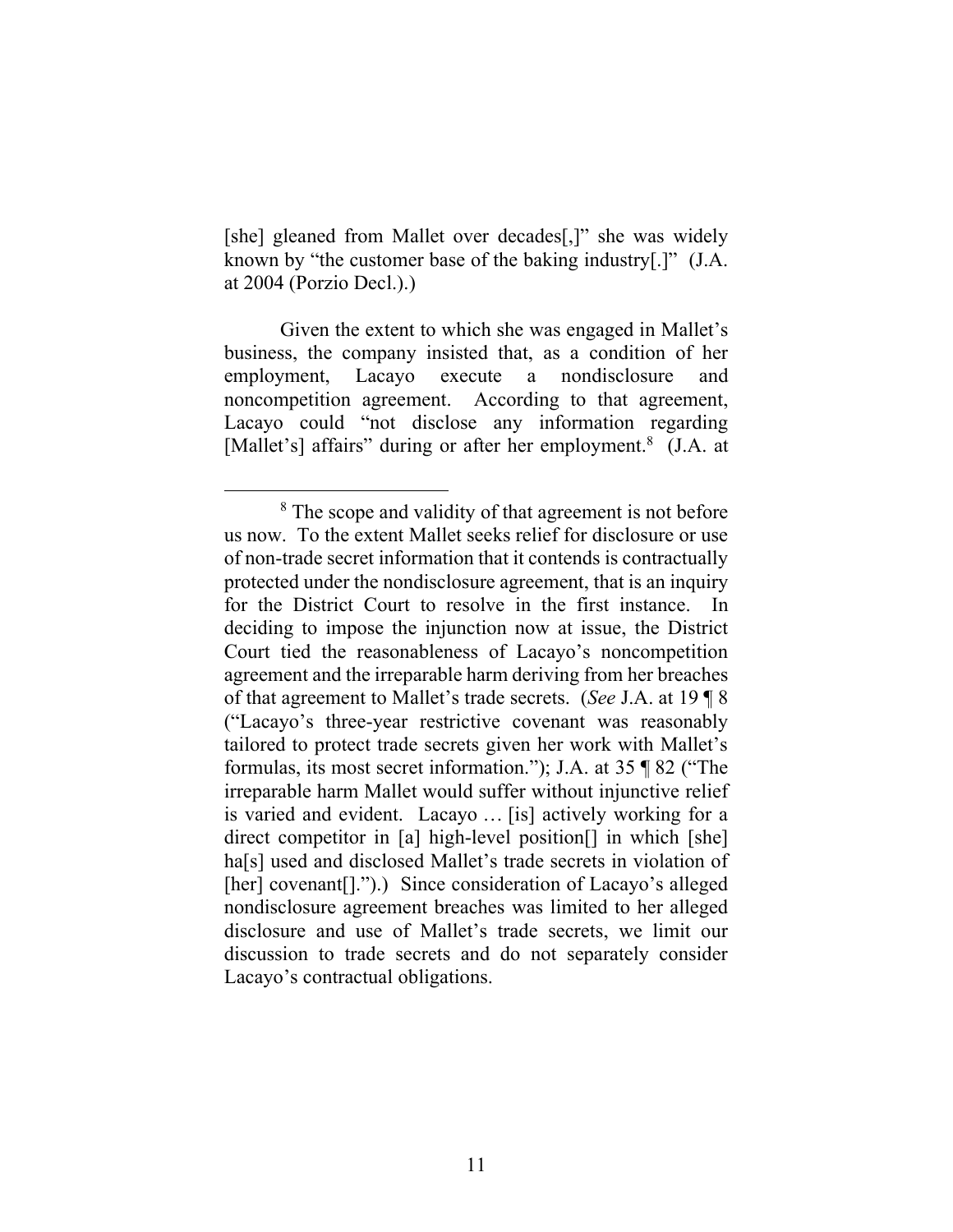1950.) She also agreed not to "directly or indirectly" work for, "engage in, or be connected with, any business competitive with [Mallet's] business" in any capacity for three years after her employment with Mallet ended. (J.A. at 1950.)

### b. Bowers's Employment with Mallet

Bowers began working for Mallet in 1978. Except for two brief stints away from the company, he was employed by Mallet until January 2019. Over that forty-year period, Bowers worked in sales and ultimately became Mallet's Director of National Accounts. Throughout his long tenure with Mallet, Bowers gained access to its trade secrets and worked with some of its most valued customers. He understood how to provide service to Mallet's customers and was privy to information about Mallet's sales strategies and the "types of [product application equipment] Mallet might use for some customers[.]" (J.A. at 5668-70 (Bowers Depo.).) Bowers also worked closely with Mallet's research lab to improve product performance and with its customers to test products and resolve complaints.

As a condition of his employment, Bowers entered into a nondisclosure agreement prohibiting him from disclosing or using Mallet's trade secrets except in furtherance of Mallet's interests. 9

<sup>9</sup> Although Bowers did enter into a noncompetition agreement with Mallet when he initially joined the company in 1978, he did not have one in place at the time of his departure in 2018, and Mallet has not pleaded the existence of such an agreement in its complaint. As with Lacayo's nondisclosure and noncompetition agreement, *see supra* note 8, Bowers's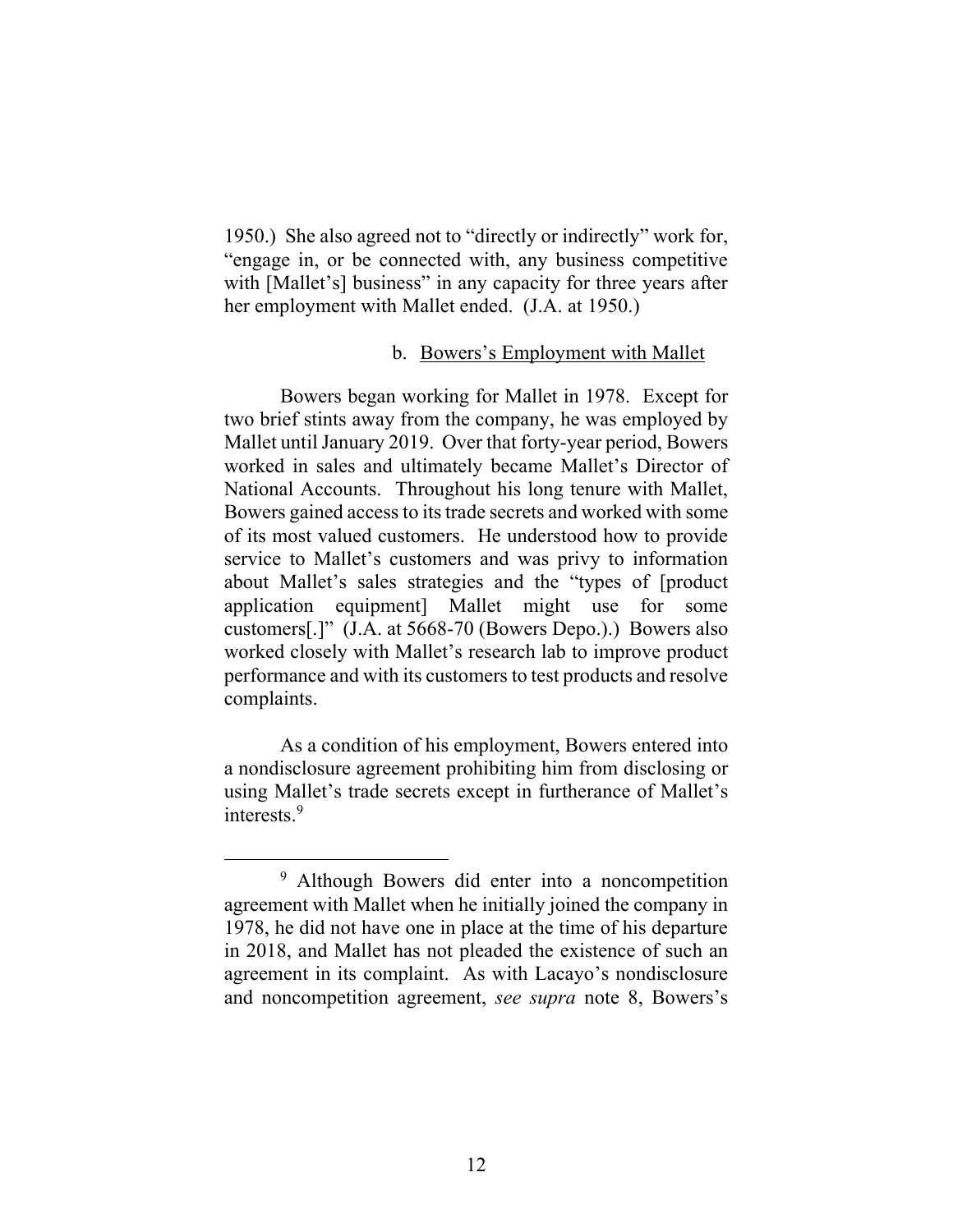## *2. Bundy, Synova, and the Baking Release Agent Industry*

Founded in 1964, Bundy is a privately-held company with twenty-six facilities worldwide and a large customer base. It operates under several brands and is "dedicated to offering products and services in the industrial baking business[.]"  $(J.A. at 2409-10 (R. Bundy<sup>10</sup> Decl.).$  Bundy manufactures and sells baking pans and coatings, offers commercial food services, provides pan cleaning and recoating services, buys and resells pre-owned bakery equipment, and offers mixers and processing equipment for sale. Touching off the present battle, Bundy has added baking release agents to its list of product offerings. According to the Defendants, several of Bundy's customers wanted "to see some alternatives brought to the [release agent] marketplace" and requested that Bundy enter the market. (J.A. at 13331 (R. Bundy Hearing Testimony); *see also* J.A. at 2411 (R. Bundy Decl.).) That led to the creation of the most recent Bundy brand, Synova.

nondisclosure agreement is relevant now only to the degree that it overlaps with his obligation not to misappropriate Mallet's trade secrets, so it is not treated separately. (*See* J.A. at 35 ¶ 82 ("The irreparable harm Mallet would suffer without injunctive relief is varied and evident. … Bowers [is] actively working for a direct competitor in [a] high-level position[] in which [he] ha[s] used and disclosed Mallet's trade secrets in violation of [his] covenant[].").)

<sup>10</sup> Robert Bundy is the president of Synova.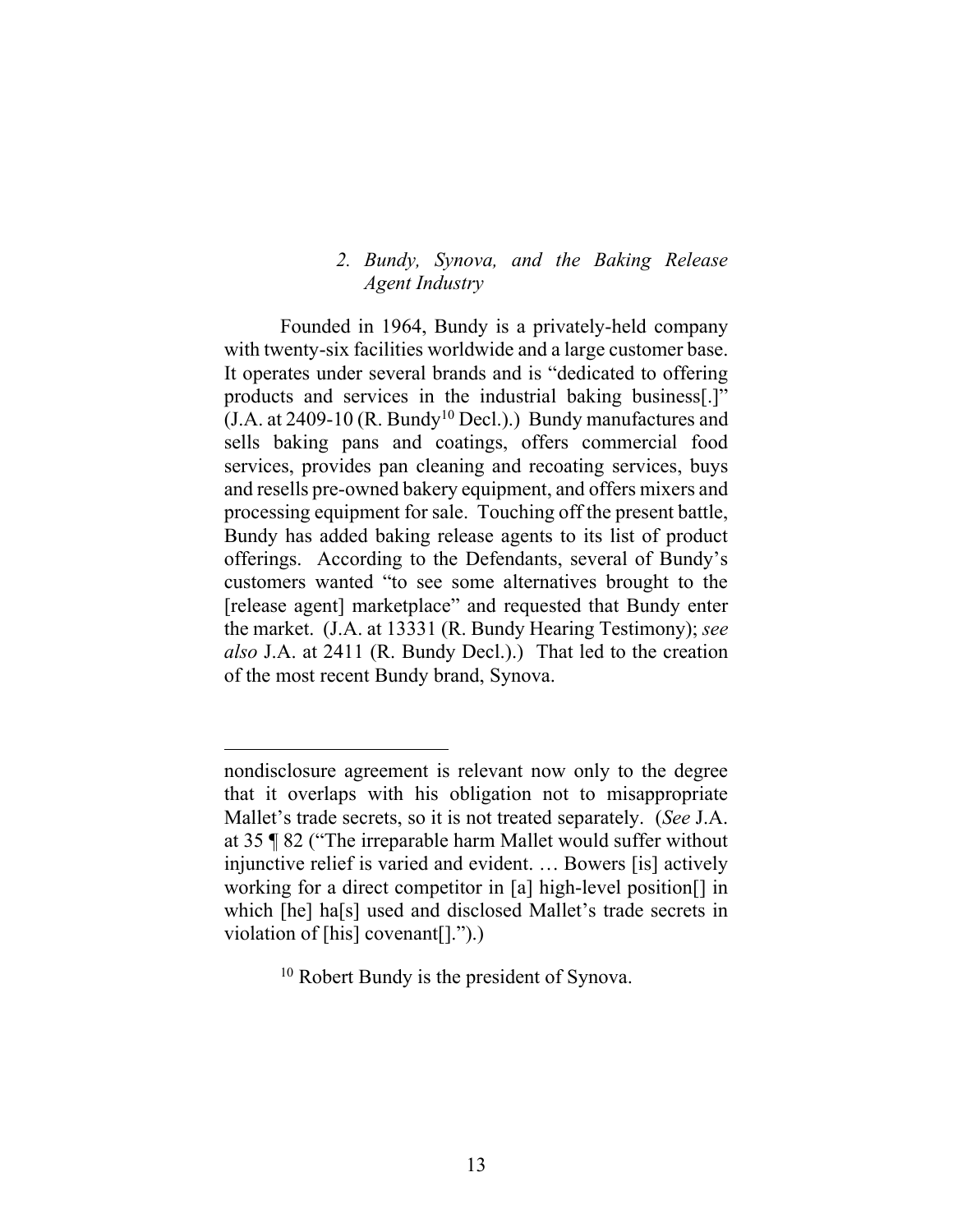Synova was formally "created on April 27, 2017 and launched on May 15, 2019 to manufacture and distribute external baking release agents and oils." (J.A. at 2410 (R. Bundy Decl.).) Between its creation and its launch, Synova's President, Robert A. Bundy, was "engaged in business development[,] … looking for as much information on as many topics as [he] could get" on the baking release agent industry. (J.A. at 3628-29 (Bundy/Synova Depo.).) Along the way, he sought information from and recruited Lacayo and Bowers.

But first, Mr. Bundy approached Shane Zhou, a former Mallet employee. He wanted Zhou to help design Synova's production facility. He asked Zhou for "the type and general formula" for ten products – and more specifically, whether those products "are pan oils, greases, etc. and some information about the quantities of the different base ingredients" – to "help [him] size some of the bulk tanks and piping." (J.A. at 1894 (R. Bundy Email).) On January 4, 2018, Mr. Bundy offered Zhou a position as Synova's Lab Director and agreed to indemnify Zhou "for any non-compete and/or legal action that may result from [his] becoming an employee of Synova." (J.A. at 4283-84 (Offer Letter).) Synova withdrew its offer when Zhou sought only to become a consultant but still wanted the same indemnification. Shortly thereafter, on January 22, 2018, Mr. Bundy interviewed and hired Lacayo as Synova's Lab Director, while she was still employed with Mallet. Around the same time, he reached out to Bowers, who was also then with Mallet, asking him if he "would be comfortable … helping [Synova] gather some information about the oils that [its] future customer base will require." (J.A. at 2023 (R. Bundy Email).) Specifically, Mr. Bundy sent Bowers a questionnaire that Synova had put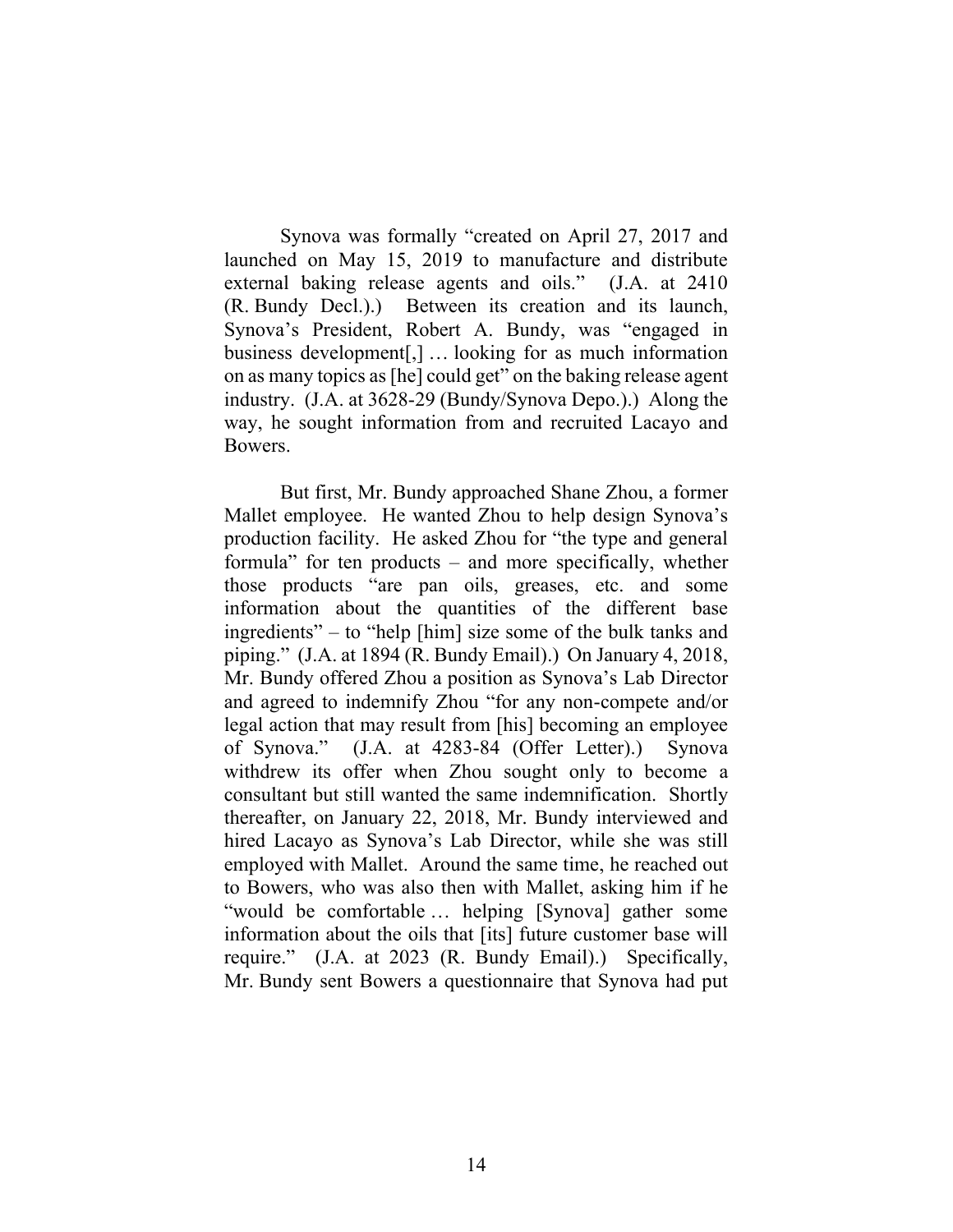together to use as "a data collection form" that would help Synova understand "what the customer order patterns will look like[,]" since it was new to the business. (J.A. at 2023-24) (R. Bundy Email).) "That data would be very helpful" while Synova was "still designing the process[,]" and Mr. Bundy "wanted to see if [Bowers] thought [the questionnaire] was the right idea[.]" (J.A. at 2023-24 (R. Bundy Email).)

### a. Lacayo's Employment with Synova

Although Lacayo secretly interviewed and accepted a position with Synova on January 22, 2018, she remained employed with Mallet until February 12, 2018. When she did finally announce that she was leaving Mallet, Lacayo concealed her employment with Synova and informed Mallet that she was instead leaving to take care of her mother.

Just three days before her interview with Synova, on January 19, 2018, Lacayo copied 1,748 files onto a USB drive. Those "bulk copied files were stored across four main (root) folders" titled: "Mallet Lab Methods, MRO Project, Supplier Approval Program, and Supplier Information." (J.A. at 6105  $(Price<sup>11</sup> Decl.).)$  She also emailed information, including screenshots of two formulas, from Mallet's files to her private Gmail account. On February 28, 2018, when she was no longer employed with Mallet, Lacayo emailed to herself a spreadsheet with technical data from Mallet's research.

<sup>&</sup>lt;sup>11</sup> Paul Price is a digital forensic expert for Mallet, who was asked to determine if any of Mallet's data had been transferred to Lacayo's devices, including those she used while working for Synova.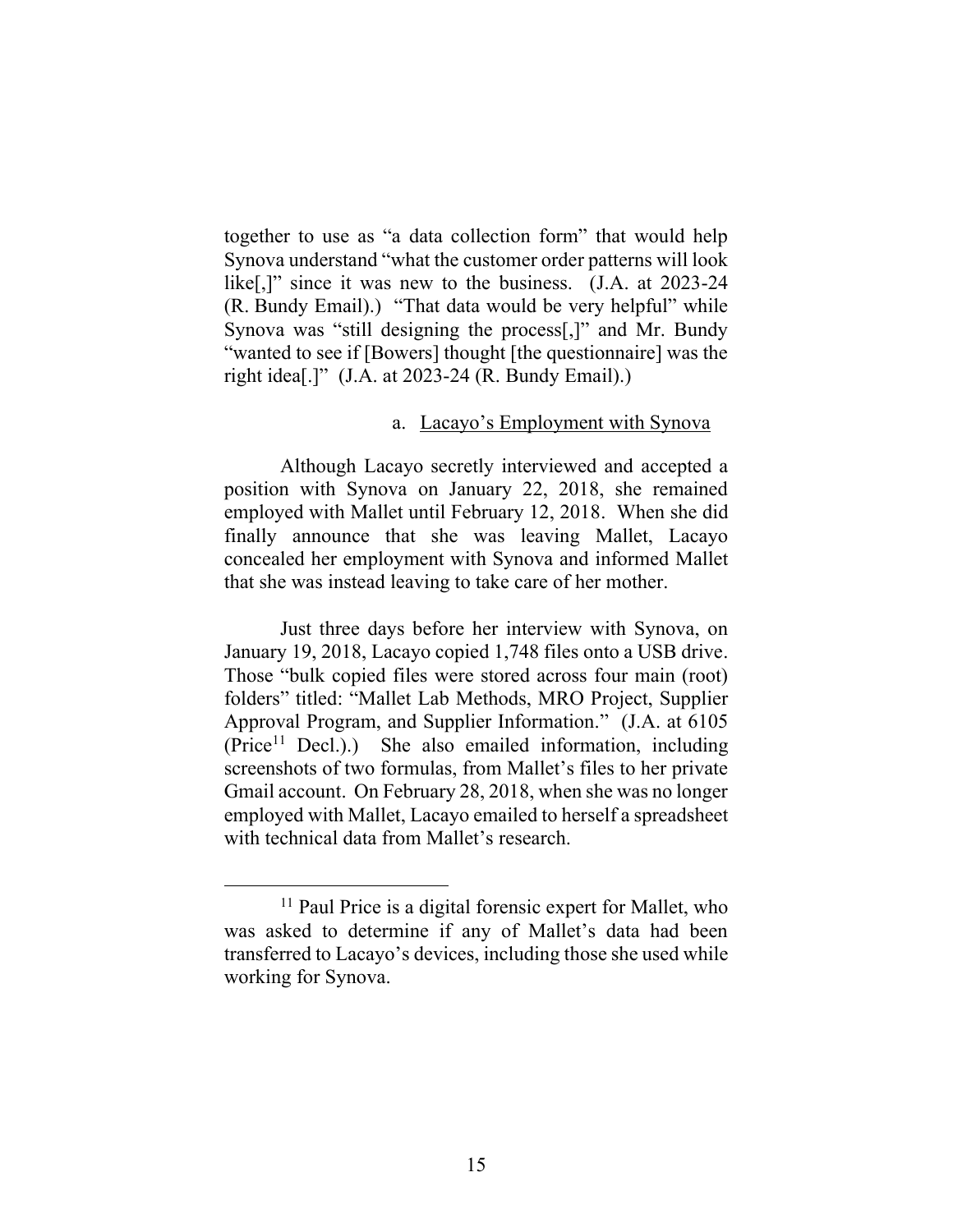Around that time, Mallet discovered that Lacayo had sent emails containing Mallet's formulas from her Mallet email account to her personal Gmail account just before she resigned. It consequently sent Lacayo a cease-and-desist letter, demanding that she honor her obligation not to work for a competitor, immediately return all of Mallet's data, and stop using or disclosing Mallet's confidential information. Lacayo responded that she had not shared Mallet's information and that she would destroy all Mallet information in her possession. She continued to conceal that she was working for Synova, saying that she was "taking some time off." (J.A. at 4571 (Lacayo Depo.); *see also* J.A. at 1941-42 (Topercer Decl.).)

During discovery in this case, "over 1,000 documents" containing "metadata associated with Mallet" were found on Lacayo's Synova computer, with 649 of those documents having "a Mallet logo ... [branded] on the face of the document." (J.A. at 6109-10 (Price Decl.).) Another "108 files that are an exact match for documents on" Lacayo's Mallet computer were found on her Synova computer. (J.A. at 6106 (Price Decl.).) Digital forensic evidence indicates that Lacayo not only copied those documents but also used them,<sup>12</sup>

<sup>&</sup>lt;sup>12</sup> Price explained that "use" of a Mallet document involved copying the document from Lacayo's USB drive – on which she had originally copied documents from her Mallet computer – to her Synova computer and then editing that document "some time later. What that means is the document was opened, changes were made, and those changes were saved on the date shown as 'File System Last Modified Date.'" (J.A. at 6110 (Price Decl.).)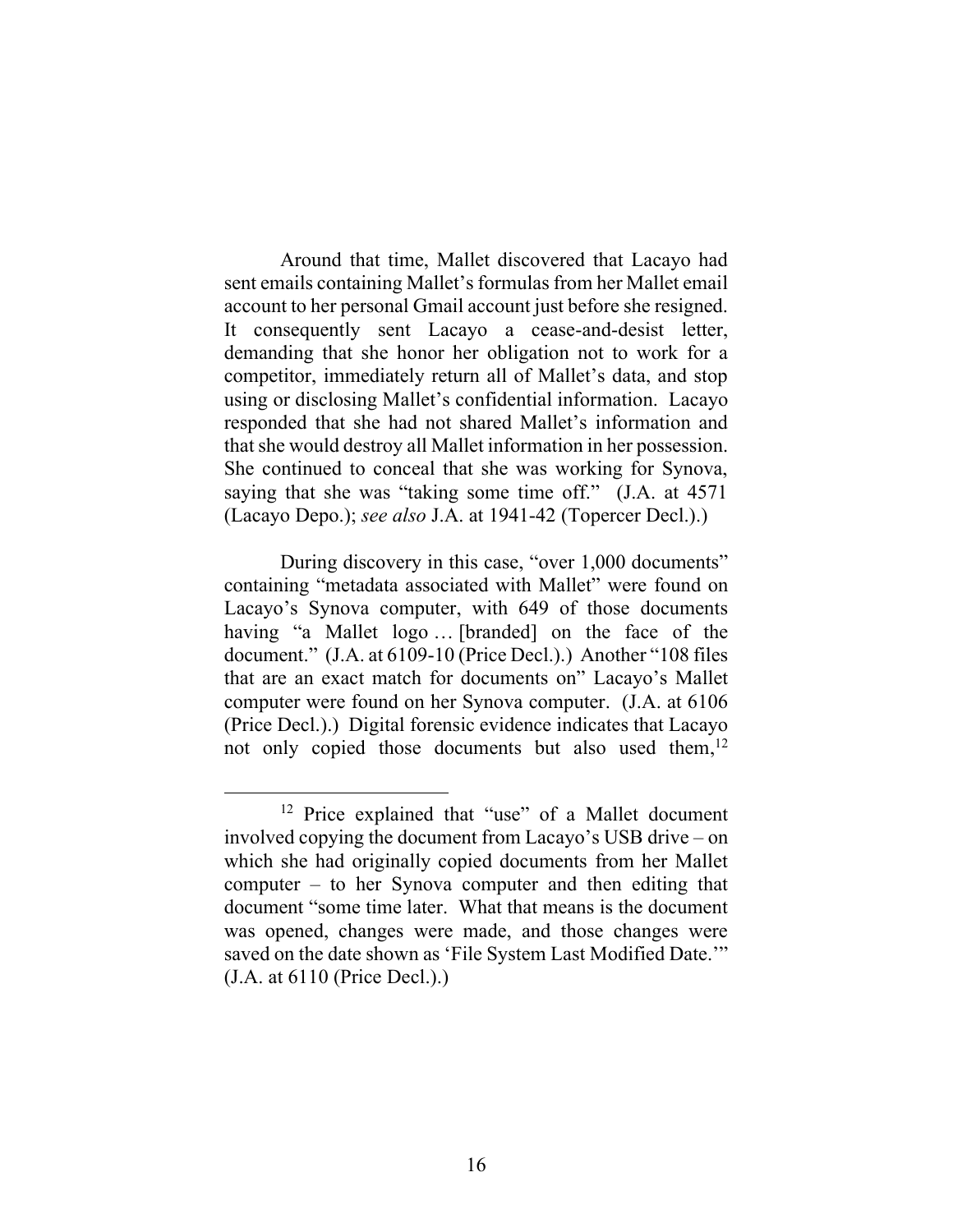including a Mallet release agent formula and associated pricing information, while working for Synova.

The purloined documents, however, are not the whole of the problem Mallet has with Lacayo. It says that "the value she brings [to a competitor] goes far beyond any particular formula she may have provided" or any documents she may have stolen. (J.A. at 10988 (Mallet Depo.).) "It's really the know-how that she brings" to Synova that Mallet says it is worried about. (J.A. at 10988 (Mallet Depo.).) After "work[ing] for Mallet for" so long, Lacayo "has quite a lot of know-how that went with her to the Bundy organization[,]" including information about "the formulation, application and implementation of release agent" products that Mallet had "developed over the course of its 80 years." (J.A. at 10972-74 (Mallet Depo.).) And that know-how, it says, "would be impossible to erase from her mind." (J.A. at 10973 (Mallet Depo.).)

In January 2018, Synova was in the earliest stages of its existence, and while "[t]he development of the release agents had already begun," it had not completed a final product. (J.A. at 3578, 3626 (Bundy/Synova Depo.).) Synova had "identified the archetypes of ingredients that would be required and broadly [knew] the ratios of those ingredients." (J.A. at 3581 (Bundy/Synova Depo.).) But it was still in the research and development process and had not yet conducted "any internal product testing on a release agent[.]" (J.A. at 3578 (Bundy/Synova Depo.).) As Mr. Bundy explained, "that was part of the reason to hire someone with a good science background[,]" like Lacayo. (J.A. at 3578 (Bundy/Synova Depo.).) Less than ten months after joining Synova, Lacayo had formulated a lineup of release agents, which Synova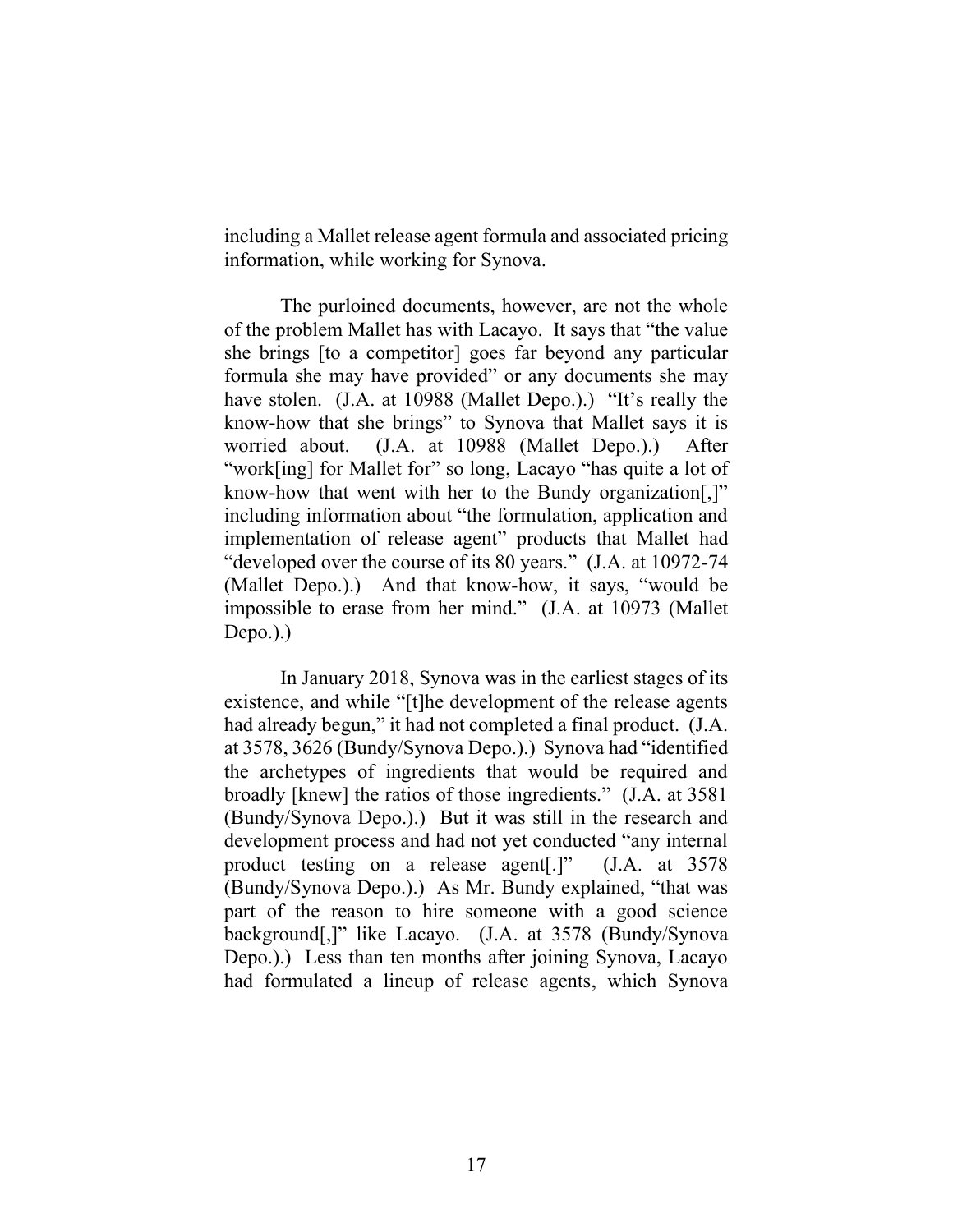marketed as direct replacements for Mallet's release agents. Indeed, in internal correspondence it explicitly described its new formulas as "Synova=Mallet." (J.A. at 6032-34 (Lacayo Email).) Lacayo provided oil blend recipes to Synova, built Synova's processes and programs, and touted her ability to match a Mallet product for a customer.

### b. Bowers's Employment with Synova

Bowers was not burdened with a sense of loyalty either. After learning that Bundy was considering entry into the baking release agent marketplace, and while he was still employed with Mallet, Bowers began sharing information with Mr. Bundy about the release agent business generally and about Mallet's business specifically. He forwarded to Mr. Bundy internal emails about Mallet's customers, its pricing, its overall performance, and problems that customers were experiencing with Mallet. He later said he did so to "save [Mr. Bundy and Synova] some legwork." (J.A. at 5714 (Bowers Depo.).)

When he resigned from Mallet, Bowers forwarded Mallet's customer and product information to his wife's email account and wiped clean all of his Mallet electronic devices. He admitted that if Mallet had the opportunity to search his personal email account, it could find emails about Mallet's business dealings with customers, tech sheets, and pricing.

On January 23, 2019, Synova hired Bowers as its Business Development Manager. His position with Synova, similar to his previous position with Mallet, centered on selling release agents. But he joined Synova in a more limited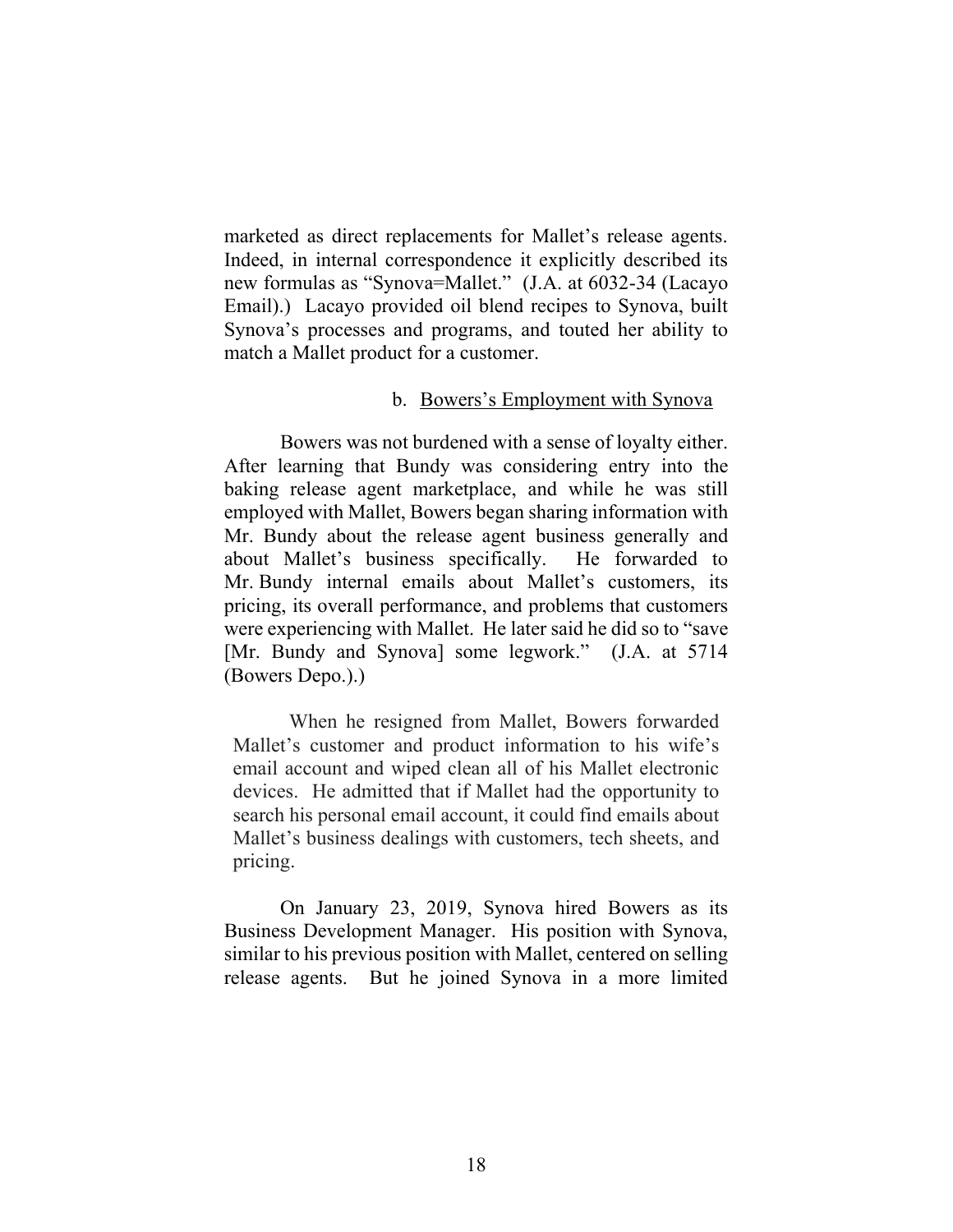capacity. His role was to "com[e] in, mak[e] the introductions, and [the Bundy reps] took it from there." (J.A. at 5715-16 (Bowers Depo.).) Bowers "was just [t]here to help things get off the ground." (J.A. at 5716 (Bowers Depo.).)

At that point, Synova's facility was still under construction but it was already testing with a prospective customer an early version of its new Supra 130 product, a release agent Synova marketed as a direct competitor of Mallet's Super P. Over the next couple of months, Synova completed five successful product test runs with several of Mallet's top customers, placing Synova in a position to gain immediate market penetration. And that gain was realized when those test runs in fact led to business for Synova. As a result of Lacayo's success in bringing several products to market, along with Bowers's concentrated efforts to sell to companies whose accounts he had serviced at Mallet, Synova was able to make its competitive debut before the construction of its baking release agent production facility was fully completed.

## **B. Procedural Background**

After discovering that Lacayo was working for Synova in violation of her noncompetition agreement, Mallet filed this lawsuit. It brought claims for trade secret misappropriation under both federal and state law, inevitable disclosure, conversion, and unfair competition against the Defendants; breach of contract and breach of fiduciary duty against Lacayo and Bowers; and tortious interference with contractual relations and aiding and abetting breach of fiduciary duty against Bundy and Synova. Based on those claims, Mallet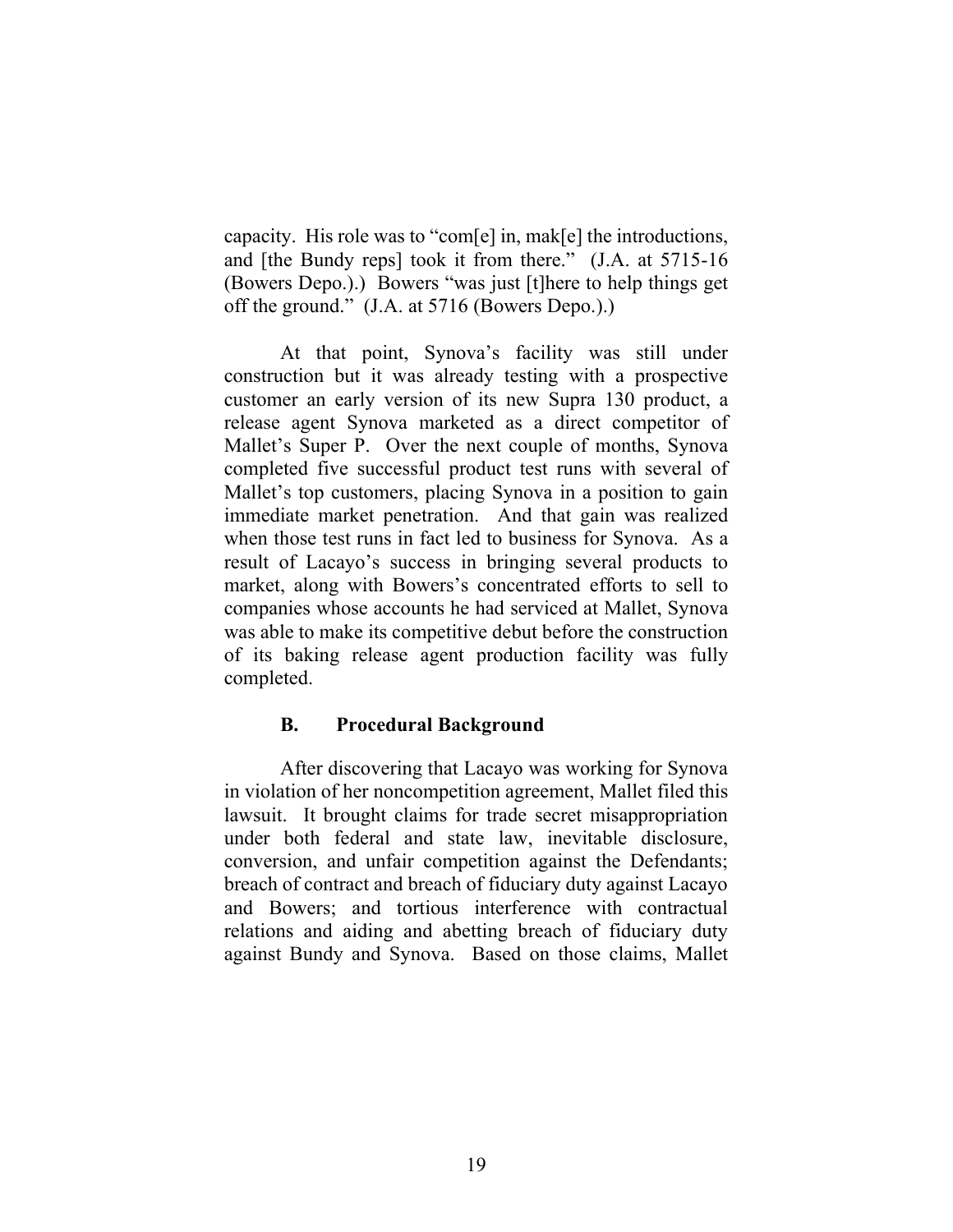sought to preliminarily enjoin the Defendants from engaging in any competition against it.

The District Court promptly acted upon Mallet's application for emergency relief, denying a motion for a temporary restraining order, granting limited discovery, and entering an order governing the preliminary injunction proceedings. It twice granted extensions of the expedited proceedings, first in response to a joint motion and then for the benefit of Bowers, who was only informed nine days before discovery ended, during his deposition, that Mallet intended to amend its motion for preliminary injunction to seek injunctive relief against him.<sup>13</sup> After dealing with multiple discovery disputes, the District Court presided over a preliminary injunction hearing where it took testimony, admitted 181 exhibits, and ultimately considered more than 10,000 pages of evidence. It then decided that Mallet was entitled to injunctive relief on most of its claims. 14

Adopting many of Mallet's proposed findings of fact, with the injunction order in turn incorporating certain factual findings by broad reference to the ranges of paragraph numbers listed in Mallet's proposed order, the Court determined that Mallet had demonstrated a likelihood of success on the merits

<sup>&</sup>lt;sup>13</sup> Mallet initially sought to preliminary enjoin Bundy, Synova, and Lacayo. Bowers was not added as a defendant until January 29, 2020.

<sup>&</sup>lt;sup>14</sup> The District Court concluded that it was unnecessary to address Mallet's claims for inevitable disclosure and conversion.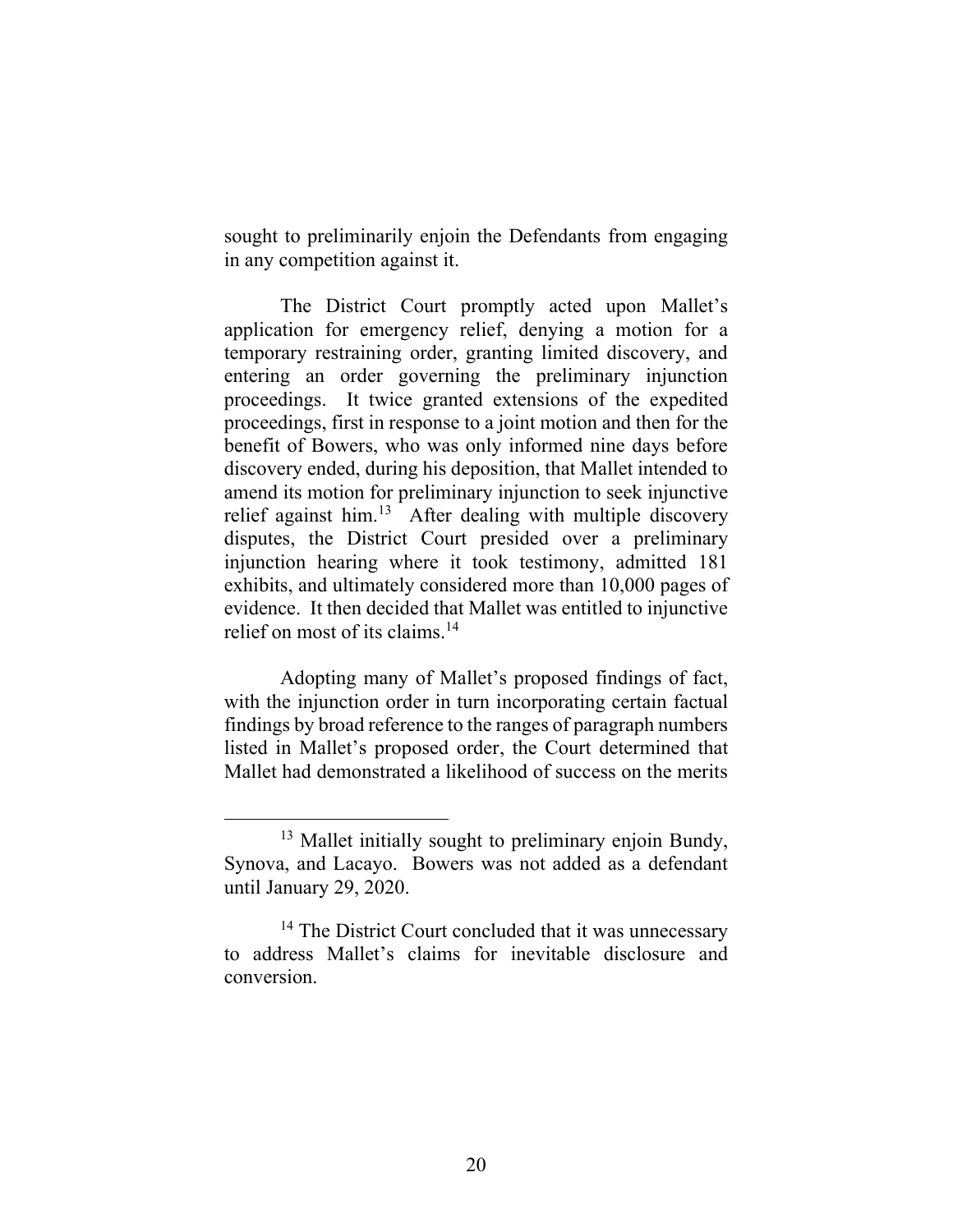for several of its claims, including its trade secret misappropriation claims. Specifically, the District Court found that "[a]t least some of the Mallet information in question, possessed by Defendants, satisfies the trade secret definition(s)," including, "among other things, highly sensitive details about how Mallet produces, markets and sells its release agents[.]" (J.A. at 25.) The Court listed thirteen categories of Mallet information it deemed "protected materials," as follows:

> Mallet's formulas; customer purchase orders demonstrating Mallet's pricing; identification of customers experiencing difficulty with Mallet's products; internal discussions of "actual major problems" at customer locations; internal discussions of how Mallet would address issues with its products; internal discussions of customers' preferences and complaints; Mallet's completed organic certifications; identification of Mallet's supply source for product ingredients; Mallet's internal manuals and procedures showing how Mallet's lab is operated; pricing and volume data; information about Mallet's equipment; Mallet's training materials showing how Mallet markets and sells its products; and a compilation of Mallet's product specification sheets.

(J.A. at 25-26.) The Court then held there had been "a misappropriation of Mallet's trade secrets[,]" based on "[t]he timing of Bowers's and Lacayo's sending Mallet information to themselves – around the time they agreed to work for Bundy/Synova[.]" (J.A. at 28.) It also concluded that Bundy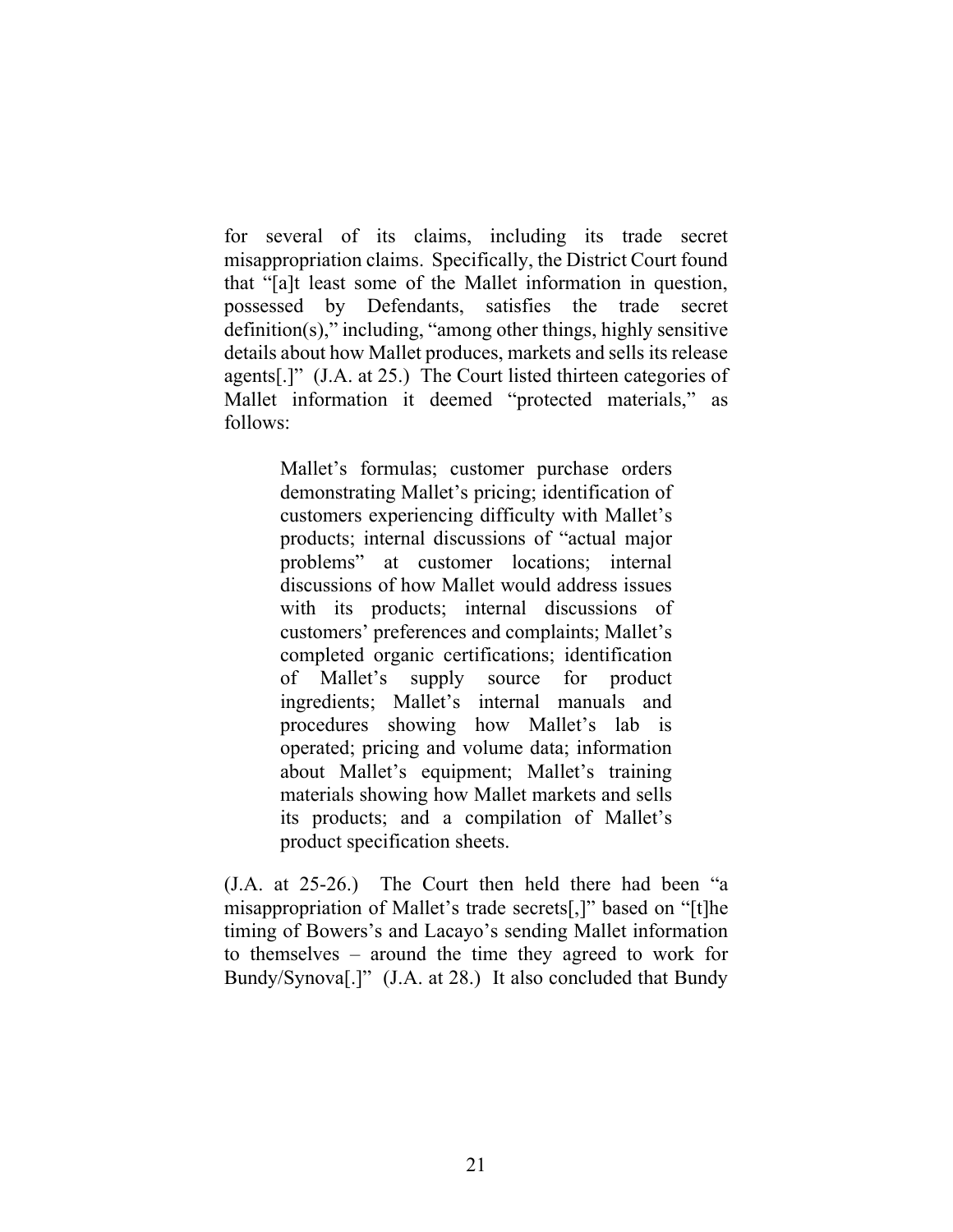and Synova had "acquired a substantial volume of Mallet's confidential and trade secret information and [had] done nothing to stop use of this data, even after litigation commenced." (J.A. at 29.) And it found that "[a]ctively concealing plans to form a competing company; using employee status to copy documents onto external storage drives; the existence of information taken close to or immediately following resignations on the new company's computers; and failure to return devices used during former employment are all factors showing the substantial threat of a defendant disclosing trade secrets." (J.A. at 30.)

The District Court determined that such actual and threatened misappropriation would irreparably harm Mallet, absent an injunction. The Court reasoned that "Lacayo and Bowers are actively working for a direct competitor in highlevel positions in which they have used and disclosed Mallet's trade secrets in violation of their covenants." (J.A. at 35.) And "[e]ven without Lacayo and Bowers, Bundy/Synova would continue to have access to and use Mallet's information." (J.A. at 35.) So, according to the District Court, "[t]he harm Bundy/Synova will visit on Mallet if it is not enjoined will be long-term given that Bundy/Synova is targeting Mallet's customers." (J.A. at 35.) And that "harm to Mallet is magnified" since Synova's "portfolio of release agents to replace Mallet products" is "expanding[.]" (J.A. at 35.) Additionally, the District Court concluded that, "[w]ithout injunctive relief, [the] Defendants' actions will disrupt Mallet's business, harm its relationship with customers and cause loss of market position, reputation and customer goodwill."  $(J.A. at 35.)$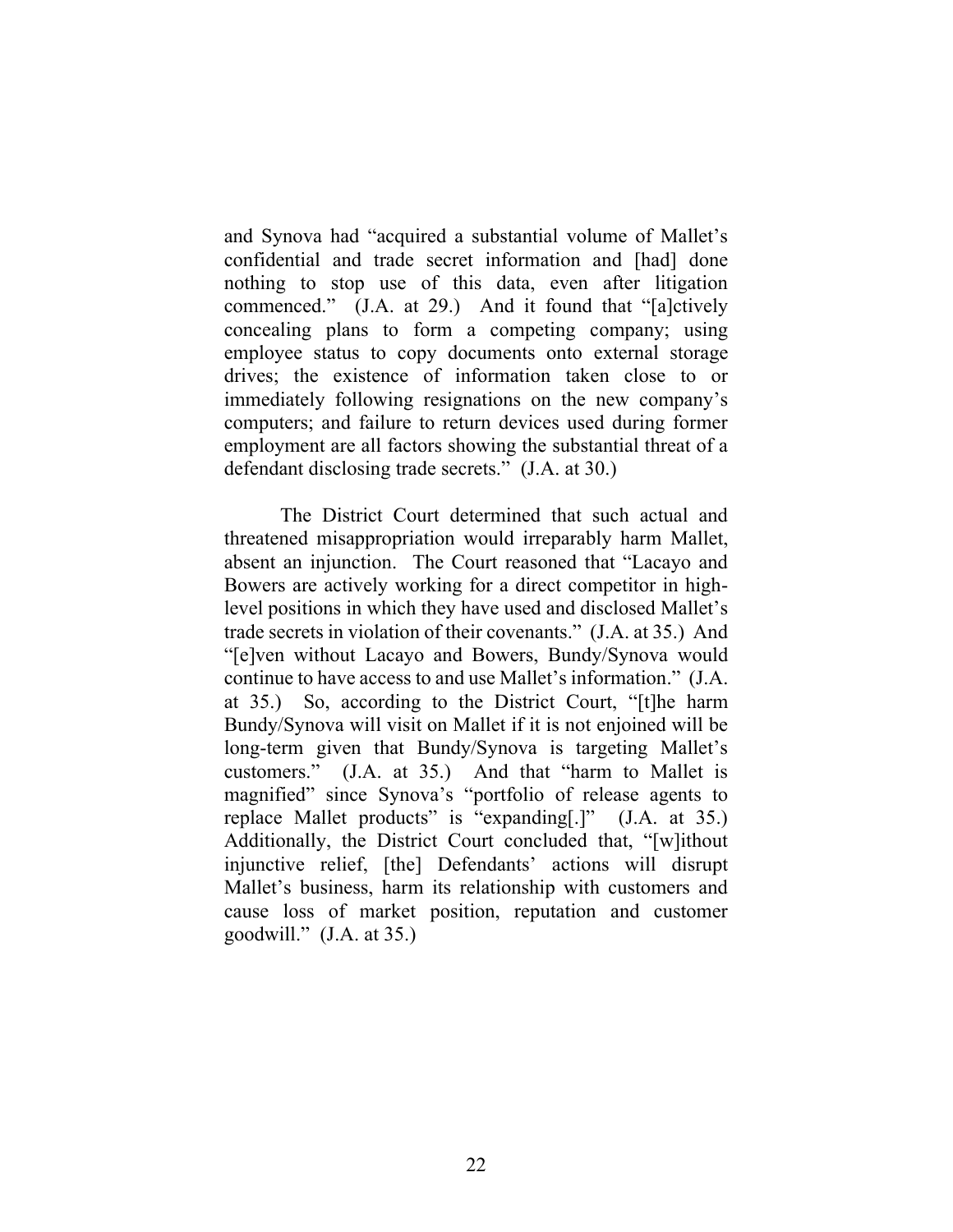Balancing Mallet's irreparable harm against the harm that the Defendants would suffer from an injunction, the District Court found that "[t]he nature of the relief Mallet requests is proportionate to the severity of [the] Defendants' wrongful acts and the potential harm[,]" particularly where "[i]t took Mallet years to develop some of its key products," "Synova has made comparable products within a few months of Lacayo joining the Company[,]" and Mallet has demonstrated "that th[o]se comparable products benefited from Mallet's trade secrets" that "Bundy/Synova purposefully sought out from Mallet's current and former employees." (J.A. at 36.)

After concluding that a preliminary injunction was warranted, the District Court ordered the Defendants enjoined from the following activities (among others):

- "using Mallet's confidential, proprietary and/or trade secret information in any respect" (J.A. at 42);
- "directly or indirectly formulating, manufacturing, distributing or selling products competitive to Mallet products, including any release agents and related equipment[,]" "working in the industry of release agents and associated equipment (in any capacity including, but not limited to, working as a marketer, agent, consultant, contractor or distributor) using Mallet's protectable information[,]" and "directly or indirectly soliciting any Mallet customers for marketing, testing or the sale of release agents, oils or equipment in any regard" (collectively, a "production ban") (J.A. at 44);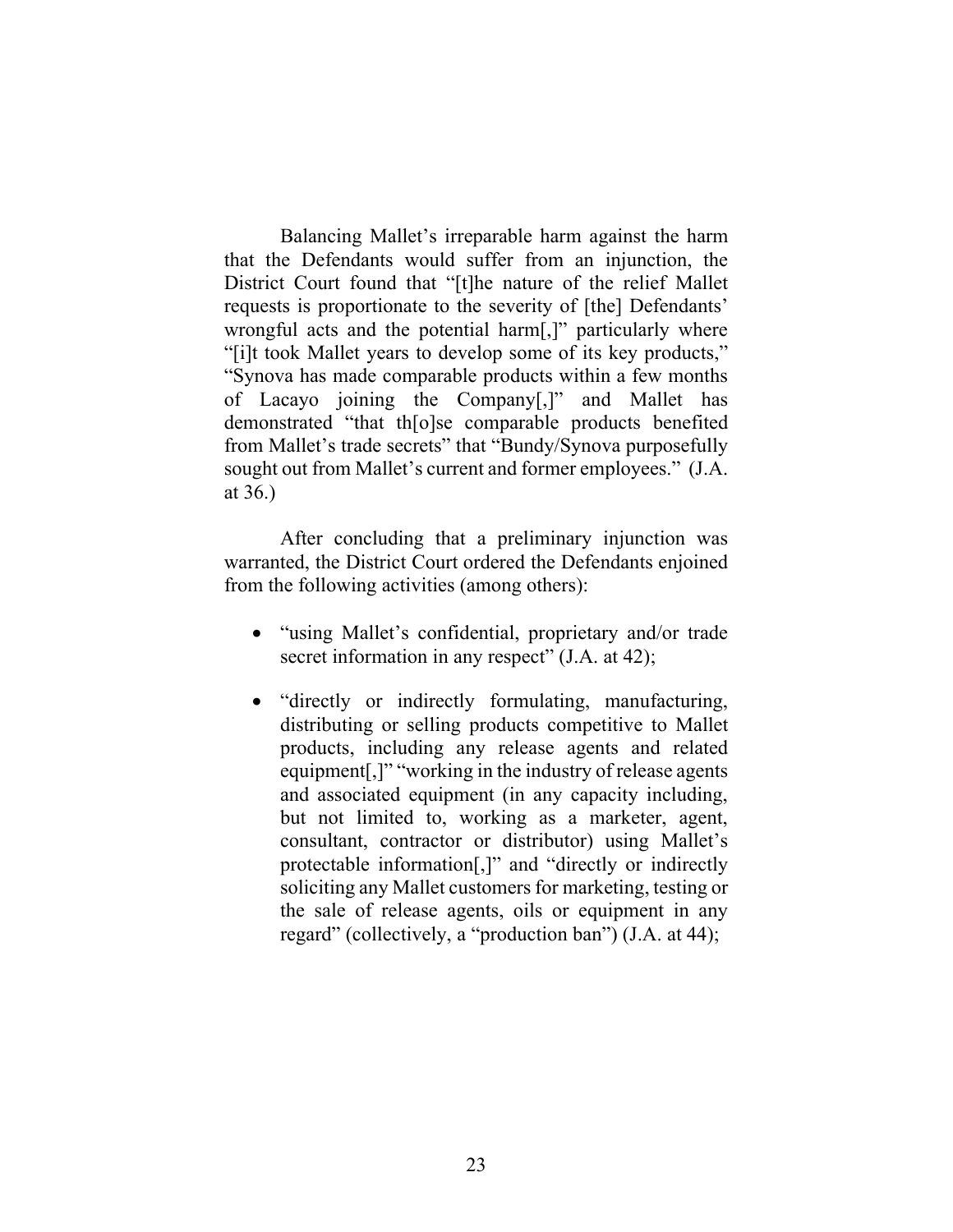- "soliciting and/or unlawfully interfering with the business, employment or contractual relationship between Mallet and its agents, employees and/or independent contractors who have access to Mallet's confidential, proprietary and/or trade secret information" (J.A. at 44);
- "directly or indirectly disseminating any marketing materials, client communications (written or verbal), or other documents comparing Bundy and/or Synova products to any Mallet products." (J.A. at 45.)

It also prohibited Lacayo and Bowers from engaging in the following activities:

- "working, directly or indirectly, in any capacity (including, but not limited to, working as an employee, independent contractor, marketer, agent, or consultant), for Bundy, Synova or any person or entity that is competitive with Mallet" (J.A. at 40);
- "contacting Bundy's and/or Synova's employees, officers, directors, leadership, consultants or any other persons in a fiduciary relationship with Bundy and/or Synova or any parent, subsidiary or affiliate of Bundy and/or Synova"  $(J.A. at 40-41)$ ;
- "directly or indirectly contacting or soliciting Mallet's customers." (J.A. at 45.)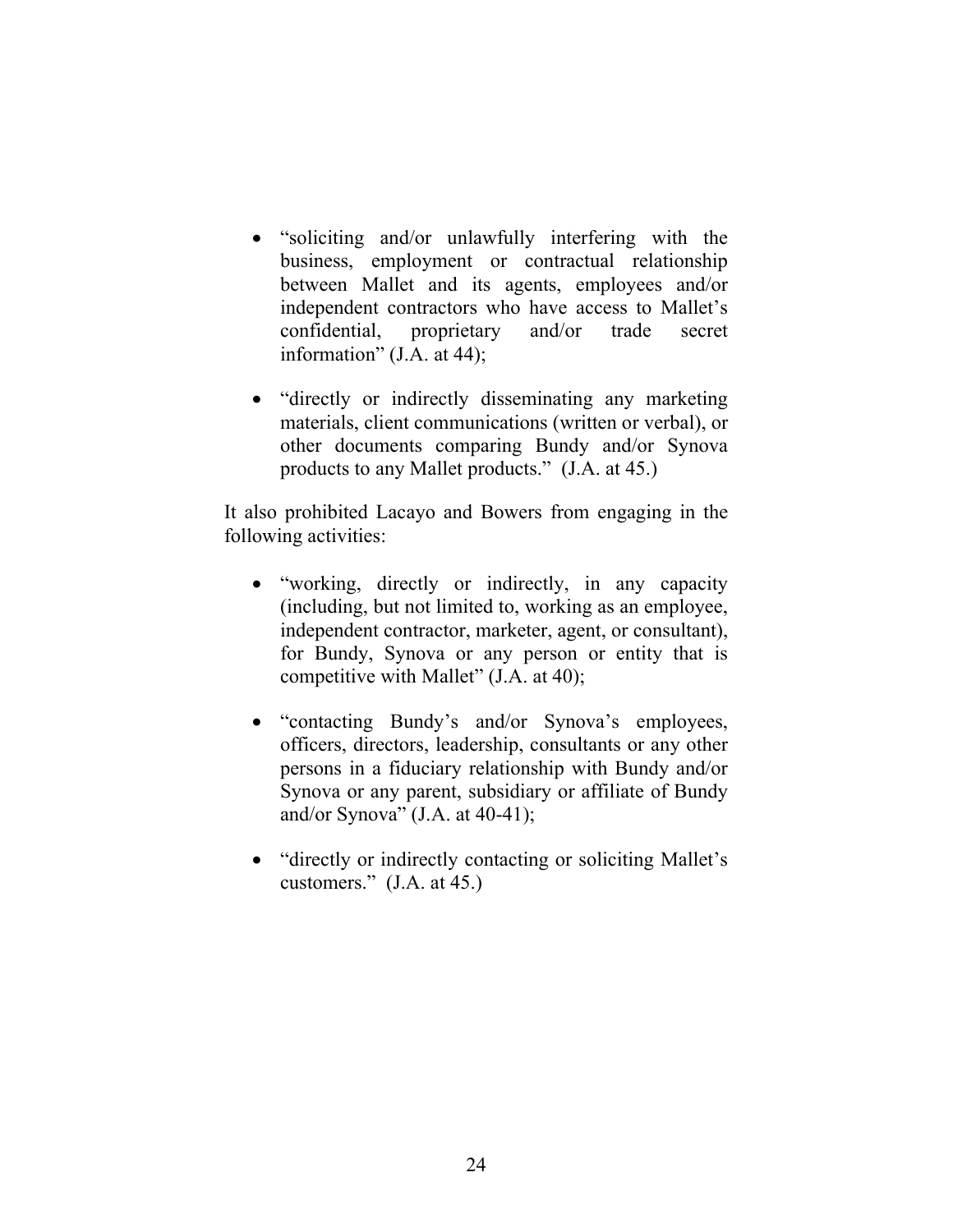The injunction order did not elaborate on what information constitutes trade secrets. 15

In setting the amount of the bond that Mallet would have to post to secure the preliminary injunction, the District Court found the "Defendants' proposal, in excess of \$20 million, [to be] astronomical by comparison" to Mallet's proposal of providing a \$500,000 bond. (J.A. at 45 n.2.) And it reminded the parties that it had "expressly advise[d] that it would 'summarily … adopt the [bond proposal] it believe[d to be] most reasonable, appropriate and consistent with'" its ruling. (J.A. at 45 n.2 (third alteration in original).) The District Court subsequently set the bond amount at \$500,000. The injunction order went into effect immediately after Mallet posted the bond and was to "remain in full force and effect until the [District] Court's ruling on permanent injunctive relief." (J.A. at 45.)

Bundy and Synova asked the District Court to stay the injunction, pending an appeal. The following day, they also moved for clarification on the scope of the injunction order's production ban since its terms "do not specify" whether the production ban "appl[ies] only to the commercial baking industry[.]" (J.A. at 1856.) Although the commercial baking industry is the sole industry that Mallet services, Bundy and

<sup>&</sup>lt;sup>15</sup> The District Court issued two orders associated with the preliminary injunction, one being the decision to grant Mallet's request for injunction relief and the other consisting of the terms of the injunction and the bond amount. For purposes of simplicity, we refer to those orders in the singular as one injunction order. December 15, 2020 is when the second order issued.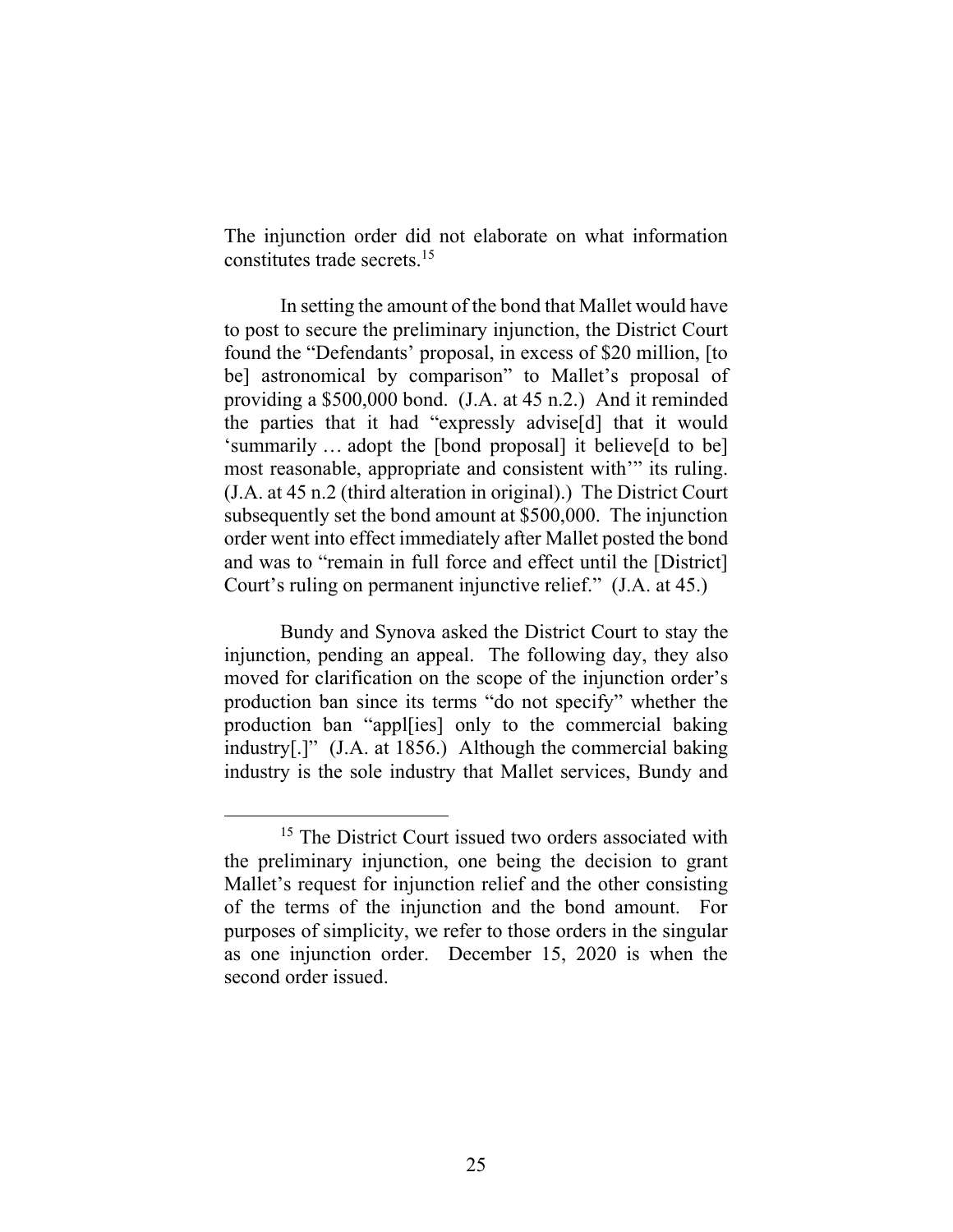Synova sought assurance "that they [were] permitted to operate outside of" that business. (J.A. at 1858.) They did so, they said, "out of an abundance of caution to avoid" contempt violations and "in an effort to maintain their compliance with" the injunction order. (J.A. at 1857.)

That same day, the District Court denied the motion for clarification. (J.A. at 56.) But, in the order of denial, the Court did in fact clarify that producing release agents for "other industries, such as processed meats, pharmaceuticals, construction and other industrial applications" would violate the injunction. (J.A. at 56.) It explained that the "Defendants' potential use of [Mallet's] trade-secret and/or confidential information to pursue other industrial applications would be inconsistent with the terms, spirit and intent of the detailed factual findings and legal conclusions reflected in the meritsruling." (J.A. at 56.) The District Court also denied the motion to stay, but we stayed the injunction in part, <sup>16</sup> while considering this appeal.

<sup>&</sup>lt;sup>16</sup> Specifically, we immediately stayed paragraphs one through four, ten through eleven, and fourteen of the preliminary injunction, which enjoined Lacayo and Bowers "from working, directly or indirectly, in any capacity … for Bundy, Synova or any person or entity that is competitive with Mallet"; contacting anyone in a fiduciary relationship with Bundy, Synova, or any parent, subsidiary, or affiliate of them; and accessing any Bundy or Synova electronic systems; and which enforced a production ban against the Defendants; and prohibited the Defendants from "directly or indirectly disseminating any marketing materials, client communications … , or other documents comparing" Bundy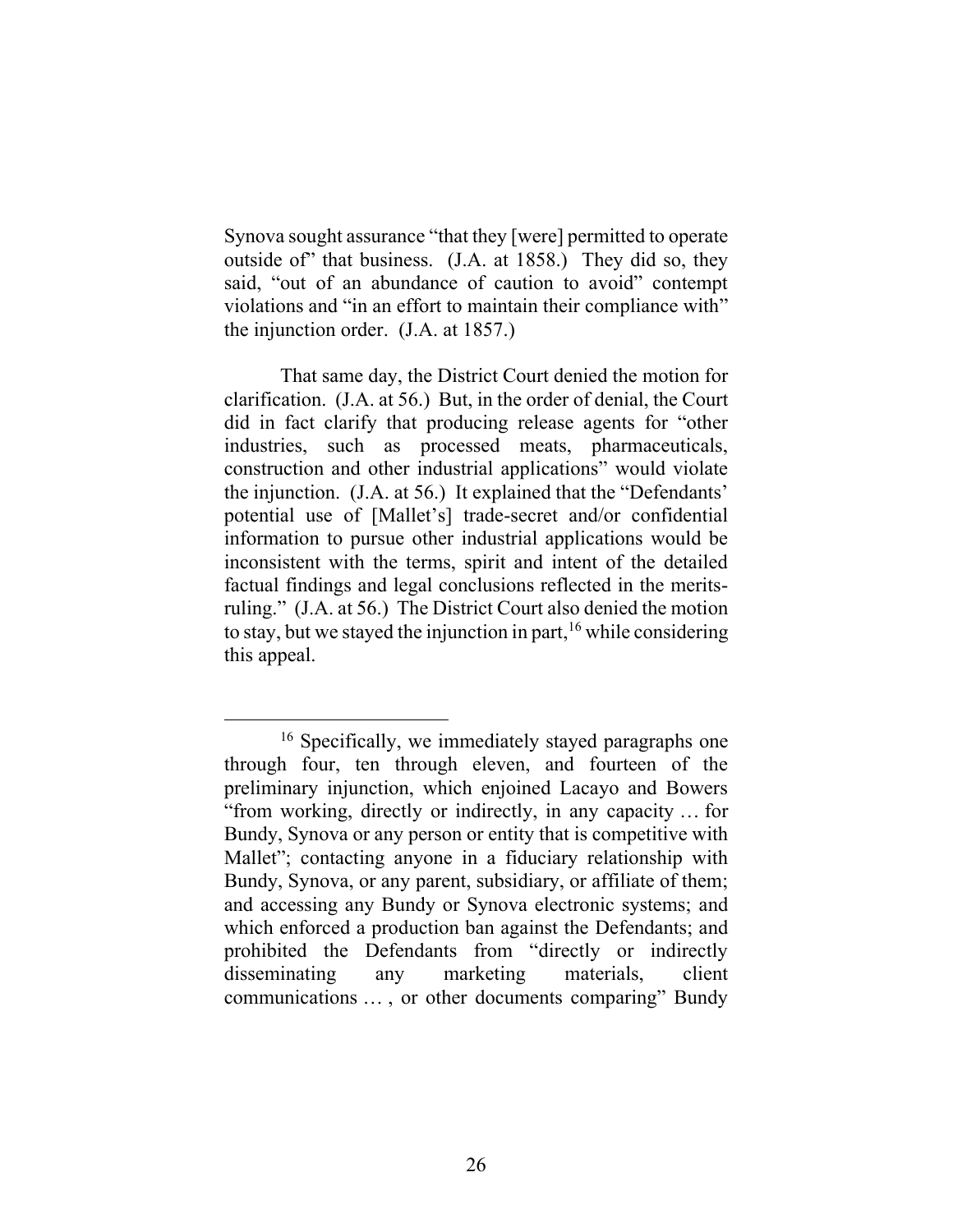# **II. DISCUSSION**<sup>17</sup>

Federal Rule of Civil Procedure 65(d) mandates that "[e]very order granting an injunction" set forth the reasons why an injunction is warranted, "state its terms specifically[,]" and

and Synova products with Mallet products. (J.A. at 40-41 ¶¶ 1- 4, 44 ¶¶ 10-11, 45 ¶ 14.)

<sup>&</sup>lt;sup>17</sup> The District Court had original jurisdiction over Mallet's federal trade secret misappropriation claim pursuant to 18 U.S.C. § 1836(c) and 28 U.S.C. § 1331. The District Court had supplemental jurisdiction over Mallet's state law claims under 28 U.S.C. § 1367. The Defendants have contended that the District Court lacked jurisdiction because Mallet failed to prove that the Defendants misappropriated a protectable trade secret. But that is a merits argument, not a jurisdictional one, and we reject it.

We have jurisdiction over the Defendants' interlocutory appeal under 28 U.S.C.  $\S$  1292(a)(1). "When reviewing a district court's grant of a preliminary injunction, we review the court's findings of fact for clear error, its conclusions of law de novo, and the ultimate decision granting the preliminary injunction for an abuse of discretion." *Bimbo Bakeries USA, Inc. v. Botticella*, 613 F.3d 102, 109 (3d Cir. 2010). "Despite oft repeated statements that the issuance of a preliminary injunction rests in the discretion of the trial judge[,] whose decisions will be reversed only for 'abuse,' a court of appeals must reverse if the district court has proceeded on the basis of an erroneous view of the applicable law." *Kos Pharms., Inc. v. Andrx Corp.*, 369 F.3d 700, 708 (3d Cir. 2004) (alteration in original) (quoting *Apple Comput., Inc. v. Franklin Comput. Corp.*, 714 F.2d 1240 (3d Cir. 1983)).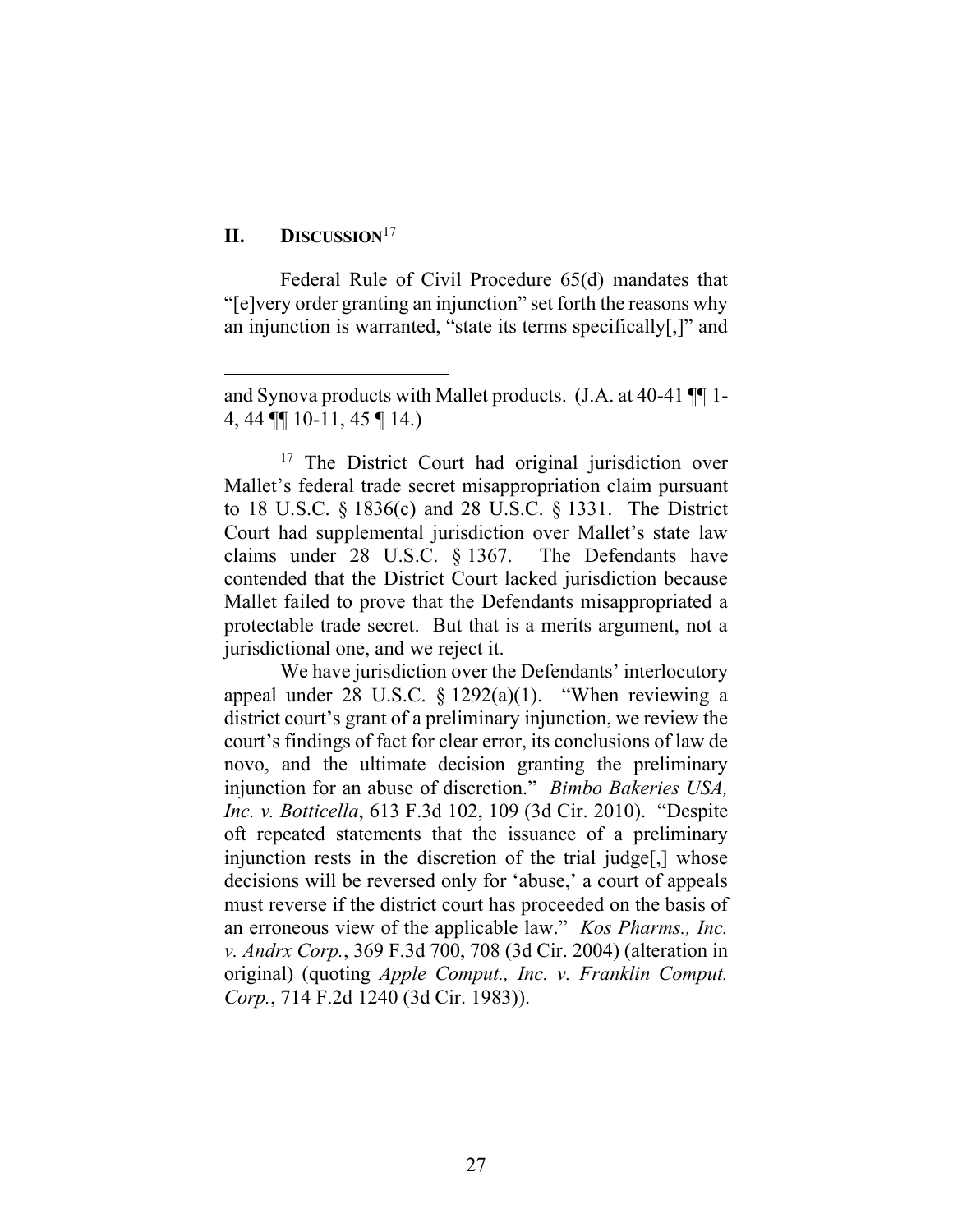articulate "in reasonable detail" the conduct it enjoins. While "[t]he degree of particularity required" to satisfy the Rule's specificity provisions will "depend<sup>[]</sup> on the nature of the subject matter[,]" *Ideal Toy Corp. v. Plawner Toy Mfg. Corp.*, 685 F.2d 78, 83 (3d Cir. 1982), those provisions are not mere technicalities. *Schmidt v. Lessard*, 414 U.S. 473, 476 (1974). They are designed to serve two vital functions: first, "to prevent uncertainty and confusion on the part of those faced with injunctive orders, and [thus] to avoid the possible founding of a contempt citation on a decree too vague to be understood"; and second, to ensure that sufficient information is placed on the record so that "an appellate tribunal [will] know precisely what it is reviewing." *Id.* at 476-77. Failure to "satisfy the important requirements of Rule 65(d)" will typically result in an injunction's vacatur. *Id.* at 477; *see also Kos Pharms., Inc. v. Andrx Corp.*, 369 F.3d 700, 712 (3d Cir. 2004) ("When reviewing an order that does not adequately support the resolution of a motion for preliminary injunction, we may vacate and remand for additional findings[.]").

That is the result required here. We fully appreciate the challenges inherent in expedited proceedings. Nevertheless, when an injunction lacks sufficient specificity to permit meaningful appellate review, there needs to be another effort at crafting the contours of the order. Because the District Court did not identify with specificity the information it found to be Mallet's trade secrets, we are not in a position to make an informed decision as to whether Mallet is likely to prevail on its trade secret misappropriation claims. And, notwithstanding the existence of other claims that the District Court concluded Mallet was likely to prevail on, there is no remaining basis to uphold the Court's decision to grant injunctive relief since its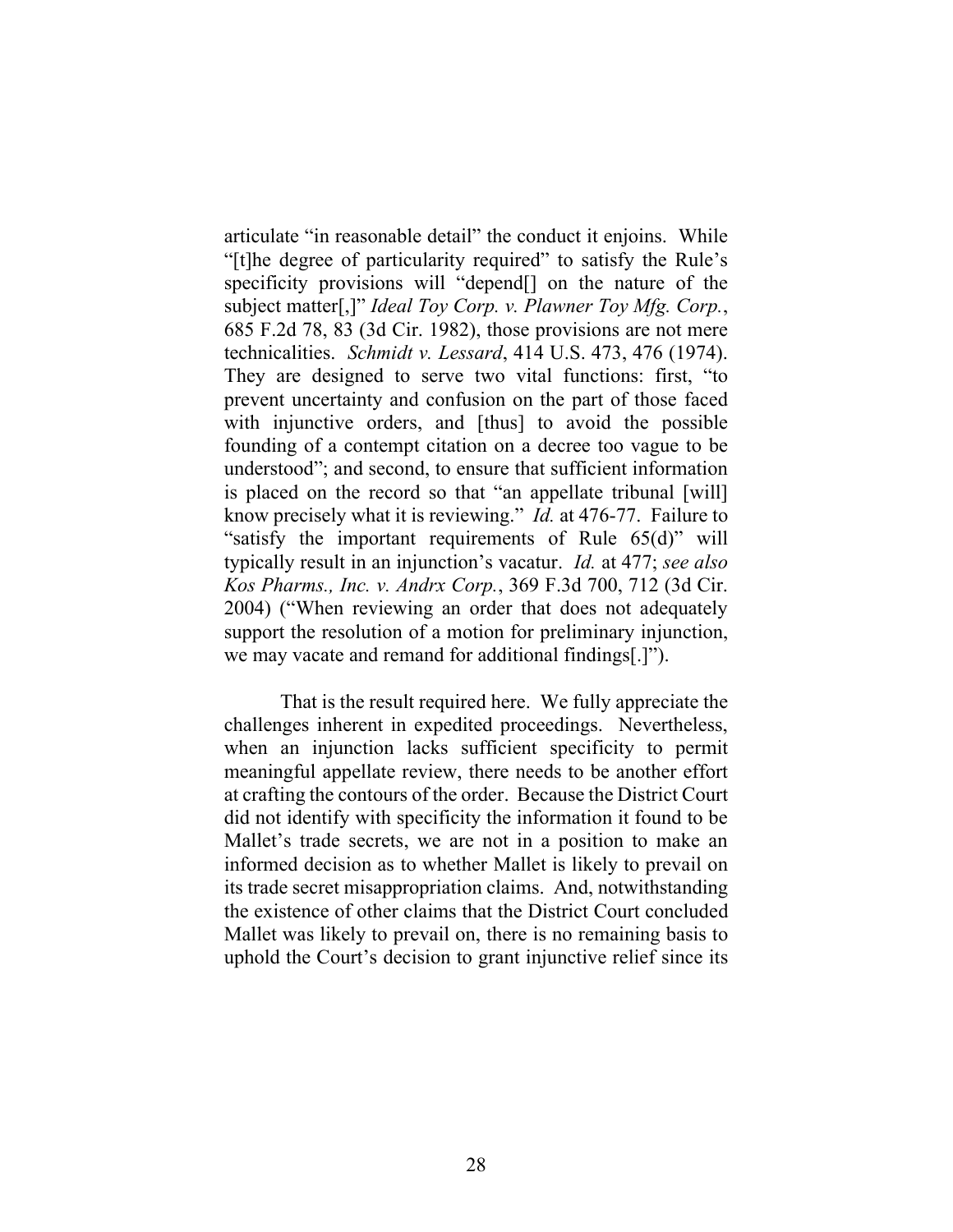irreparable harm determination appears to depend entirely on the Defendants' misappropriation of Mallet's trade secrets.<sup>18</sup>

We will accordingly vacate the injunction order and remand for reconsideration. In doing so, we outline a few matters to be considered when identifying allegedly misappropriated trade secrets. We also discuss the permissible scope of an injunction and the limits of a district court's discretion when determining the associated amount of a bond.

## **A. A preliminary injunction predicated on trade secret misappropriation must adequately identify the allegedly misappropriated trade secrets.**

To prove eligibility for a preliminary injunction, there is a well-established four-part test. The moving party must demonstrate, first, a likelihood of success on the merits, and second, that "it is more likely than not to suffer irreparable harm in the absence of preliminary relief." *Reilly v. City of Harrisburg*, 858 F.3d 173, 179 (3d Cir. 2017) (footnote omitted). Absent either of those threshold factors, "[w]e cannot sustain a preliminary injunction ordered by the district court[.]" *Hoxworth v. Blinder, Robinson & Co., Inc.*, 903 F.2d

<sup>&</sup>lt;sup>18</sup> The facts preliminarily found concerning Lacayo's extensive knowledge of Mallet's business and her work for Bundy and Synova, *see supra* Sections I.A.1.a & 2.a, may be enough to demonstrate irreparable harm for breaching her noncompetition agreement with Mallet – even without trade secret misappropriation. But we leave that to the District Court to decide in the first instance.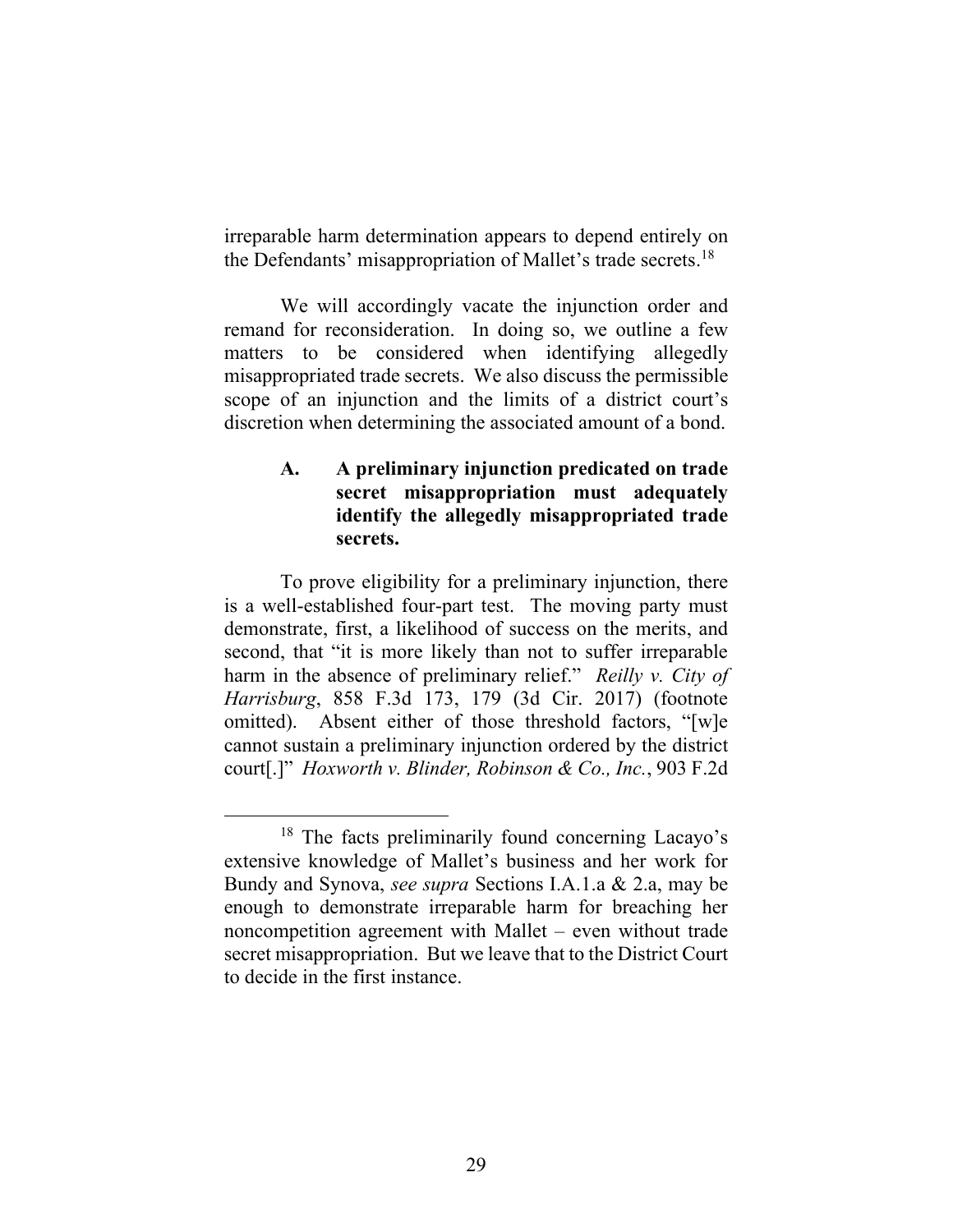186, 197 (3d Cir. 1990) (quoting *In re Arthur Treacher's Franchisee Litig.*, 689 F.2d 1137, 1143 (3d Cir. 1982)). If both factors are established, however, the district court considers the two remaining factors – whether granting relief will result in even greater harm to the nonmoving party or other interested persons and whether the public interest favors such relief. The court then "determines in its sound discretion" whether the balance of all four factors warrants granting preliminary relief. *Reilly*, 858 F.3d at 179.

To establish a likelihood of success, a plaintiff must show that "there is 'a reasonable chance, or probability, of winning.'" *In re Revel AC*, 802 F.3d 558, 568 (3d Cir. 2015) (quoting *Singer*, 650 F.3d at 229)). That does not require a "more-likely-than-not showing of success on the merits." *Id.* at 179  $\&$  n.3. But it does require the plaintiff to "demonstrate" that it *can* win on the merits," which involves a showing that its chances of establishing each of the elements of the claim are "significantly better than negligible." *Id.* 

For a federal trade secret misappropriation claim, those elements are: "(1) the existence of a trade secret  $\dots$  (2) that 'is related to a product or service used in, or intended for use in, interstate or foreign commerce[,]' and (3) the misappropriation of that trade secret[.]" *Oakwood Labs. LLC v. Thanoo*, 999 F.3d 892, 905 (3d Cir. 2021) (second alteration in original) (citations omitted). And, of course, each of those elements is predicated on an adequate identification of what the plaintiff contends to be its trade secret. *See id.* ("To plead the existence of a trade secret in a misappropriation claim …, [a plaintiff] must sufficiently identify the information it claims as a trade secret[.]").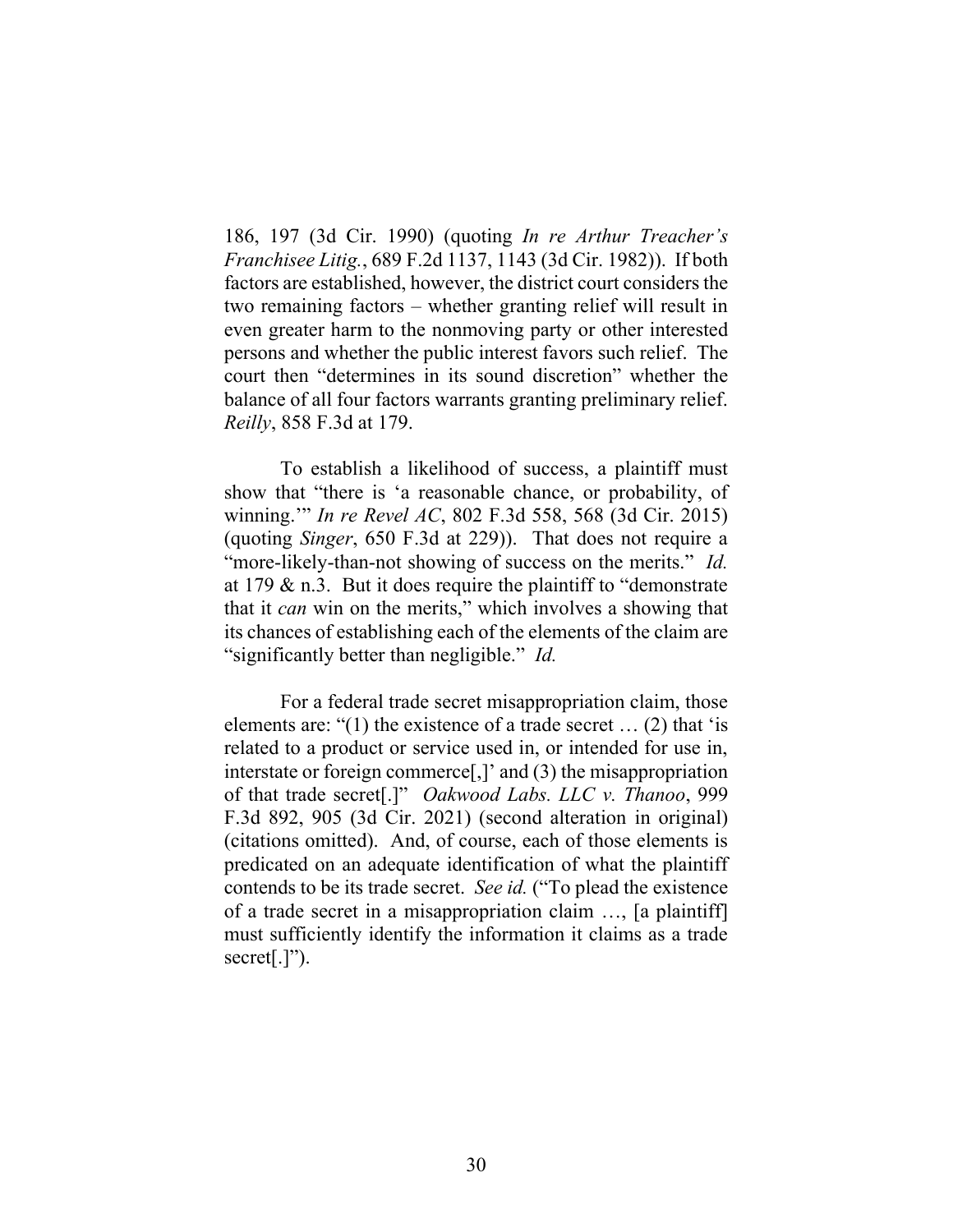The Defend Trade Secrets Act ("DTSA")<sup>19</sup> defines a trade secret as information that "the owner thereof has taken reasonable measures to keep … secret" and that "derives independent economic value, actual or potential, from not being generally known to, and not being readily ascertainable through proper means by, another person who can obtain economic value from the disclosure or use of the

<sup>&</sup>lt;sup>19</sup> Mallet has asserted claims for misappropriation under the DTSA and the Pennsylvania Uniform Trade Secrets Act ("PUTSA"). (J.A. at 409-10 (claiming "actual and continuing misappropriation in violation of the DTSA"), 411-12 (claiming "actual or threatened misappropriation of trade secrets … in violation of the [PUTSA]").) The DTSA and the PUTSA are substantially similar, as both are closely related to the Uniform Trade Secrets Act ("UTSA"). *Heraeus Med. GmbH v. Esschem, Inc.*, 927 F.3d 727, 736 (3d Cir. 2019) ("The Pennsylvania General Assembly based the PUTSA on the provisions of the [UTSA]."); *Oakwood Labs. LLC v. Thanoo*, 999 F.3d 892, 910 (3d Cir. 2021) ("[Congress] recognized the DTSA and the UTSA as similar." (quotation marks and citation omitted)). Indeed, the definitions of "trade secret" under the DTSA and the PUTSA are almost identical. *Compare* 18 U.S.C. § 1839(3), *with* 12 Pa. Cons. Stat. § 5302. Thus, although our discussion focuses on the DTSA, we conclude that the same analysis applies to Mallet's claims under the PUTSA and the same outcome results. *See*, *e.g.*, *Teva Pharms. USA, Inc. v. Sandhu*, 291 F. Supp. 3d 659, 675 (E.D. Pa. 2018) (consolidating the analysis of claims under the DTSA and the PUTSA); *Jazz Pharms., Inc. v. Synchrony Grp., LLC*, 343 F. Supp. 3d 434, 445 (E.D. Pa. 2018) (same).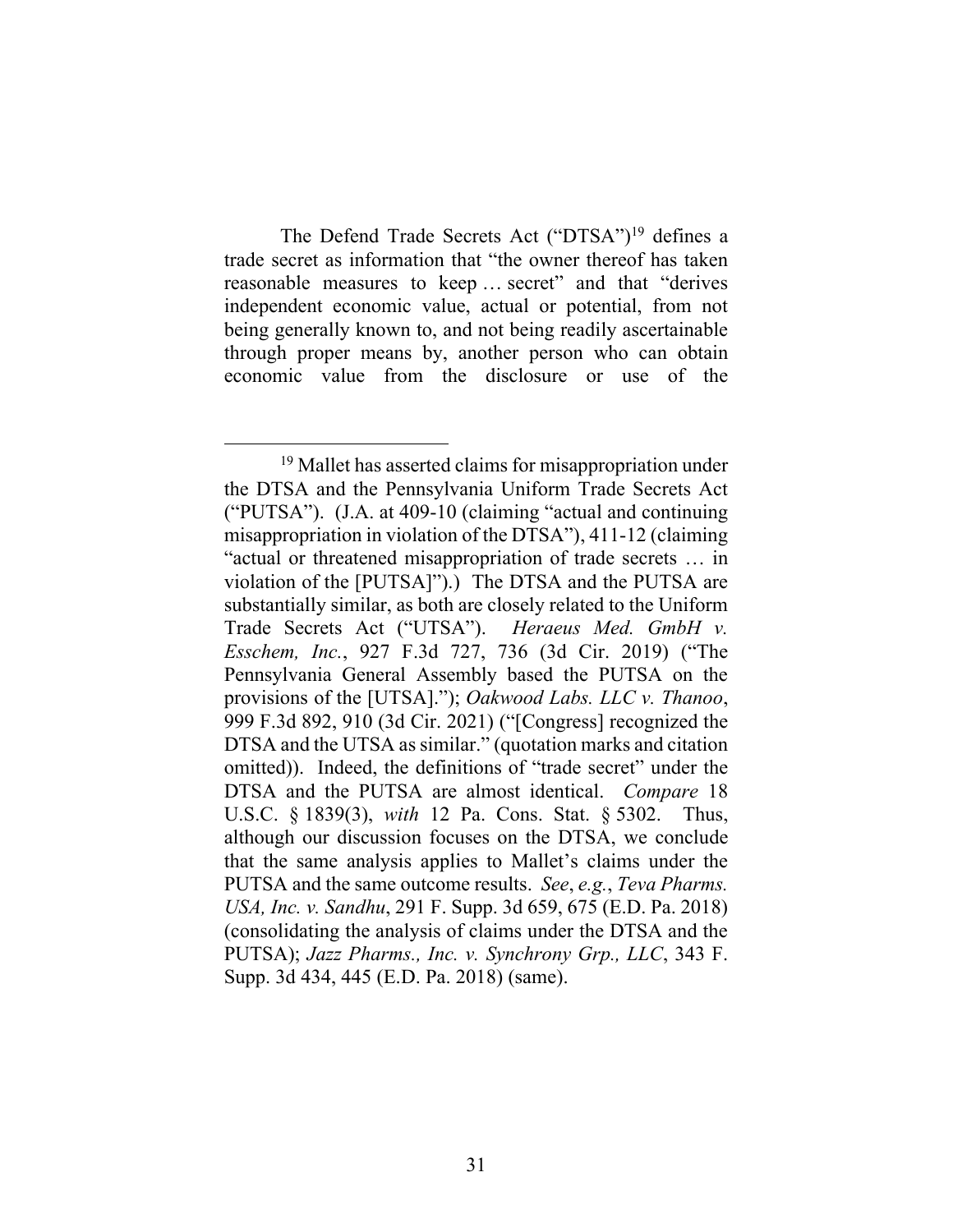information[.] $"^{20}$  18 U.S.C. § 1839(3). We cannot evaluate whether a plaintiff is likely to succeed on any element of a trade secret misappropriation claim until the plaintiff has sufficiently described those trade secrets. *See Porous Media Corp. v. Midland Brake Inc.*, 187 F.R.D. 598, 600 (D. Minn. 1999) ("Failure to identify the trade secrets with sufficient specificity renders the Court powerless to enforce any trade secret claim."). It follows that a district court's injunction order must first adequately identify the information to which it accords trade secret status. Otherwise, the injunction order lacks the foundation necessary for holding a plaintiff likely to prevail on its misappropriation claim. Without that information, the injunction order fails to comply with Rule 65(d), and it must be vacated. *Cf. PMC, Inc. v. Sherwin-Williams Co.*, 151 F.3d 610, 620 (7th Cir. 1998) ("Legal rules committing decisions to judicial discretion suppose that the court will have, and give, sound reasons for proceeding one way rather than the other." (citation omitted)).

<sup>20</sup> That information includes "all forms and types of financial, business, scientific, technical, economic, or engineering information, including patterns, plans, compilations, program devices, formulas, designs, prototypes, methods, techniques, processes, procedures, programs, or codes, whether tangible or intangible, and whether or how stored, compiled, or memorialized physically, electronically, graphically, photographically, or in writing[,]" 18 U.S.C. § 1839(3), so long as it is "information with independent economic value that the owner has taken reasonable measures to keep secret," consistent with the DTSA. *Oakwood*, 999 F.3d at 905.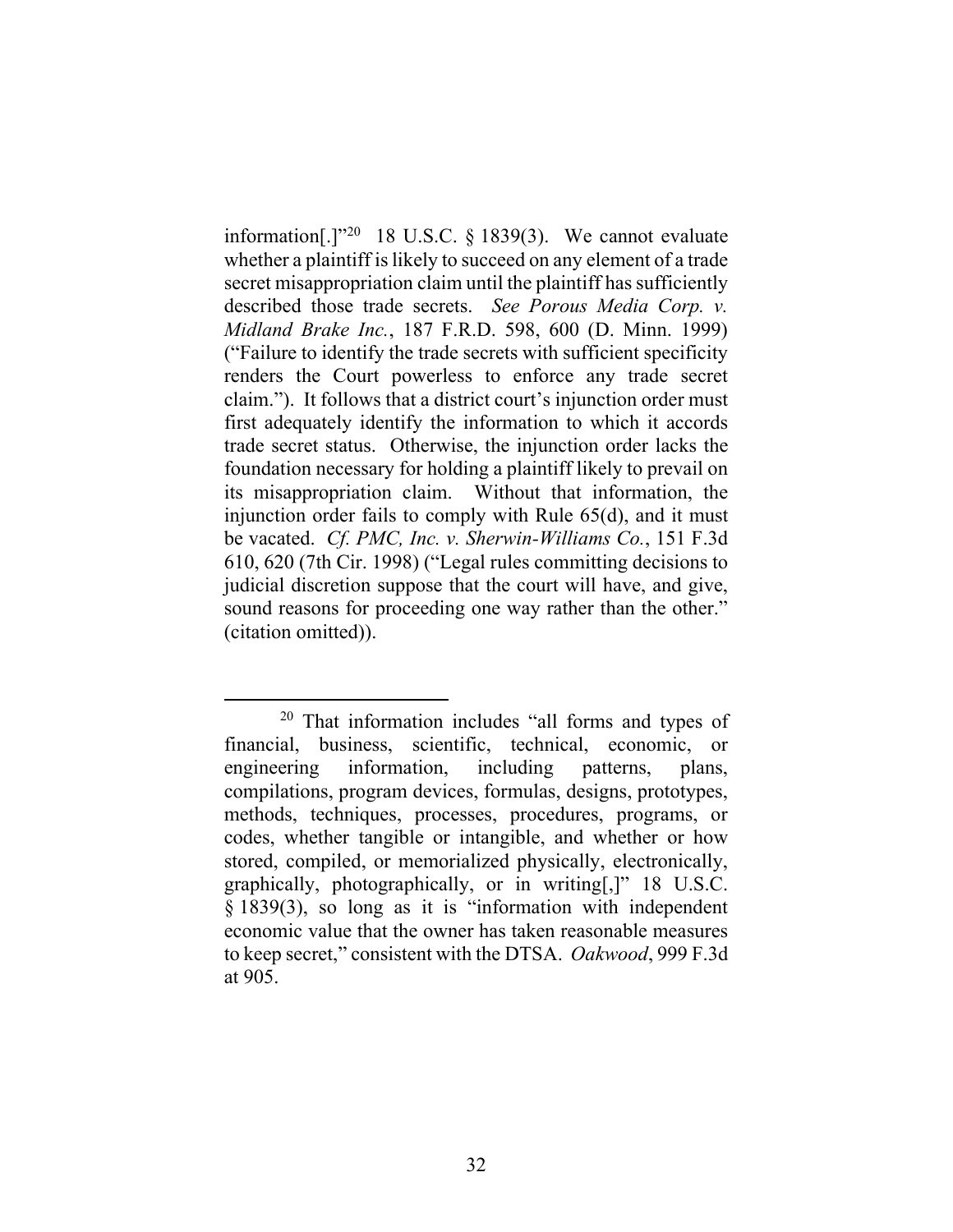The District Court determined that "[a]t least some of the Mallet information in question" constitutes protectable trade secrets, "includ[ing], among other things, highly sensitive details about how Mallet produces, markets and sells its release agents[.]" (J.A. at 25.) Absent from the District Court's high-level description, however, are any specifics of what those "highly sensitive details" are. Rather, we are left with a list of thirteen broad categories of Mallet information which the District Court deemed "protected materials":<sup>21</sup>

> Mallet's formulas; customer purchase orders demonstrating Mallet's pricing; identification of customers experiencing difficulty with Mallet's products; internal discussions of "actual major problems" at customer locations; internal discussions of how Mallet would address issues with its products; internal discussions of customers' preferences and complaints; Mallet's completed organic certifications; identification of Mallet's supply source for product ingredients; Mallet's internal manuals and procedures showing how Mallet's lab is operated; pricing and volume data; information about Mallet's equipment; Mallet's training materials showing how Mallet markets and sells

 $21$  It is not clear whether the term "protected materials" was intended to be synonymous with trade secrets, but we assume it was. (J.A. at 25.) Information can be contractually protected from use or disclosure and not be a trade secret.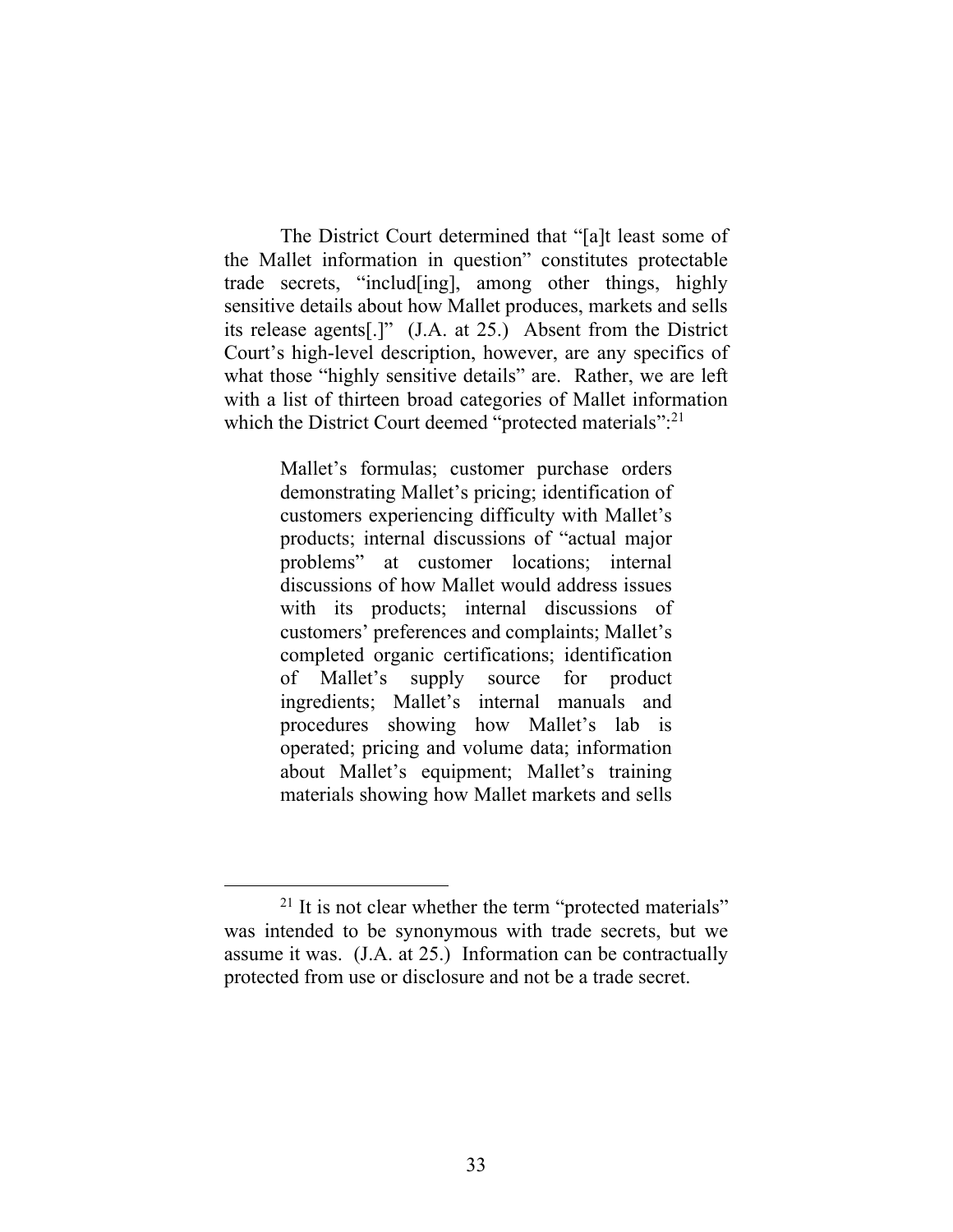its products; and a compilation of Mallet's product specification sheets.

(J.A. at 25-26.) While some information falling within those categories may very well include trade secrets, there is a fair probability that many of the categories – and perhaps all of them – also include information that does not qualify for trade secret protection.

The injunction order's statement of protected material is better characterized as a list of general categories of business and technical information, a list that could be used to describe documents found in any number of corporations. *See A&P Tech., Inc. v. Lariviere*, No. 1:17-cv-534, 2017 WL 6606961, at \*10 (S.D. Ohio Dec. 27, 2017) ("Terms such as 'engineering,' 'research and development procedures and materials,' and 'marketing materials' could be applied to almost any corporation in existence, and do not in any way allow Defendants to properly craft a defense around the alleged misappropriation of trade secrets."). The generic list thus falters against the standard for specifying a trade secret. *See id.* At a minimum, "the subject matter of the trade secret must be described 'with sufficient particularity to separate it from matters of general knowledge in the trade or of special knowledge of those persons who are skilled in the trade, and to permit the defendant to ascertain at least the boundaries within which the secret lies."<sup>22</sup> *Oakwood*, 999 F.3d at 906 (quoting

<sup>22</sup> In *Oakwood*, we noted that "deciding whether a plaintiff has sufficiently disclosed its trade secrets is a factspecific question to be decided on a case-by-case basis." *See* 999 F.3d at 906 (internal quotation marks omitted) (quoting *Vesta Corp. v. Amdocs Mgmt. Ltd.*, 147 F. Supp. 3d 1147, 1155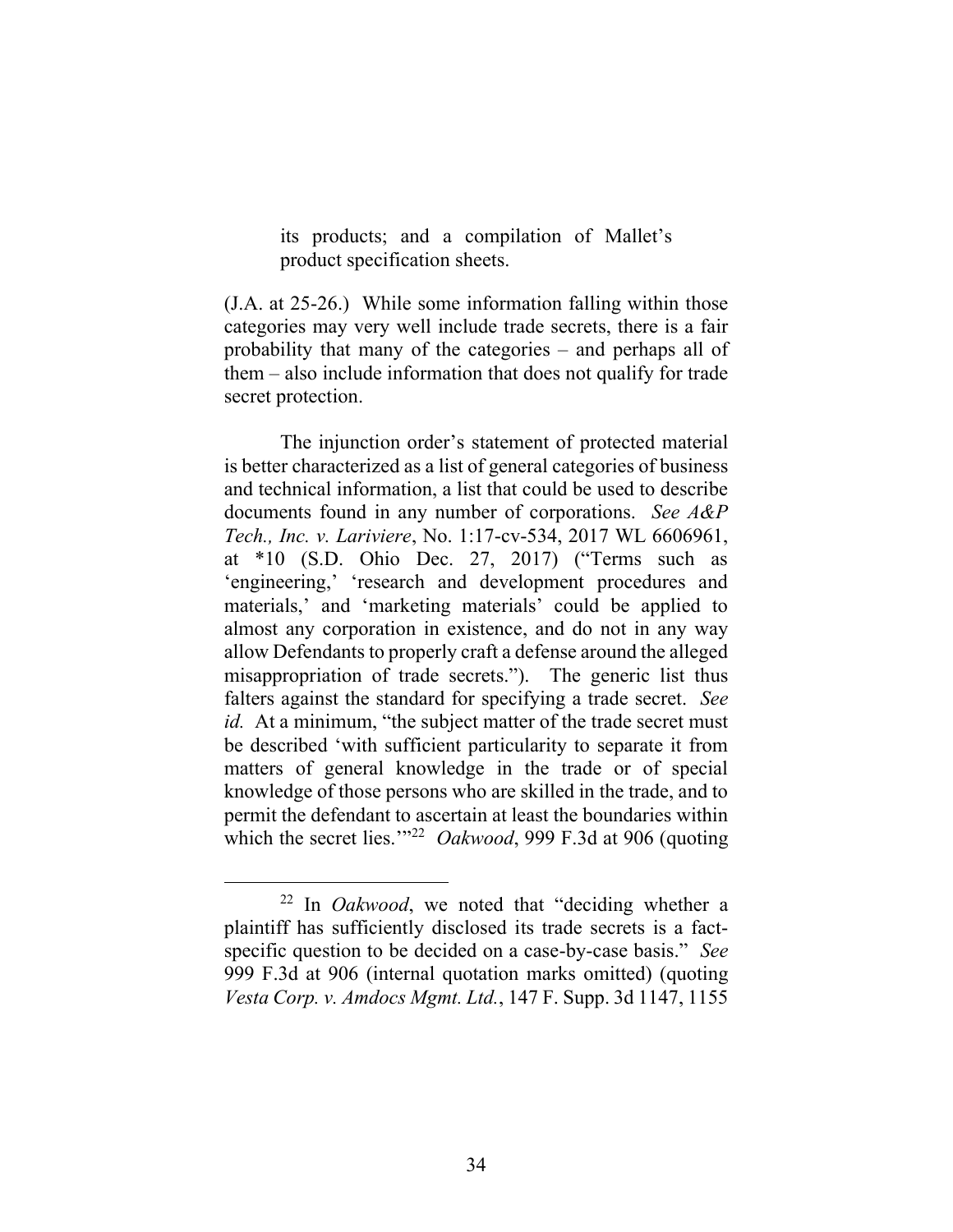*Diodes, Inc. v. Franzen*, 67 Cal. Rptr. 19, 24 (Cal. Ct. App. 1968) (describing the minimum specificity threshold to survive a motion to dismiss). That is especially the case where, as here, the record suggests that those boundaries may not be particularly clear.23

 $23$  Mallet contends that its trade secrets are adequately identified because of the following series of steps: (1) the

<sup>(</sup>D. Or. 2015). District courts must therefore engage with the specific facts of the case and consider the degree of specificity necessary in light of the particular industry-based context and the stage of litigation – whether that be a motion to dismiss, a discovery dispute, a motion to preliminarily enjoin a defendant from competing with the trade secret plaintiff, or a summary judgment motion. *See id.* at 1153 ("[T]he Court recognizes the 'growing consensus' of courts from around the country who have applied the 'reasonable particularity' standard to determine whether a party alleging a claim for misappropriation of trade secrets has sufficiently identified its trade secrets before it may compel discovery of its adversary's trade secrets. … [T]he 'reasonable particularity' standard reflects the Court's authority, pursuant to the Federal Rule of Civil Procedure 26 requirements of early disclosure of evidence, and the Court's authority to control the timing and sequencing of discovery in the interests of justice." (citation omitted)); *DeRubeis v. Witten Techs., Inc.*, 244 F.R.D. 676, 680-82 (N.D. Ga. 2007) ("Unfortunately, there is no talismanic procedure the Court may apply in order to obtain the best result in any given case. The approach taken in [one dispute] may have been perfectly appropriate in that case but may be inappropriate in this one. In other words, 'the "proper" approach is clearly fact-dependent.'" (citation omitted)).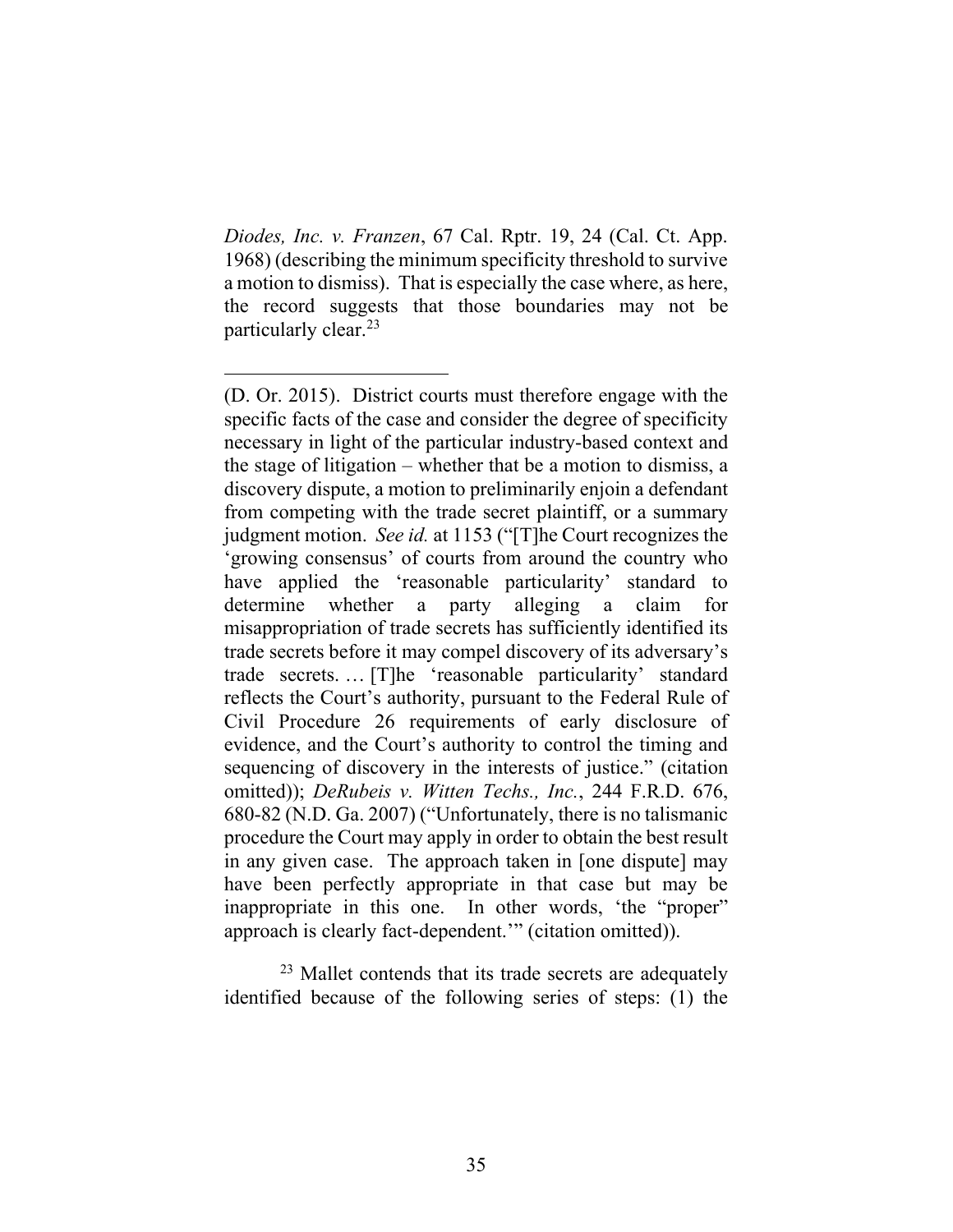District Court's order granting an injunction was based on the Court's Findings of Fact, Conclusions of Law & Order deciding a preliminary injunction was warranted; (2) the Court's Finding of Fact ¶ 8 – stating that "Lacayo had access to, and was intimately familiar with, Mallet's protectable information" – incorporated by reference the contents and record citations in Mallet's Proposed Findings of Fact ¶¶ 44- 60 (J.A. at 14); (3) those seventeen paragraphs in Mallet's Proposed Findings of Fact – the contents of which summarized broadly that Lacayo had access to and knowledge of trade secret information – incorporated by reference the contents and record citations of numerous exhibits from the hearing; (4) all of those exhibits are declarations and excerpts of deposition testimony that themselves attach exhibits, cited by another exhibit number or bates number, and that further refer to the content therein; and (5) somewhere in there are trade secrets. At oral argument, Mallet cited a range of bates-numbered documents as proof that it had specified its trade secrets. Circumstances such as access to trade secrets, unusually accelerated or low-cost development of a competing product, and relative lack of prior expertise, may, in combination, establish a likelihood of success on the element of misappropriation, *see Oakwood*, 999 F.3d at 908, 911-12. But they do not establish that likelihood for the element on which we focus here: the existence of a trade secret that has been identified "with sufficient particularity." *Id.* at 906.And whatever else the foregoing order of operations might be, it is not consistent with Rule  $65(d)(1)$ , which requires that every injunction "(A) state the reasons why it issued; (B) state its terms specifically; and (C) describe in reasonable detail – *and not by referring to the complaint or other document* – the act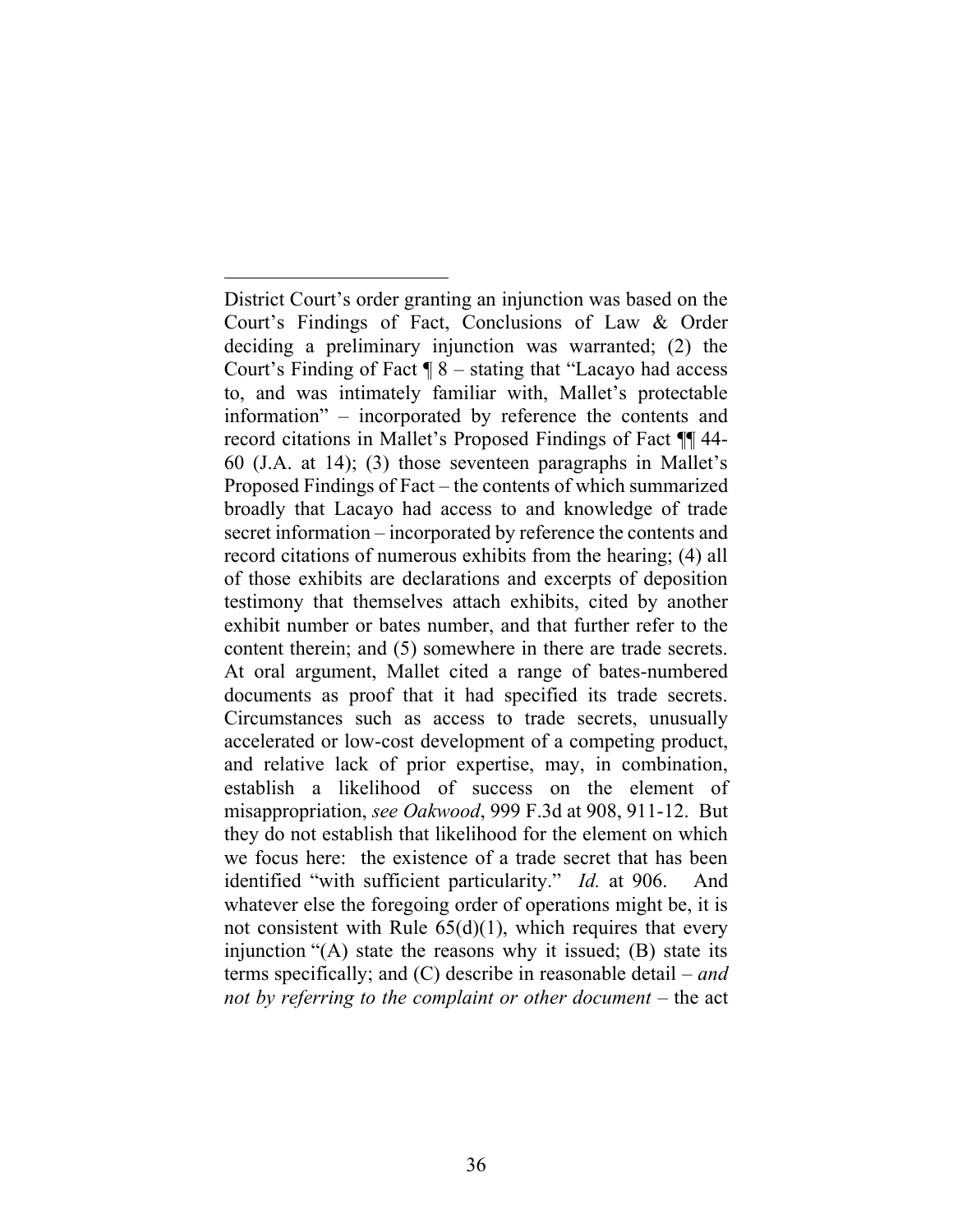For example, Mallet recognizes that its own patents publicly disclose some of its formulas, but it appears to contend that even formulas thus publicly disclosed are part of its trade secrets. (*See* J.A. at 11001-02 (Mallet Depo.) ("What I am saying is while these formulations were developed here, it doesn't necessarily mean that the exact formula in one of these [patent] tables is at question as a trade secret. These are examples only. They form a part of the examples of the patent. … *They are part of a trade secret*.") (emphasis added).) If that is really its position – and it is hard for us to tell – then it is hard to take entirely seriously. A formula disclosed in a patent is, by definition, not a secret. Nevertheless, "[w]hile the precise information provided within or directly ascertainable from a patent cannot constitute a trade secret, patent holders are not necessarily precluded from cultivating trade secrets that go beyond the corpus of the patent or that refine the patent's process in some proprietary way." *AutoTrakk, LLC v. Auto. Leasing Specialists, Inc.*, No. 4:16-cv-1981, 2017 WL 2936730, at \*5 (M.D. Pa. July 10, 2017). Problematically, though, Mallet fails to explain how we or anyone else is to distinguish between what is generally known or available information and what it contends to be protectable trade secrets. With a wave of the hand, it declares everything to be secret know-how. (*See* J.A. at 10986 (Mallet Depo.) ("The issue at hand is not so much that the formula might be the same or different. What is at hand is that the know-how that Ms.

or acts restrained or required." Fed. R. Civ. P. 65(d)(1) (emphasis added).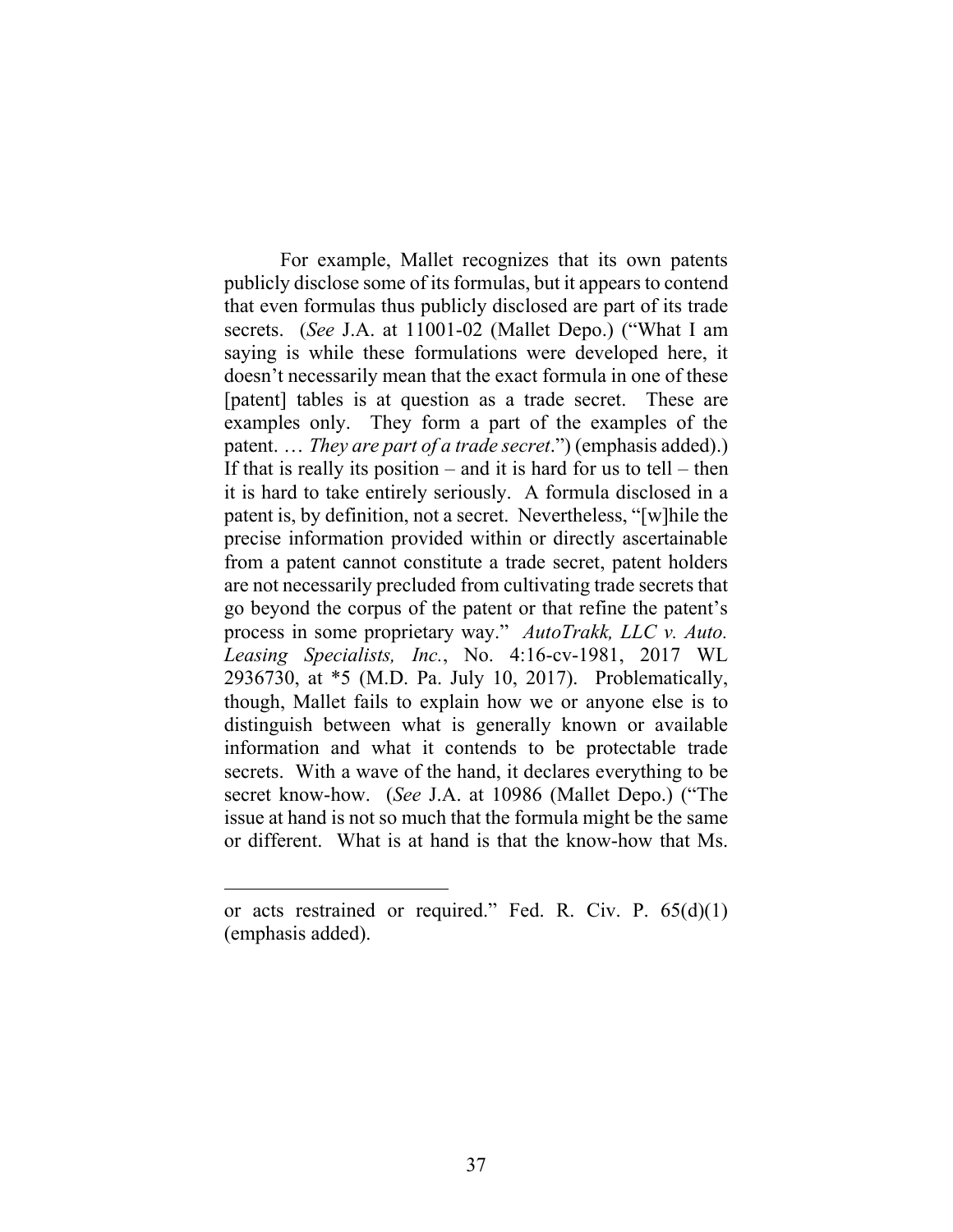Lacayo took from Mallet, and is applying within Bundy, is all about delivering the performance, the quality, and those other factors I mentioned to the customer to provide them the solution. That know-how was developed by Mallet over 80 years.").)

When the breadth of a trade secret description is so farreaching that it includes publicly available information (like patent disclosures) and admitted industry knowledge, that information is not specific enough to be accorded trade secret status. 24 *DeRubeis v. Witten Techs., Inc.*, 244 F.R.D. 676, 689

<sup>24</sup> *See, e.g.*, *Radiant Glob. Logistics, Inc. v. Furstenau*, 368 F. Supp. 3d 1112, 1125 (E.D. Mich. 2019) ("The identification of alleged trade secrets is important because 'the general knowledge of an employee does not constitute a trade secret<sup>[1]</sup> ... [T]o establish a trade secrets claim, the party 'must establish more than the existence of generalized trade secrets and a competitor's employment of the party's former employee who has knowledge of trade secrets.'" (citations omitted)); *Broker Genius, Inc. v. Zalta*, 280 F. Supp. 3d 495, 515 (S.D.N.Y. 2017) ("While neither the New York Court of Appeals nor the United States Court of Appeals for the Second Circuit has expressly required trade secrets to be identified with any particular degree of specificity, it is evident that a 'vague and indefinite' piece of information cannot be protected as a trade secret." (quoting *Big Vision Private Ltd. v. E.I. DuPont De Nemours & Co.*, 1 F. Supp. 3d 224, 258 (S.D.N.Y. 2014))); *L-3 Commc'ns Corp. v. Jaxon Eng'g & Maint., Inc.*, No. 10-cv-2868, 2011 WL 10858409, at \*2 (D. Colo. Oct. 12, 2011 ("[W]hat is clear is that generic allegations and general references to products or information are insufficient to satisfy the reasonable particularity standard." (citation omitted));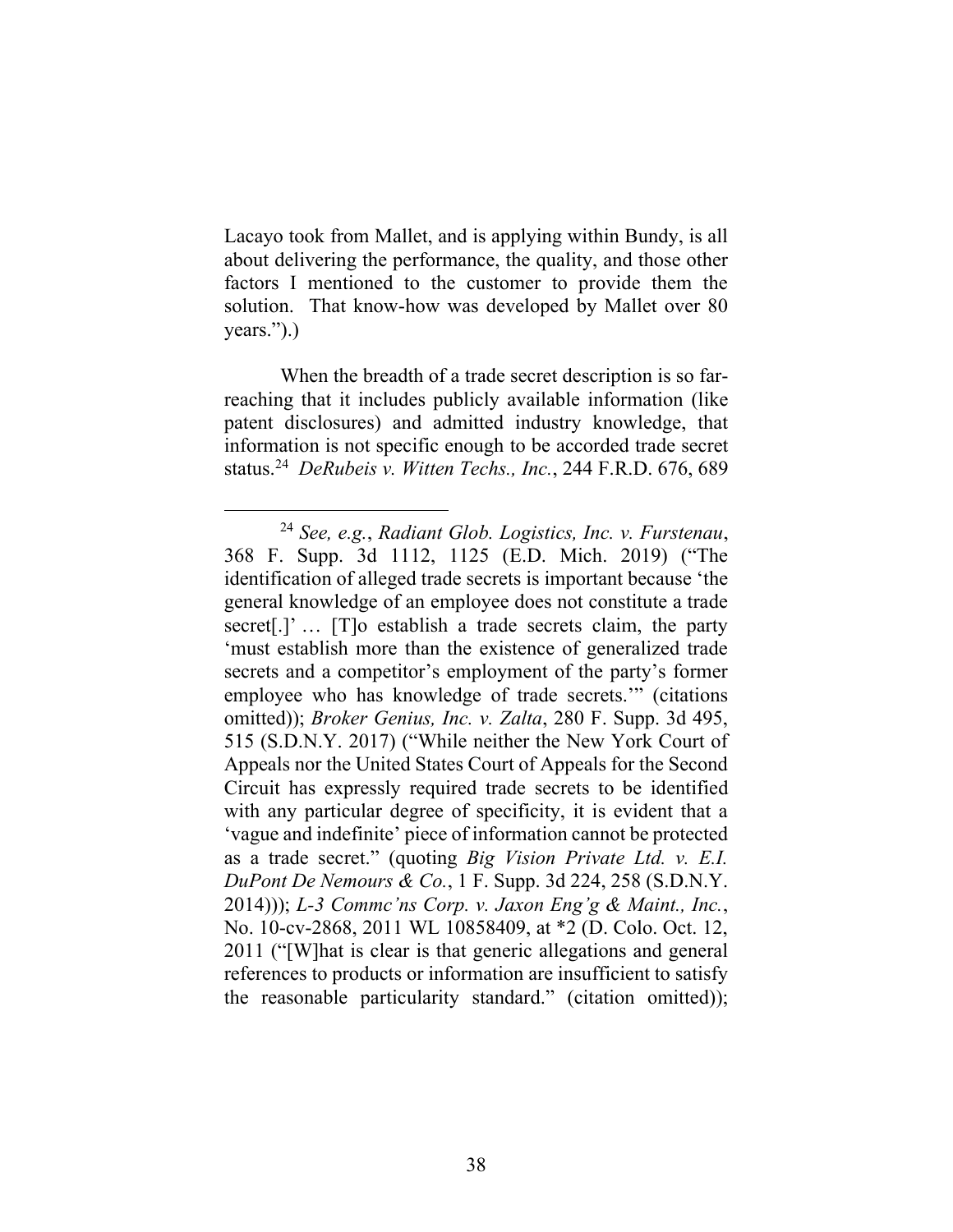(N.D. Ga. 2007) ("If the list is too general, it will encompass material that the defendant will be able to show cannot be trade secret." (citation omitted)). While we recognize the difficulty inherent in articulating what trade secrets Lacayo and Bowers may have misappropriated – and it certainly appears they took things that may qualify as trade secrets  $-$  "care must [still] be taken to not allow a plaintiff in a trade secret misappropriation case to make generalized claims that leave a defendant wondering what the secrets at issue might be[.]" *Oakwood*, 999 F.3d at 907; *see also Patriot Homes, Inc. v. Forest River Housing, Inc.*, 512 F.3d 412, 415 (7th Cir. 2008).

The District Court, in effect, recapitulated Mallet's own broadly stated categories of information. For example, the Court said that "Mallet's formulas" were trade secrets. (J.A. at 25.) But, like Mallet, it did not identify which formulas it

*UTStarcom, Inc. v. Starent Networks, Corp.*, 675 F. Supp. 2d 854, 875 (N.D. Ill. 2009) ("It is simply not enough for a plaintiff to 'point to broad areas of technology and assert that something there must have been secret and misappropriated. The plaintiff must show concrete secrets.'" (quoting *Composite Marine Propellers, Inc. v. Van Der Woude*, 962 F.2d 1263, 1266 (7th Cir. 1992)); *Dura Glob. Techs., Inc. v. Magna Donnelly, Corp.*, No. 7-cv-10945, 2007 WL 4303294, at \*4 (E.D. Mich. Dec. 6, 2007) ("[A] list of general categories and types of information they allege comprise their trade secrets" is not enough to "identify the trade secrets at issue with the particularity necessary for Defendant to identify the information which Plaintiffs claim was misappropriated" because they "are too general to specify the trade secrets at issue.").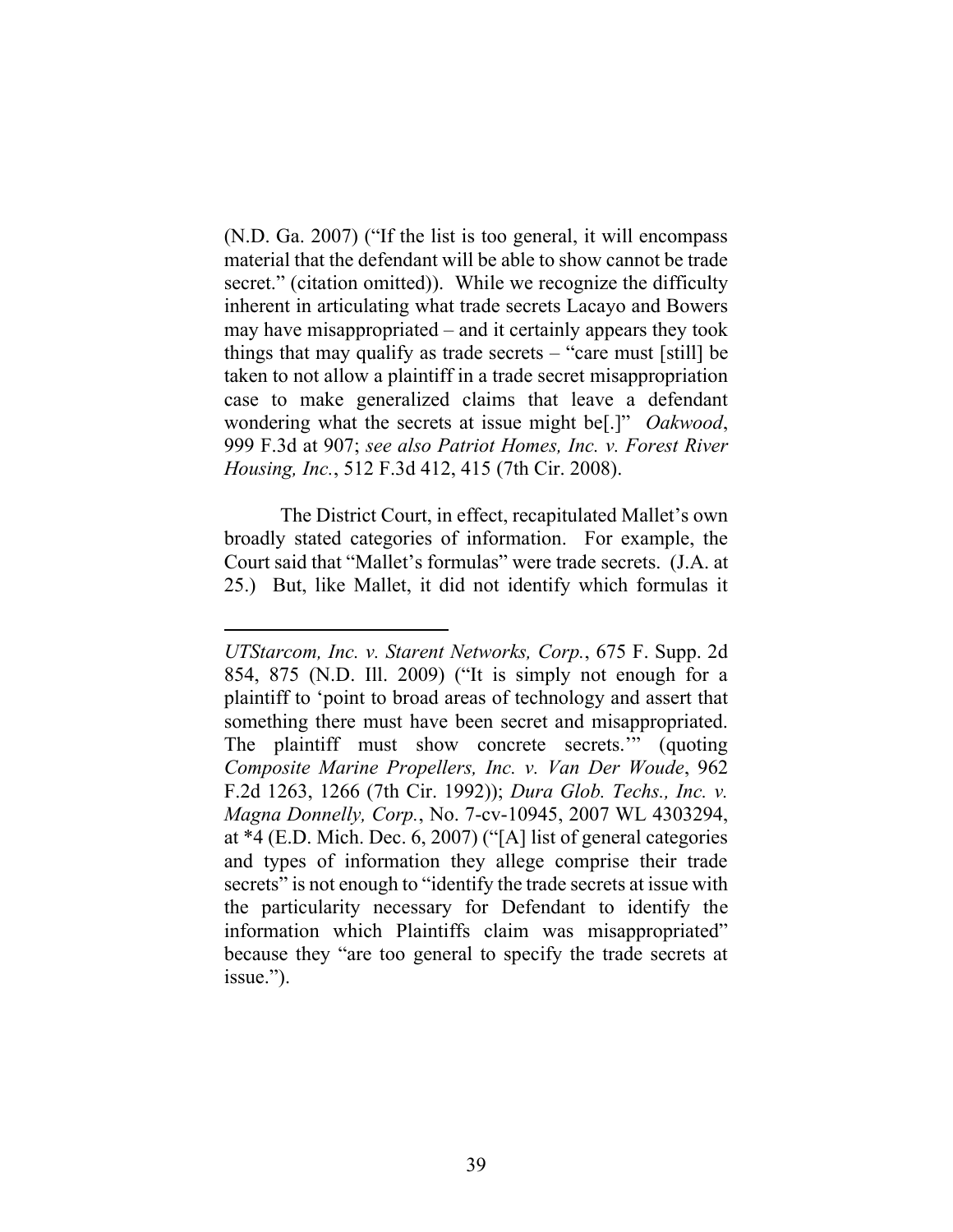referred to, nor did it describe any characteristics or properties contributing specific competitive value to Mallet that could serve as a marker for separating Mallet's formulas from publicly available information or generally known formulas in the industry.25 The District Court also concluded that "pricing

Second, the Court found that "Mallet's evidence establishes that the formulation of its relevant products takes substantial time, sometime years" and that "Lacayo's testimony, to the effect that formulating such products is 'very easy,' was not credible." (J.A. at 14.) But those findings make no mention of other evidence that supported Lacayo's claim about the ease of developing some formulas. Two other witnesses – including Mallet's own witness, Roja Ergun – acknowledged that some basic release agents were in fact easy to make. Ronald Wilson, the senior director of engineering at

<sup>25</sup> Though our decision relies on the District Court's findings of fact, we note that on remand the Court is not bound by its initial findings and should again carefully assess the evidentiary record, weighing all conflicting evidence. We offer two examples of findings that give us pause, at least as presently explained. First, extensive evidence was introduced showing that many of both Mallet's and Synova's products were single ingredient oils, some of which were simply repackaged for sale. Given that, we hesitate to agree with the District Court that the testimony relating to unformulated pure oils is a "red herring" and immaterial to Mallet's right to relief. (J.A. at 14.) As of December 7, 2020, repackaged mineral oils constituted approximately half of Synova's Supra and Primo series. Further, we wonder whether a single naturally occurring ingredient can be repackaged as a product and then be considered a formula warranting trade secret protection, but we leave that for consideration in the first instance on remand.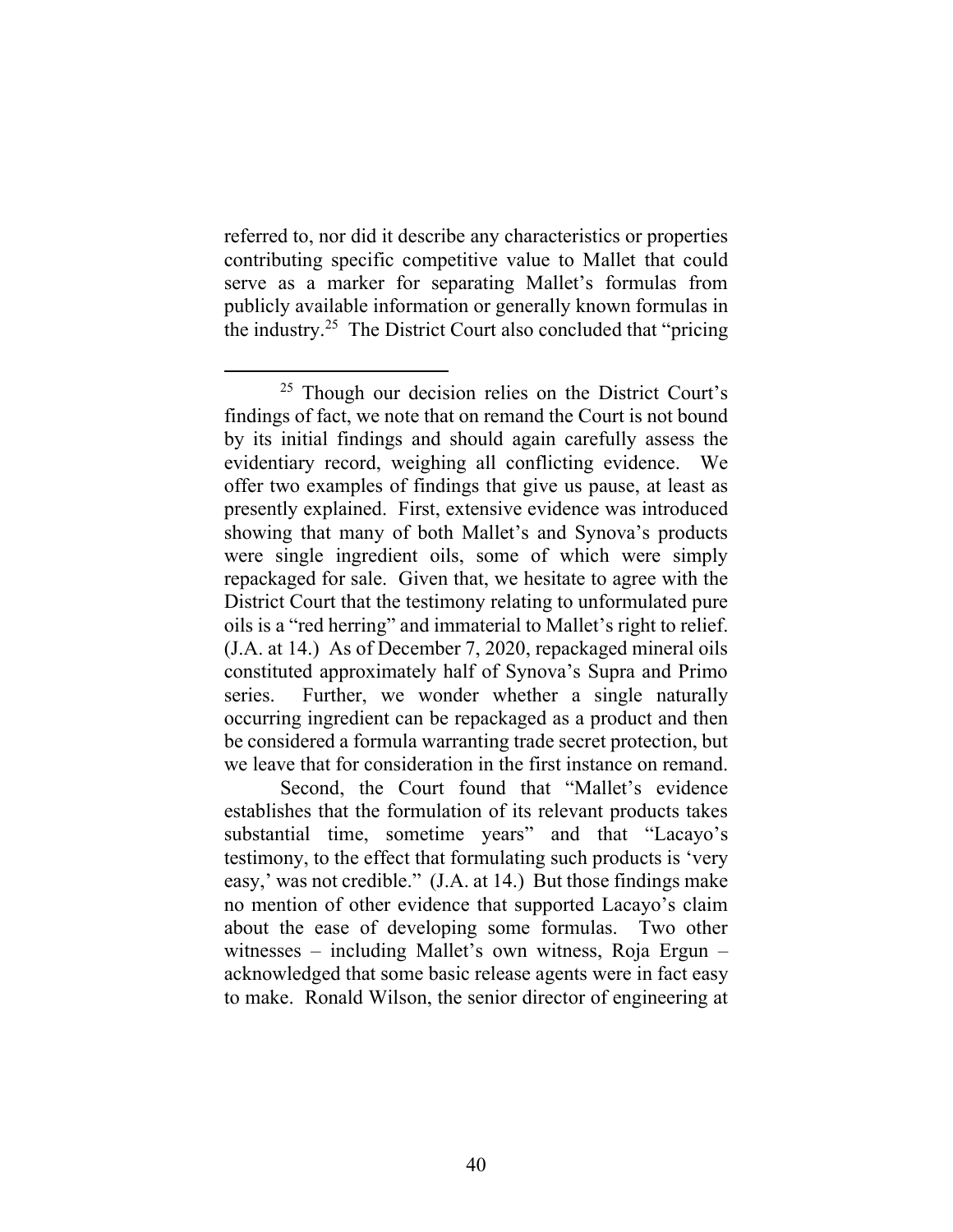and volume data" and "Mallet's training materials showing how [it] markets and sells its products" are trade secrets. (J.A. at 26.) But those trade secret descriptions fare no better than Mallet's assertion that "pricing information[,] strategies[, and] marketing information" are trade secrets. (J.A. at 1638 (Mallet's Proposed Findings of Fact.) Specific examples are needed and, if provided, could very well suffice to support injunctive relief.

Because the District Court did not articulate with particularity the information to which it accorded trade secret status, we are unable to conduct an informed appellate review, assessing the alleged trade secret information against other information that the record may reveal is publicly available, easily generated, or widely applicable to or learned in the industry. *SI Handling Sys., Inc. v. Heisley*, 753 F.2d 1244, 1258 (3d Cir. 1985). In other words, meaningful review requires enough factual detail to permit us to draw a connection between the alleged trade secret and its value as a "*particular* secret<sup>[]</sup> of the complaining employer" and not general knowhow of the trade. *Id.* at 1256 (quoting *Capital Bakers v. Townsend*, 231 A.2d 292, 294 (Pa. 1967)).

We appreciate the burden this places on district courts and "that with the advantage of hindsight it is much easier for [us] to find a deficiency in a decree than it would be to write a

Hostess Brands, stated that Hostess Brands has created its own baking pan oils in-house at numerous points in the company's history. According to Wilson, the process was "[v]ery, very simple," with "nothing to it." (J.A. at 4117.) Further insight into the District Court's weighing of such conflicting evidence will assist us in providing meaningful appellate review.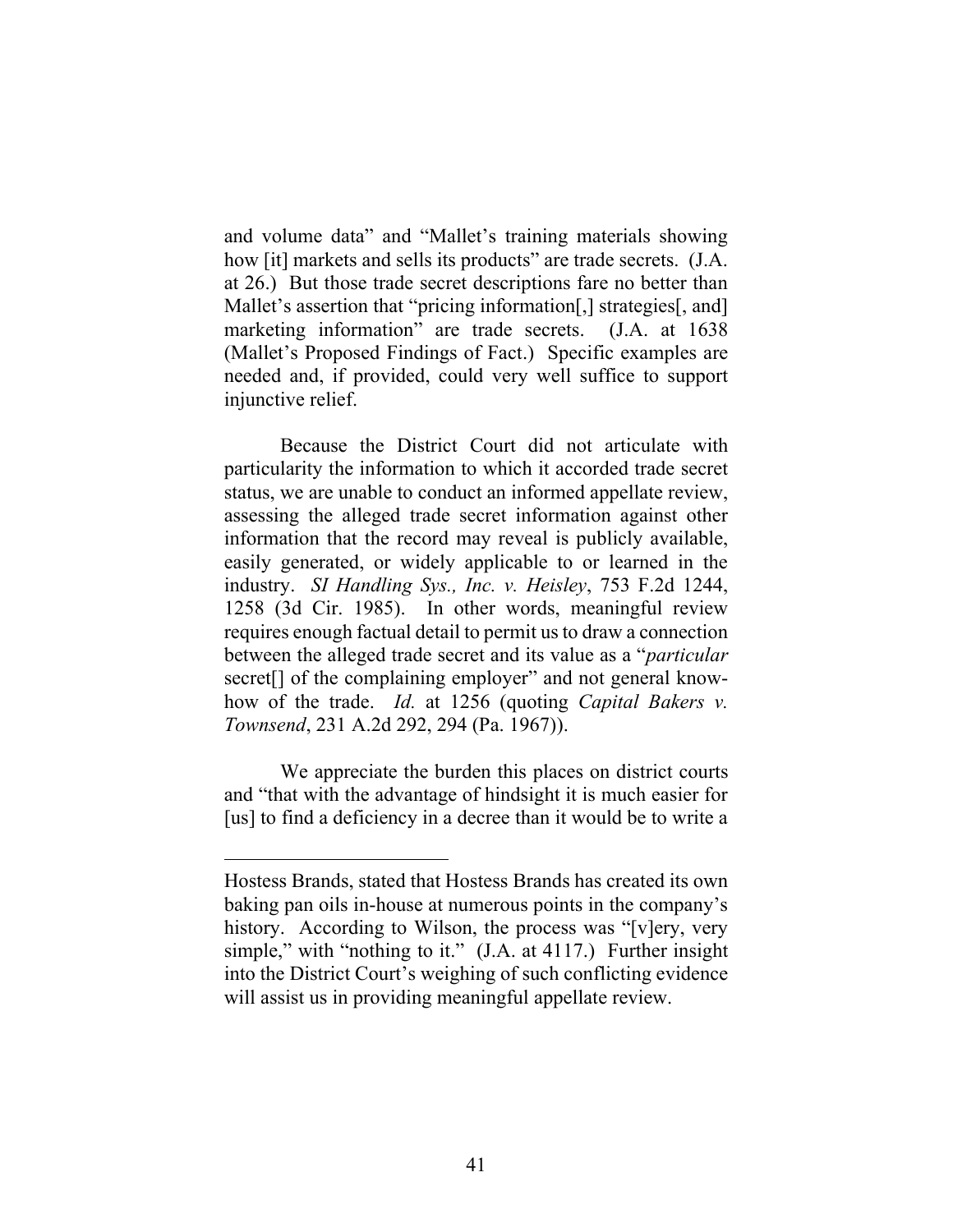specific decree that does not offend the law when dealing with the somewhat nebulous field of trade secrets." *Id.* at 1266. Importantly, however, while it is a district court's responsibility to adequately describe the trade secrets at issue in a case like this, it is first and foremost the plaintiff's burden to specifically identify what it contends to be its trade secrets and to demonstrate with record evidence a "significantly better than negligible" chance, *Reilly*, 858 F.3d at 179, of establishing the existence of those trade secrets. If a plaintiff fails to meet that burden, the district court faces the same problem we now have on appeal, and a preliminary injunction for trade secret misappropriation ought not issue.<sup>26</sup>

While we are persuaded that some of Mallet's information – such as that contained in its patents – cannot legitimately have the protected status that it may have been afforded by the District Court,<sup>27</sup> we lack the information

<sup>26</sup> That does not mean there may not be other bases for injunctive relief, only that a failure to adequately make a record identifying trade secrets with sufficient specificity means no injunction on the claim of trade secret misappropriation can issue.

<sup>27</sup> *Compare BIEC Int'l, Inc. v. Glob. Steel Servs., Ltd.*, 791 F. Supp. 489, 541 (E.D. Pa. 1992) ("While it is quite possible that BIEC may have an extraordinary and massive body of technical trade secrets and confidential information, … the law requires that BIEC separate those interrelated processes before it has satisfied its heavy burden of proving specific trade secrets." (internal quotation marks and citation omitted)), *with Smith v. BIC Corp.*, 869 F.2d 194, 201 (3d Cir. 1989) ("To extrapolate from this [i.e., the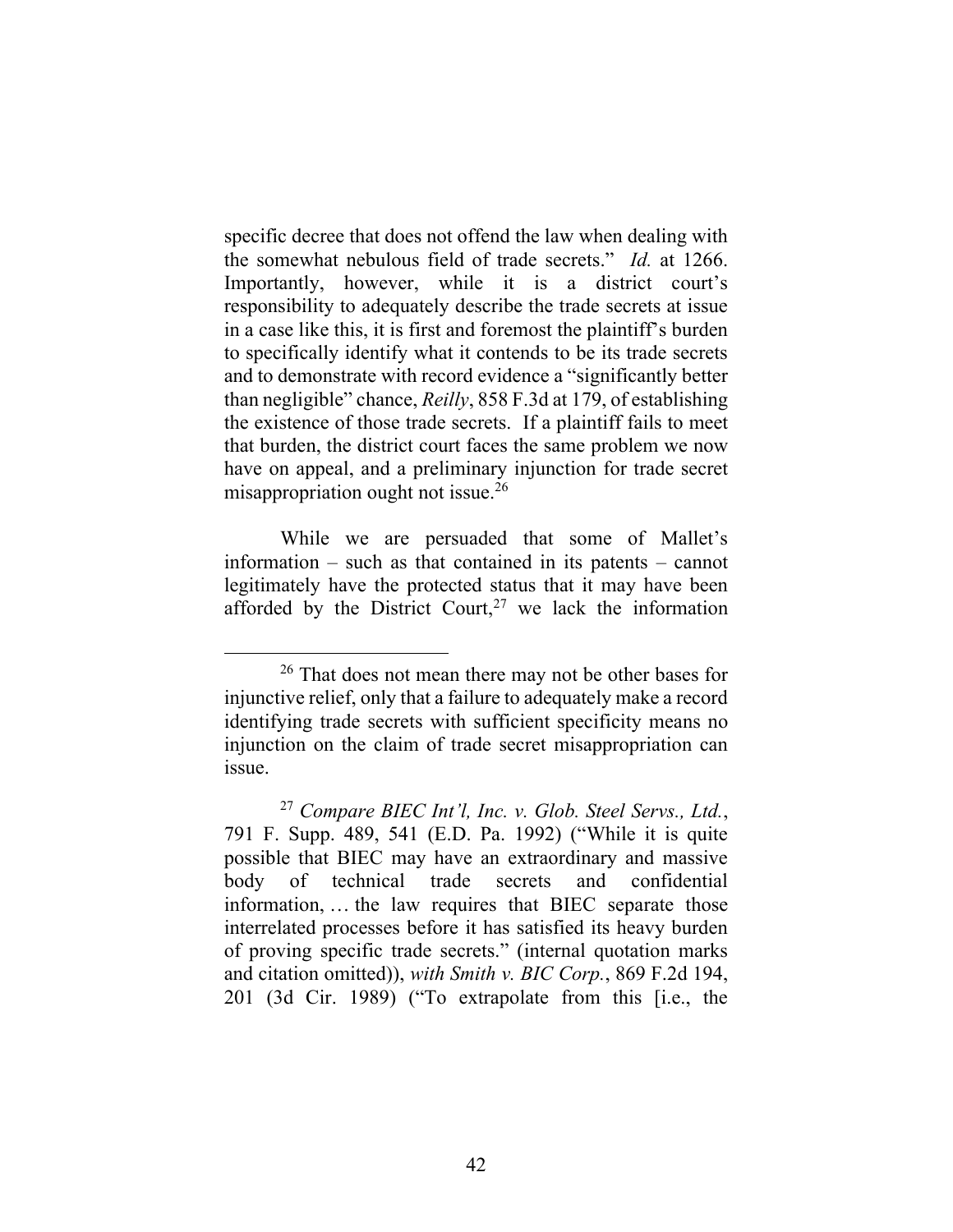necessary to decide anything more about what allegedly does have that protected status and Mallet's likelihood of success in establishing misappropriation of that specific information. So, instead, we share two observations for consideration on remand.

First, information will not necessarily be deprived of protection as a trade secret because parts of it are publicly available. A confidential compilation and organization of public information can amount to a trade secret. "Courts have long recognized that 'a trade secret can exist in a combination of characteristics and components, each of which, by itself, is in the public domain, but the unified process, design and operation of which, in unique combination, affords a competitive advantage and is a protectable secret.'" *AirFacts, Inc. v. de Amezaga*, 909 F.3d 84, 96 (4th Cir. 2018) (quoting *Imperial Chem. Indus. v. Nat'l Distillers & Chem. Corp.*, 342 F.2d 737, 742 (2d Cir. 1965)).<sup>28</sup> Similarly, "[w] hile the precise

plaintiff's concession that some design information was within the public domain] to say that *all* design information is not a trade secret because it is in the public domain is erroneous indeed.").

<sup>28</sup> *See also Compulife Software Inc. v. Newman*, 959 F.3d 1288, 1314 (11th Cir. 2020) (While "scraped quotes [are] not *individually* protectable trade secrets because each is readily available to the public … that doesn't in and of itself resolve the question whether, in effect, the database *as a whole* was misappropriated. Even if quotes aren't trade secrets, taking enough of them must amount to misappropriation of the underlying secret at some point. Otherwise, there would be no substance to trade-secret protections for 'compilations,' which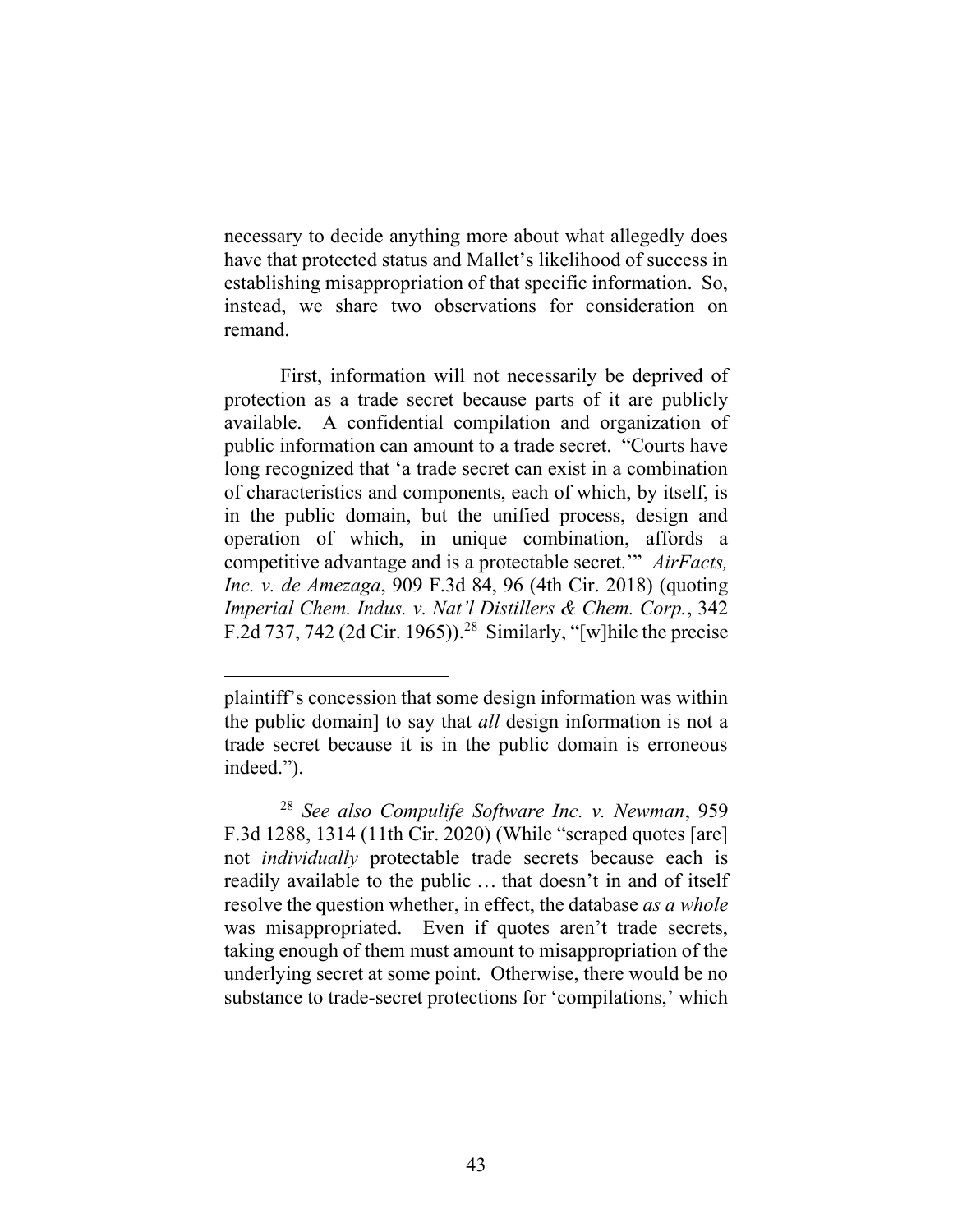information provided within or directly ascertainable from a patent [or other published document] cannot constitute a trade secret," that does not, as noted earlier, mean that a patentee is "precluded from cultivating trade secrets that go beyond the corpus of the patent or that refine the patent's process in some proprietary way." *AutoTrakk, LLC*, 2017 WL 2936730, at \*5.

Second, an employee's general know-how should be distinguished from the particular secrets held by an employer. *SI Handling Sys.*, 753 F.2d at 1256.29 In other words, while an

the law clearly provides."); *Radiant Glob. Logistics, Inc.*, 368 F. Supp. 3d at 1127 ("[I]t is widely accepted that a trade secret can exist in a combination of characteristics each of which, by itself, is in the public domain." (alteration in original) (quoting *Mike's Train House, Inc. v. Lionel, L.L.C.*, 472 F.3d 398, 411 (6th Cir. 2006))); *Fishkin v. Susquehanna Partners, G.P.*, 563 F. Supp. 2d 547, 582 (E.D. Pa. 2008) ("A trade secret may be based on publicly available information if it consists of a secret advance over common knowledge and practice or if it combines publicly available information in a new and secret way." ).

<sup>29</sup> *See also Cap. Bakers, Inc. v. Townsend*, 231 A.2d 292, 294 (Pa. 1967) ("It is true that true 'trade secrets' of an employer are a valuable asset, the disclosure and use of which by a former employee will be enjoined[.] … However, 'trade secrets' which will be so protected must be [p]articular secrets of the complaining employer and not general secrets of the trade in which he is engaged. The 'trade secrets' asserted herein are nothing more than those of the general bakery business." (citation omitted)).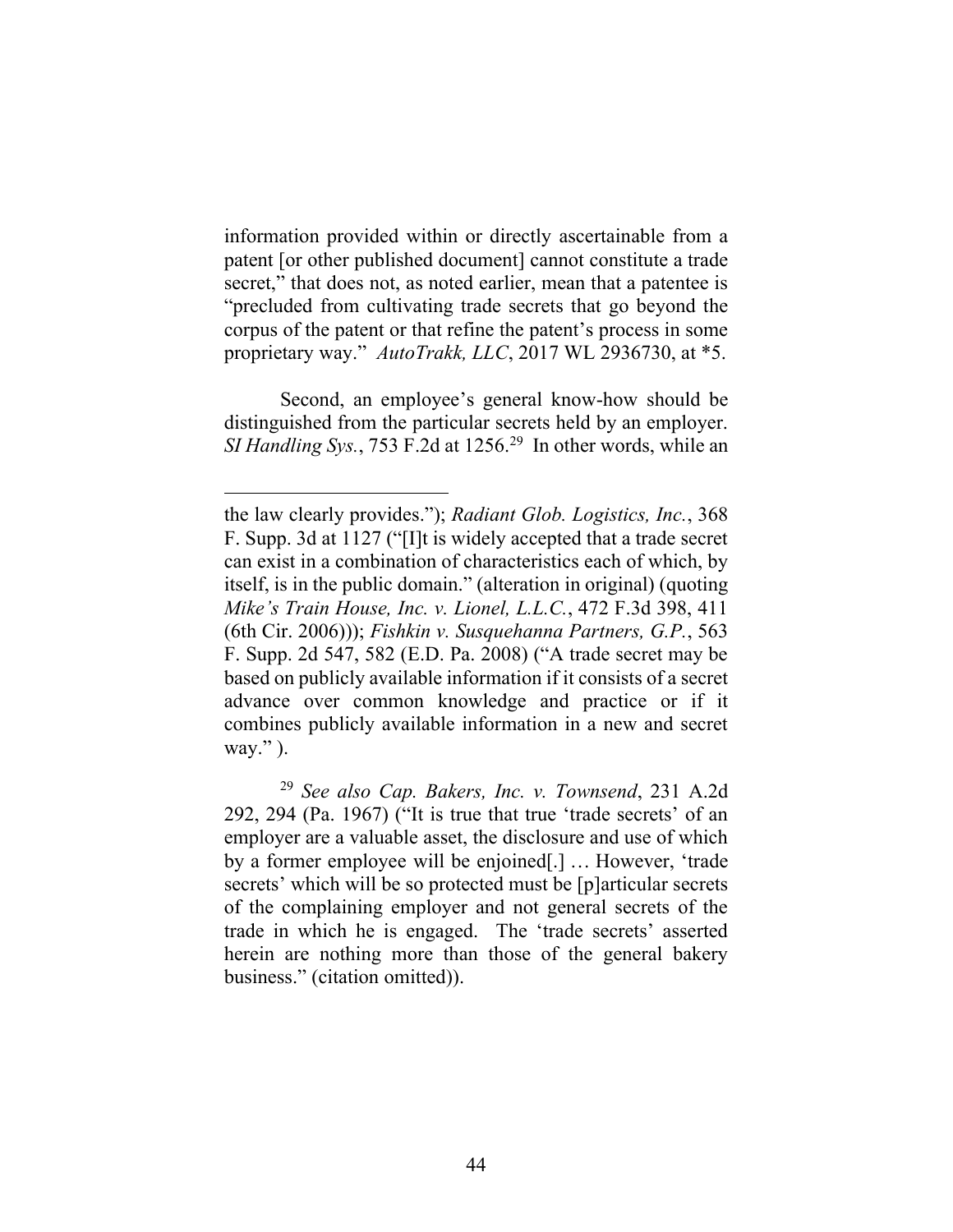employee's general know-how does not constitute trade secret information, employers remain free to identify and protect their particular proprietary information. Admittedly, the line distinguishing between the two – an employee's general knowledge or skill and an employer's protectable trade secrets – may often be difficult to draw. Thus, in exercising its equitable discretion, a district court need not draw the line with precision, but the plaintiff has to provide something better than sweeping generalities for the court to work with. *See Van Prods. Co. v. Gen. Welding & Fabricating Co.*, 213 A.2d 769, 777 (Pa. 1965) ("[T]he concept of 'know-how' is … a very fuzzily defined area, used primarily as a short-hand device for stating the conclusion that a process is protect[a]ble. It covers a multitude of matters, however, which in the broad sense are not protect[a]ble, e.g., an employee's general knowledge and skill."). It is the trade secret owner that bears the burden of demonstrating its claimed secrets are protectable and are not general industry knowledge. Just how much specificity a court should require of the plaintiff-owner is again a context-specific matter. We cannot provide a bright-line rule. The best we can do is say that Mallet's very general description of categories does not "sufficiently identify the information it claims as a trade secret," *Oakwood*, 999 F.3d at 905, and thus does not suffice to justify the sweeping injunction the District Court issued.

The bottom line is this: without knowing what particular information Mallett claims as trade secrets, we cannot assess its likelihood of success in establishing that the information the Defendants acquired, disclosed, or used is trade secret information or that misappropriation of a trade secret has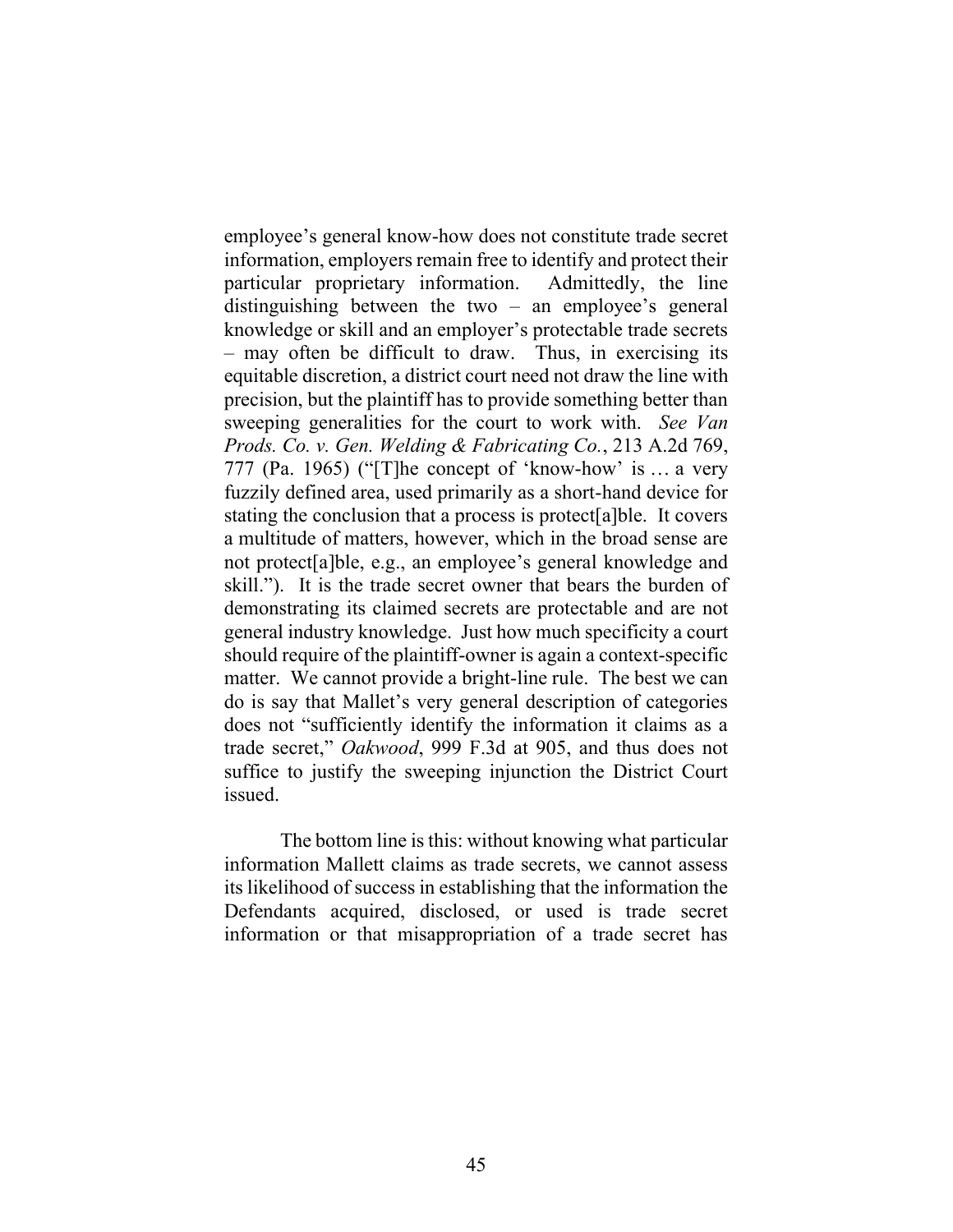occurred.<sup>30</sup> By its very definition under the DTSA, the term "misappropriation" presumes that the Defendants' misconduct

<sup>&</sup>lt;sup>30</sup> For example, the District Court found that Bundy and Synova were "solicit[ing] confidential information regarding [Mallet's] product formulations from former Mallet employee, Shane Zhou." (J.A. at 15.) Those findings derived from an email from Mr. Bundy to Zhou asking for "the type and general formula" for ten products to "help [Mr. Bundy] size some of the bulk tanks and piping" for Synova's production facility. (J.A. at 1894.) Those products were identified by item numbers, all of which began with "FG[,]" and the email makes no mention of Mallet. (J.A. at 1894.) Thus, there is a disconnect between Mr. Bundy's request for information on those ten products and the District Court's finding that, more likely than not, those ten products are linked to Mallet and the information requested on those products was confidential. There could be evidence in the record to support the Court's finding, such as a declaration from Mallet's Food Technology Director saying something like, "Mallet's products are identified by FG ('finished good[']) and a numerical code" (J.A. at 4329), as well as record evidence suggesting that Mallet considers the requested information confidential or a trade secret. We are not insisting that the record evidence be tied tightly to every factual finding, but we cannot be left to guess at the ties. They should be made explicit. *See Proofpoint, Inc. v. Vade Secure, Inc.*, No. 19-cv-04238, 2020 WL 836724, at \*2 (N.D. Cal. Feb. 20, 2020) ("To succeed on a claim for misappropriation of trade secrets, the plaintiff must, *inter alia*, offer evidence that 'specifically identiffies] [its] trade secrets' and 'show[] that they exist.'" (alterations in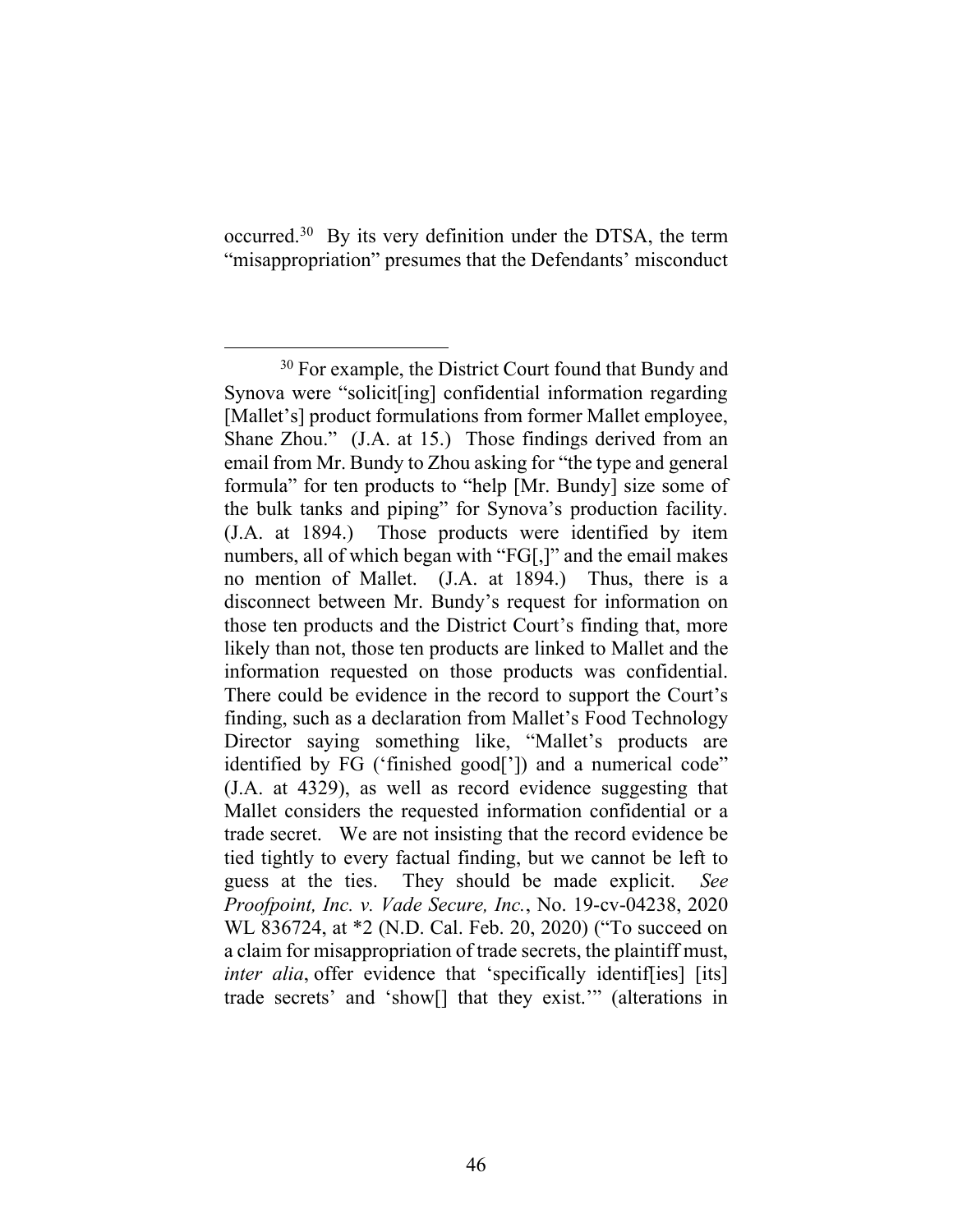– its acquisition, disclosure, or use of information – involves a trade secret.<sup>31</sup> 18 U.S.C.  $\S$  1839(5) (defining the term

<sup>31</sup> The Defendants would also have us insulate trade secret thieves from liability as long as reverse engineering of a secret was hypothetically an available alternative to access the trade secret information. We decline to do so. The DTSA expressly addresses the relationship between reverse engineering and trade secret misappropriation. And it excludes reverse engineering from the type of conduct it defines as misappropriation. 18 U.S.C. § 1839(6). But while "reverse engineering is a defense to misappropriation of [a] trade secrets claim, the possibility that a trade secret *might* be reverse engineered is not a defense." *Bal Seal Eng'g, Inc. v. Nelson Prods., Inc.*, No. 8:13-cv-1880, 2018 WL 4697255, at \*4 (C.D. Cal. Aug. 3, 2018) (internal quotation marks and citation omitted); *see also Imperial Chem. Indus. Ltd. v. Nat'l Distillers & Chem. Corp.*, 342 F.2d 737, 743 (2d Cir. 1965) ("It is no defense in an action of this kind that the process in question could have been developed independently, without resort to information gleaned from a confidential relationship."). To hold otherwise would fly in the face of commonsense and allow a defendant to escape liability for unlawfully stealing trade secrets as long as someone might – hypothetically and at unknown cost in time, effort, and money – figure out some means to discover them through reverse engineering. There may be situations in which reverse engineering is so straightforward that the distribution of a product is itself akin to a disclosure. That kind of situation is, we believe, addressed in our comment in *SI Handling Sys., Inc. v. Heisley*, that

original) (quoting *MAI Sys. Corp. v. Peak Comput., Inc.*, 991 F.2d 511, 522 (9th Cir. 1993))).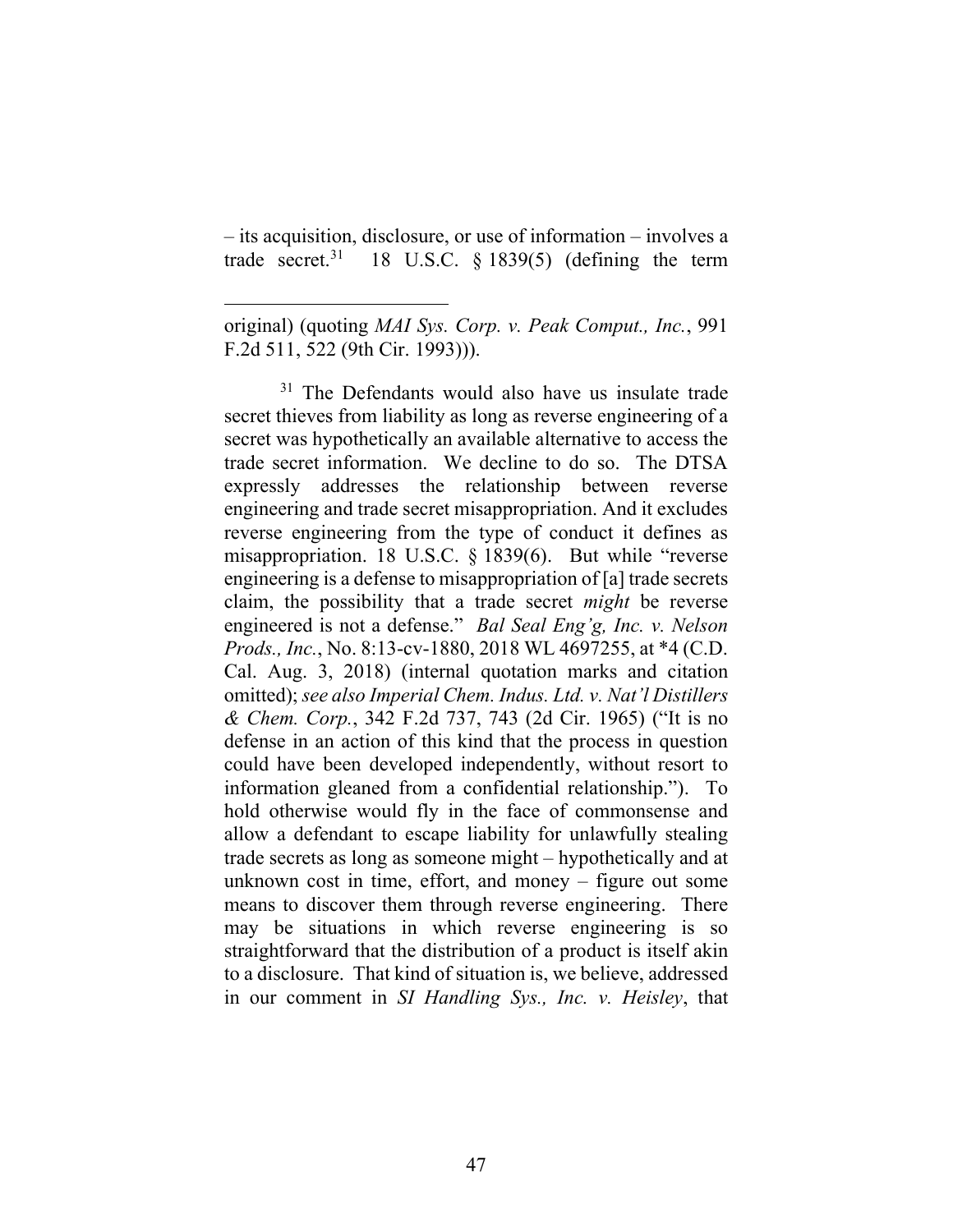"misappropriation" as "acquisition of a *trade secret* of another by a person who knows or has reason to know that the *trade secret* was acquired by improper means" or "disclosure or use of a *trade secret* of another without express or implied consent" (emphases added)). So, while the Defendants' conduct appears deceitful, it will not support preliminary injunctive relief on a misappropriation claim under the DTSA unless the supposed trade secrets are adequately identified and there is some evidence tying the Defendants' conduct to the taking of those trade secrets. A plaintiff need not have direct evidence tying each trade secret to a defendant's acquisitive conduct. The Defendants' actions here, plus their access to what may be trade secret information, plus the accelerated launch of Synova products may easily be sufficient circumstantial evidence to support a likelihood of success on the merits of Mallet's misappropriation claim. *See Oakwood*, 999 F.3d at 912-13. The record, even as it stands now, may establish the requisite likelihood that the Defendants engaged in conduct that would be considered misappropriation of trade secrets, if the relevant information is identified with sufficient specificity. *See supra* Section I.A.2. But that identification has not yet occurred.

<sup>&</sup>quot;[m]atters which are fully disclosed by a marketed product and are susceptible to 'reverse engineering'—i.e., 'starting with the known product and working backward to divine the process which aided in its manufacture,'—cannot be protected as trade secrets." 753 F.2d 1244, 1255 (3d Cir. 1985) (quoting *Kewanee Oil Co. v. Bicron Corp.*, 416 U.S. 470, 476 (1974)). But short of that factual scenario, the mere potential for reverse engineering with unlimited resources does not foreclose the existence of a trade secret.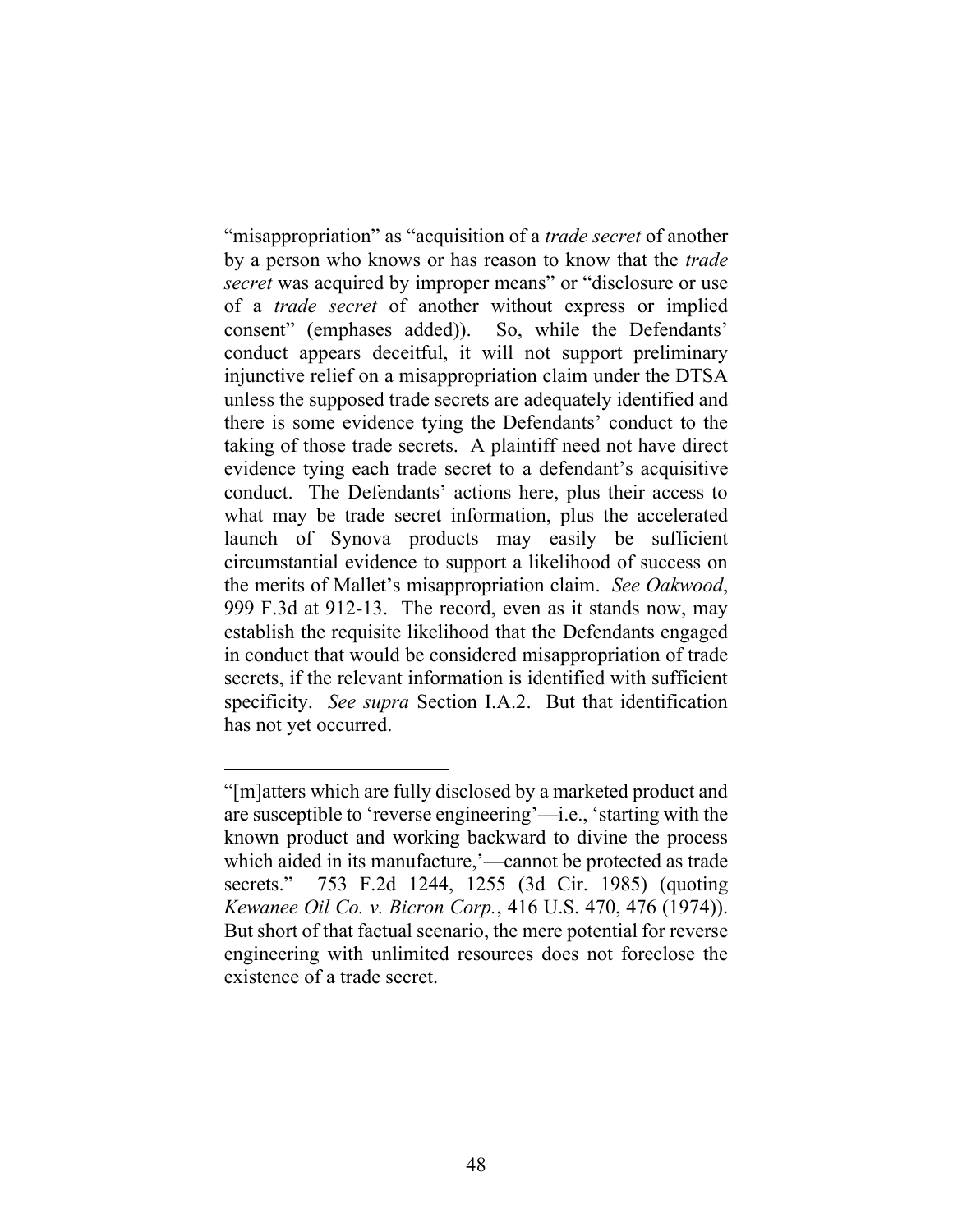**B. Should the District Court decide on remand that preliminary injunctive relief is warranted, the injunction must be sufficiently specific in its terms and narrowly tailored in its scope.**

Just as the lack of specificity regarding the claimed trade secrets deprives us of a meaningful opportunity to review the decision to grant injunctive relief, *see supra* Section II.A, the injunction order's absence of specific terms likewise inhibits our review of the order itself. "Unless the trial court carefully frames its orders of injunctive relief, it is impossible for an appellate tribunal to know precisely what it is reviewing." *Schmidt*, 414 U.S. at 477.

"Since an injunctive order prohibits conduct under threat of judicial punishment, basic fairness requires that those enjoined receive explicit notice of precisely what conduct is outlawed." *Id.* at 476. A complication here is, of course, the need to maintain the secrecy of the plaintiff's trade secrets.<sup>32</sup>

<sup>&</sup>lt;sup>32</sup> That complication, however, is not unique to injunction proceedings. It is one courts commonly resolve in cases involving trade secrets and other highly sensitive information, utilizing confidentiality orders that restrict access to such information to trial counsel and other persons on a need-to-know basis. *See* Fed. R. Civ. P. 26(c); *DeRubeis*, 244 F.R.D. at 682 ("[A] protective order is in effect in this case which allows the parties to limit confidential information to attorneys' eyes only. Therefore, [the party's] identification of its trade secrets should not risk the information's confidentiality."); *Bailey v. Dart Container Corp. of Mich.*, 980 F. Supp. 560, 583 (D. Mass. 1997) (weighing a defendant's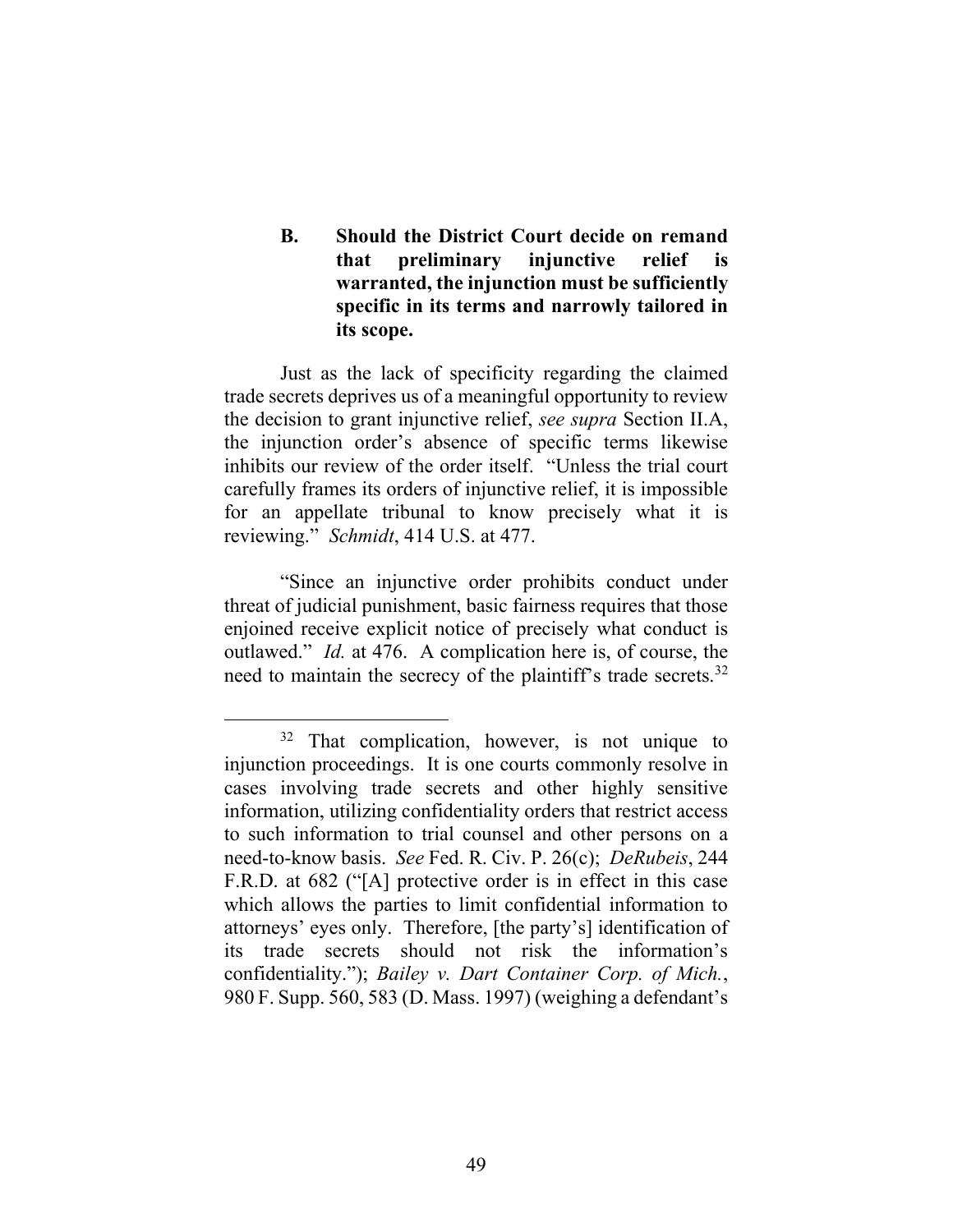Nevertheless, an injunction ought not leave too much "guesswork" for the Defendants "to determine if [they are] engaging in activities that violate the injunction"; it cannot be "little more than a recitation of the law." *Patriot Homes*, 512 F.3d at 415; *see also Corning Inc. v. PicVue Elecs., Ltd.*, 365 F.3d 156, 157-58 (2d Cir. 2004). Such vagueness "places an unduly harsh burden on the defendants … and is not in accord with the mandate of Rule 65 that a preliminary injunction shall be in specific terms." *E.W. Bliss Co. v. Struthers-Dunn, Inc.*, 408 F.2d 1108, 1114 (8th Cir. 1969) (internal quotation marks and citations omitted). "Rule 65(d) reflects Congress'[s] concern with the dangers inherent in the threat of a contempt citation for violation of an order so vague that an enjoined party may unwittingly and unintentionally transcend its bounds." *Sanders v. Air Line Pilots Ass'n, Int'l*, 473 F.2d 244, 247 (2d Cir. 1972) (citing *Int'l Longshoremen's Ass'n, Local 1291 v. Phila. Marine Trade Ass'n*, 389 U.S. 64, 76 (1967)).

The description of the conduct enjoined should be narrowly tailored to reach only those acts that closely relate to

right "to examine relevant evidence against the right of [the plaintiff] to protect his confidential information" and concluding that "[a] protective order with [a] provision requiring in house counsel and experts to sign an affidavit agreeing to be bound by the terms of the order sufficiently protects [the plaintiff's] interest while allowing [the defendant] access to relevant information"). We have confidence that the District Court and the parties can craft an order that strikes an acceptable balance between specifying forbidden action and protecting trade secrets.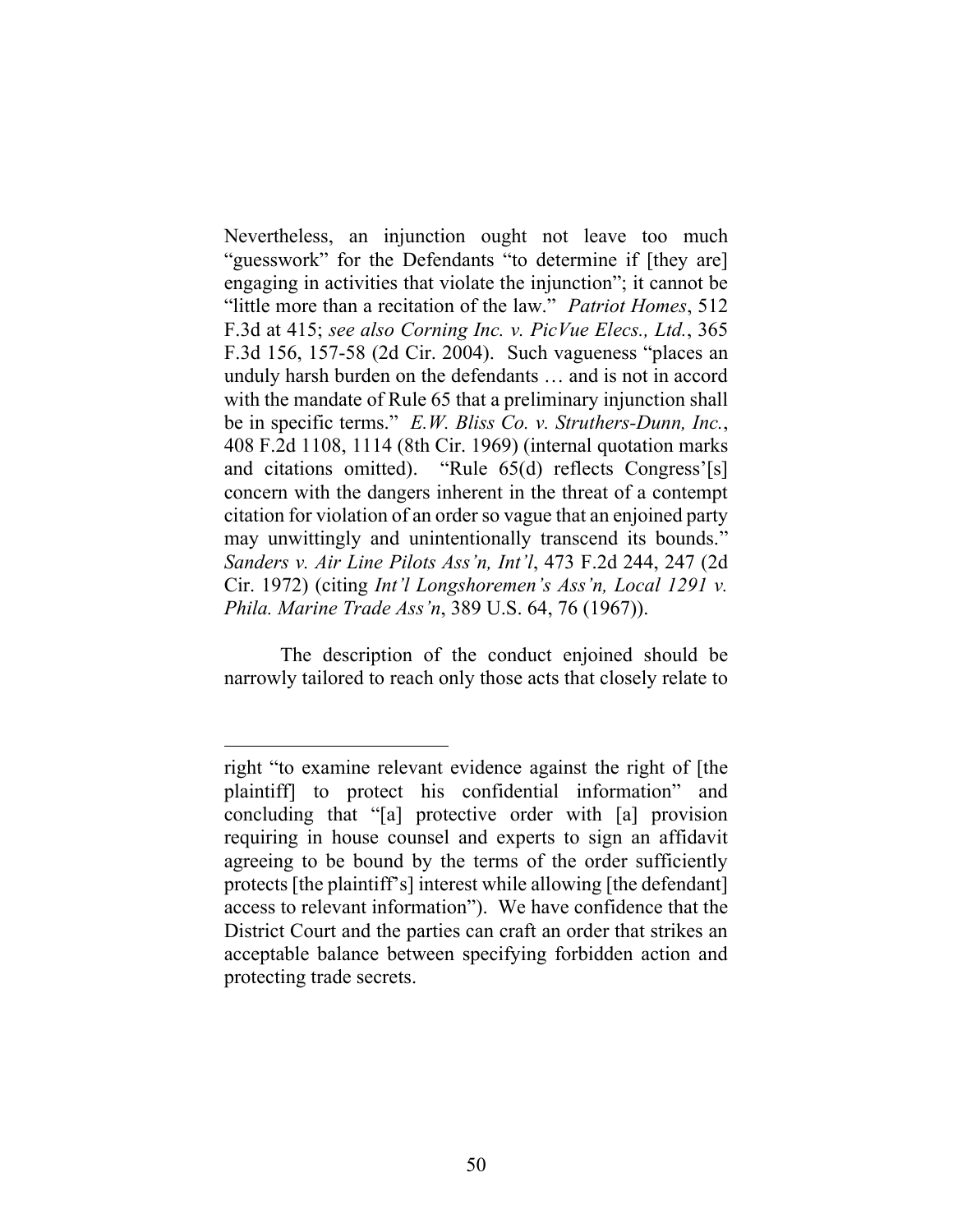the unlawful conduct giving rise to an entitlement to injunctive relief.

> We must protect that which is protectable, but, in doing so, we must limit the use of injunctive relief to situations where it is necessary to prevent immediate and irreparable injury. The dramatic and drastic power of injunctive force may be unleashed only against conditions generating a presently existing actual threat[.]

### *Holiday Inns of Am., Inc. v. B & B Corp.*, 409 F.2d 614, 618 (3d Cir. 1969).

The injunction order here is problematic because it extends the scope of the injunction to reach what appears to be lawful conduct. For example, a total production ban against the Defendants is not supported on the present record. "A 'production injunction' … completely bars [a] defendant from manufacturing the type of product in which the trade secret is utilized" and should only be imposed "when a trade secret is 'inextricably connected' to the defendant's manufacture of the product[.]" *Christopher M's Hand Poured Fudge, Inc. v. Hennon*, 699 A.2d 1272, 1277 (Pa. Super. Ct. 1997) (citations omitted). The record here shows that several formulas for baking release agents are the subject of patents and other publications, so it is unclear how the Defendants' manufacture of a baking release agent will, of necessity, be inextricably entwined with Mallet's trade secrets, since there are publicly available alternatives that the Defendant can utilize to manufacture such a product.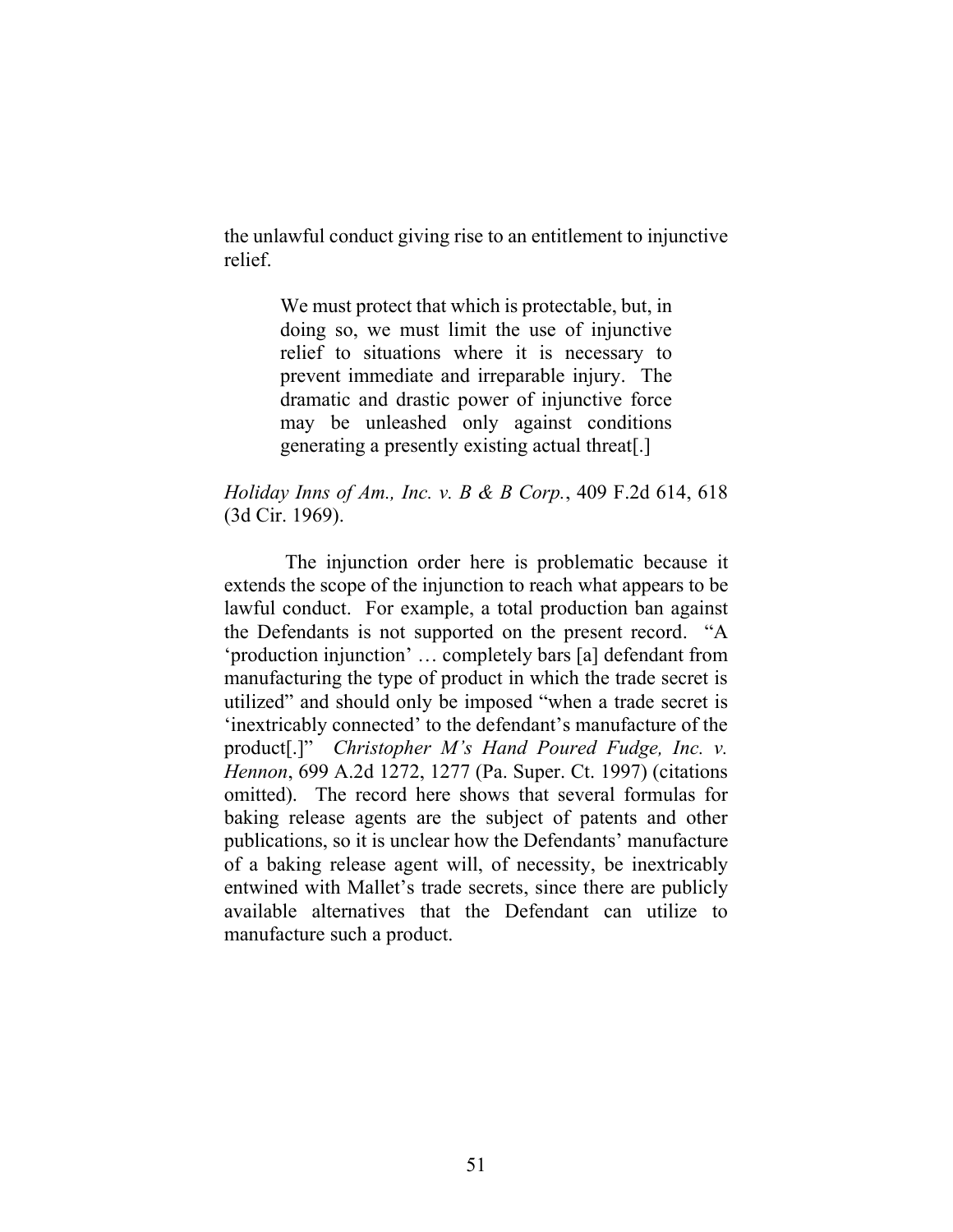In addition, the production ban was not limited to just manufacturing but also restrained the Defendants from "directly or indirectly formulating, manufacturing, distributing or selling products competitive to Mallet products[.]" (J.A. at 44.) It would take a truly extraordinary showing – one not made here – to justify an order ejecting a competitor from the marketplace altogether.<sup>33</sup> Injunction orders should not restrain competitors from engaging in lawful business activities. 34 *See* 

<sup>33</sup> And here, the breadth of the injunction restrains Defendants from producing or selling release agents not only in the commercial baking industry, the only industry in which Mallet competes, but in any industry involving release agents. (*See* J.A. at 56.)

<sup>34</sup> *See Bhd. of R.R. Carmen of Am., Local No. 429 v. Chi. & N.W. Ry. Co.*, 354 F.2d 786, 800 (8th Cir. 1965) ("By its terms the injunction goes far beyond enjoining just the conduct of the minor dispute giving rise to it and thus is in violation of traditional concepts of judicial restraint in equity matters."); *Feathercombs, Inc. v. Solo Prods. Corp.*, 306 F.2d 251, 258 (2d Cir. 1962) ("We believe that although the use of such material by Solo was an indication of its intention to engage in unfair competition, Feathercombs' grievance could be remedied by an injunctive provision which is less drastic and which would not deprive Solo of the right to legitimately market its own hair appliance. Since Solo infringes no patent by manufacturing its expandable comb, it is essential that it not be unduly curtailed from marketing it by being denied the usual promotional accoutrements of the modern market place."); *Corica v. Ragen*, 140 F.2d 496, 499 (7th Cir. 1944) ("Without indicating what defendants may do in carrying on their normal business operations, the injunction prohibits them from doing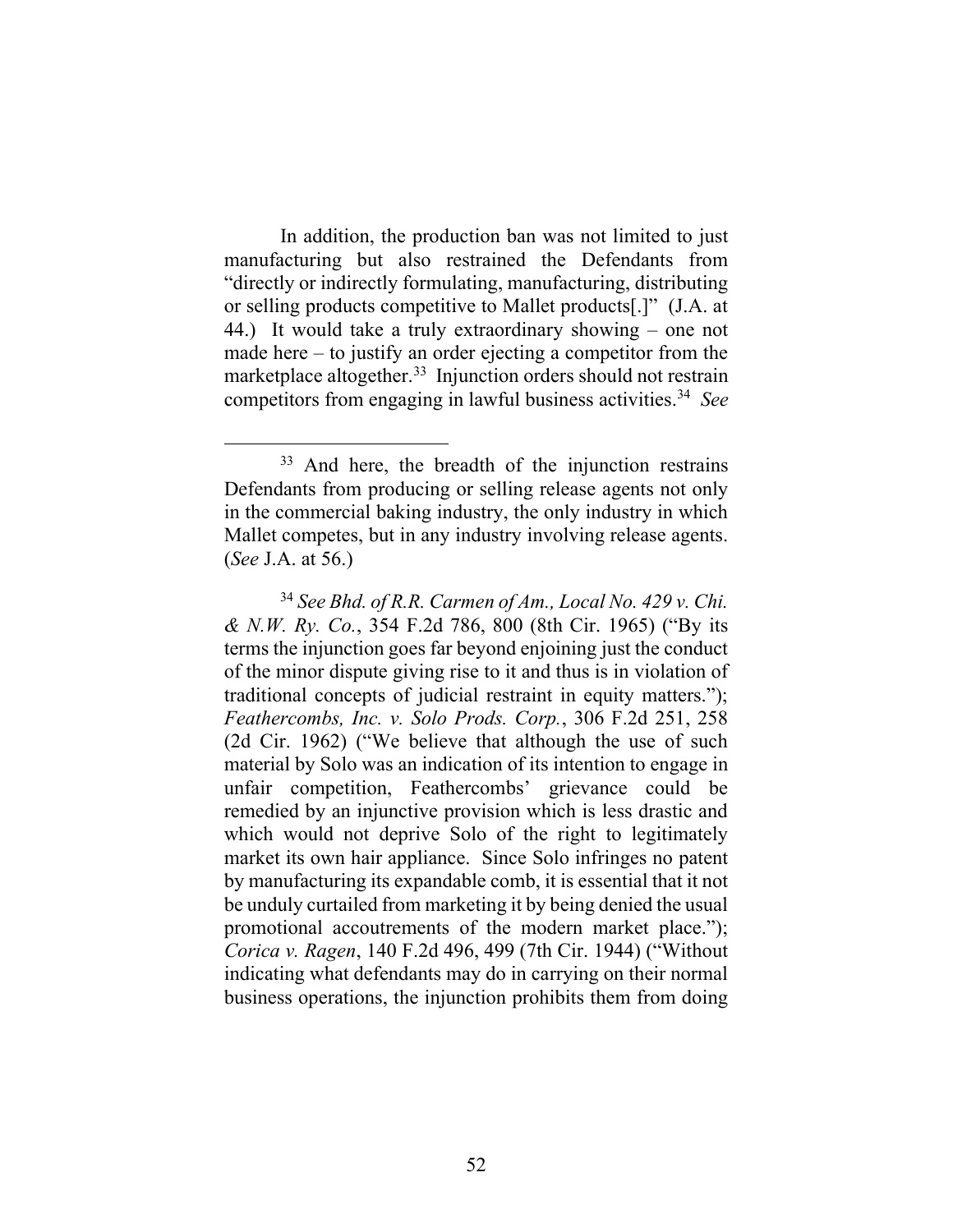*N.L.R.B. v. Express Publ'g Co.*, 312 U.S. 426, 435-36 (1941) ("This Court will strike from an injunction decree restraints upon the commission of unlawful acts which are thus [disassociated] from those [acts] which a defendant has committed."); *E.W. Bliss Co.*, 408 F.2d at 1114 (noting that we will find an injunction order "excessively broad and consequently invalid [if] it goes far beyond restraining unlawful conduct on the part of the defendants").

Another example of problematic language in the injunction is the prohibition on Bowers "working, directly or indirectly, in any capacity … for … any person or entity that is competitive with Mallet." (J.A. at 40.) Bowers was not under a noncompetition agreement, nor can we discern any other basis for saying he cannot work anywhere for anyone who might compete with Mallet in some way.

# **C. The bond amount must be tied to the scope of the preliminary injunction and account for the factual circumstances of the case.**<sup>35</sup>

The Defendants also contend that the District Court abused its discretion when it set a \$500,000 bond – less than three percent of the bond amount that they say is needed. They assert that the District Court improperly relied upon bond

acts which are usual and necessary in the business of gathering, editing, and distributing news.").

<sup>&</sup>lt;sup>35</sup> "We ... review district court judgments fixing the amount of an injunction bond for abuse of discretion." *Sprint Commc'ns Co. L.P. v. CAT Commc'ns Int'l, Inc.*, 335 F.3d 235, 239 (3d Cir. 2003).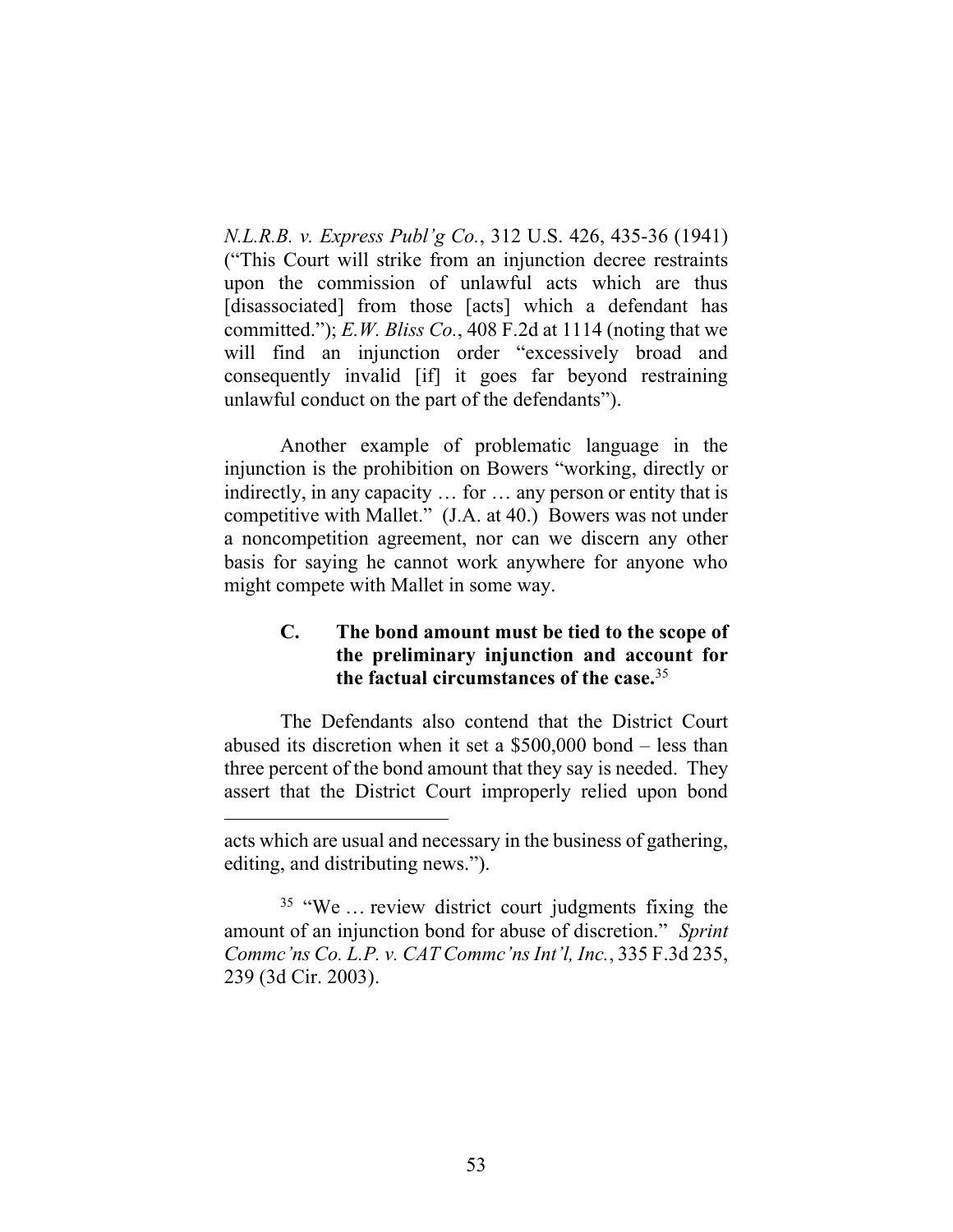amounts set in other cases without considering or evaluating the evidence the Defendants set forth in support of their bond assessment. We agree that the amount of the bond is not adequately supported by the Court's explanation.

Before a preliminary injunction can issue, the moving party must provide "security in an amount that the court considers proper to pay the costs and damages sustained by any party found to have been wrongfully enjoined or restrained." Fed. R. Civ. P. 65(c). Rule 65(c)'s bond requirement balances the competing interests of the adverse parties: preliminarily enjoining a defendant's conduct prevents a plaintiff from incurring further irreparable harm, while the bond ensures at least some protection for the defendant in the event its conduct was wrongfully enjoined. The injunction bond serves as a deterrent to "rash applications for interlocutory orders; the bond premium and the chance of liability on it causes plaintiff to think carefully beforehand." *Instant Air Freight Co. v. C.F. Air Freight, Inc.*, 882 F.2d 797, 804 (3d Cir. 1989) (citation omitted). It is also the only recourse for a wrongfully enjoined party. *Sprint Commc'ns Co. L.P. v. CAT Commc'ns Int'l, Inc.*, 335 F.3d 235, 240 (3d Cir. 2003); *see also W.R. Grace & Co. v. Local Union 759, Int'l Union of United Rubber Cork, Linoleum & Plastic Workers of Am.*, 461 U.S. 757, 770 n.14 (1983) ("A party injured by the issuance of an injunction later determined to be erroneous has no action for damages in the absence of a bond."). The bond "limits the liability of the applicant" and sets "the price [it] can expect to pay if the injunction was wrongfully issued[,]" *Sprint Commc'ns*, 335 F.3d at 240 (quoting *Instant Air Freight*, 882 F.2d at 805), since there is no other "legal or equitable means to recover against the applicant for a wrongful grant of the injunction (i.e., where the applicant does not prevail in the main action), other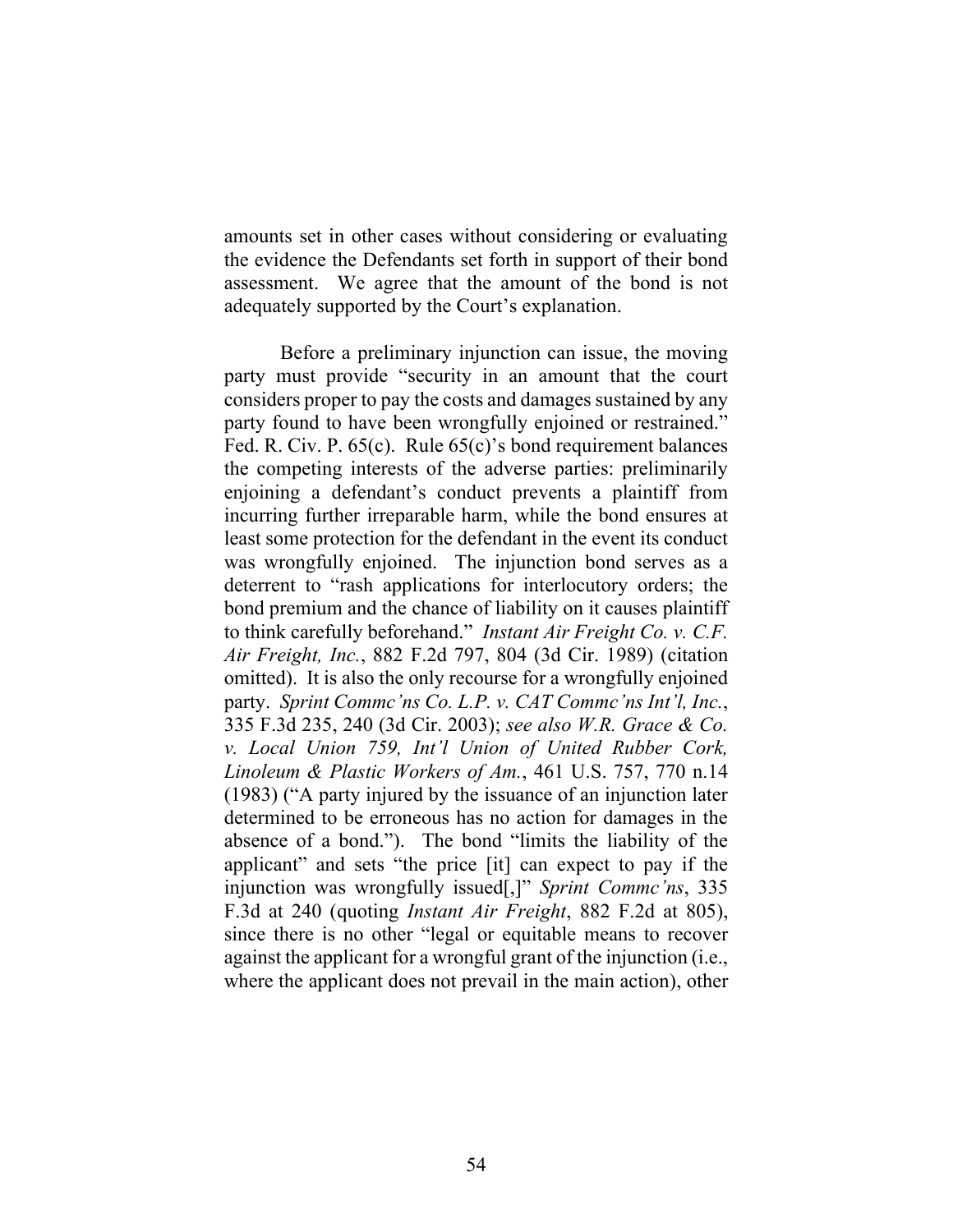than the bond." *Frank's GMC Truck Ctr., Inc. v. Gen. Motors Corp.*, 847 F.2d 100, 103 n.5 (3d Cir. 1988).

Realistically, that means the consequences of wrongfully enjoining a defendant could be dire if a district court were to significantly underestimate the economic impact of an injunction it issues. While that risk is offset to a degree by the high burden placed on the moving party to establish that an injunction is warranted, *id.* at 102 (recognizing that the grant of injunctive relief is an "extraordinary remedy, which should be granted only in limited circumstances" (citation omitted)), the risk remains, especially if the scope of the injunction is farreaching.36 District courts are therefore tasked with the

<sup>36</sup> Mallet contends that the risk of an errant ruling is a factor courts may use in setting the bond amount, explaining that "[t]he lower the risk of an injunction being wrongfully enjoined, the more appropriate a lower bond amount." (Answering Br. at 73-74 (citing *Ark. Best Corp. v. Carolina Freight Corp.*, 60 F. Supp. 2d 517, 518 (W.D.N.C. 1999)). Mallet then points to the time spent litigating this case, as well as the volume of briefing and testimony leading up to the issuance of the injunction to support its assertion that there was a "limited risk" that the injunction was wrongfully issued and, therefore, that the \$500,000 bond correctly accounted for that limited risk. (Answering. Br. at. 74.) We disagree. While it is true that the preliminary injunction standard's heavy burden reduces the risk of wrongful enjoinment, the purpose of the bond is still to build in protections for the enjoined, given the risks that inherently arise from the expedited and preliminary nature of the proceedings. *See Kos Pharms., Inc.*, 369 F.3d at 710 (recognizing that "district courts must exercise their discretion on an expedited basis in deciding whether to grant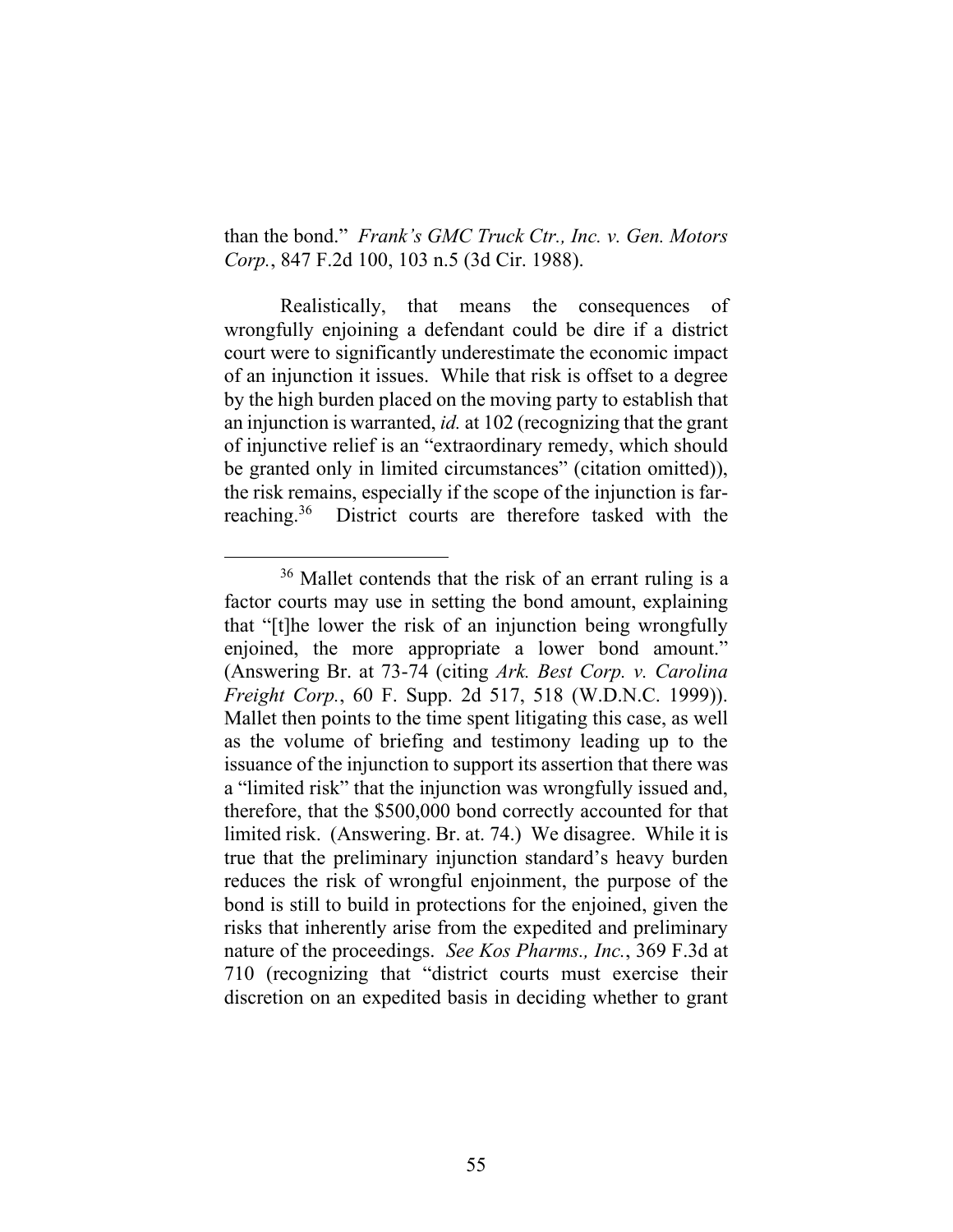responsibility of accounting for the factual circumstances of the parties and tying the scope of the injunction to the bond amount it decides to set. Because setting the bond amount – like the preceding decision to order injunctive relief – "is almost always based on an abbreviated set of facts" that "requir[e] a delicate balancing" of the adverse parties' competing interests, the decision rests within the district court's sound discretion. *See U.S. Steel Corp. v. Fraternal Ass'n of Steelhaulers*, 431 F.2d 1046, 1048 (3d Cir. 1970).

The deference we accord a district court to "mold its decree to meet the exigencies of the particular case" is not, however, unlimited. *Trump v. Int'l Refugee Assistance* 

preliminary relief"); *U.S. Steel Corp. v. Fraternal Ass'n of Steelhaulers*, 431 F.2d 1046, 1048 (3d Cir. 1970) ("[T]he grant or denial of a preliminary injunction is almost always based on an abbreviated set of facts[.]"). To strip those built-in protections from the Defendants at this early stage of the litigation negates the very reason for requiring a bond and stands in tension with the standard for setting the bond amount – which measures compensable harm based on the *presumption* of wrongful enjoinment, *not the likelihood* of wrongful enjoinment. *See Kos Pharm., Inc.*, 369 F.3d at 732 n.28. Moreover, the size of the preliminary injunction record does not negate the preliminary nature of the proceedings. We cannot assume that the size of the record indicates the extent of remaining evidence that may be uncovered during discovery, nor do we see a basis for assuming there is an inverse relationship between the size of a preliminary injunction record and the level of risk that a defendant will be wrongfully enjoined.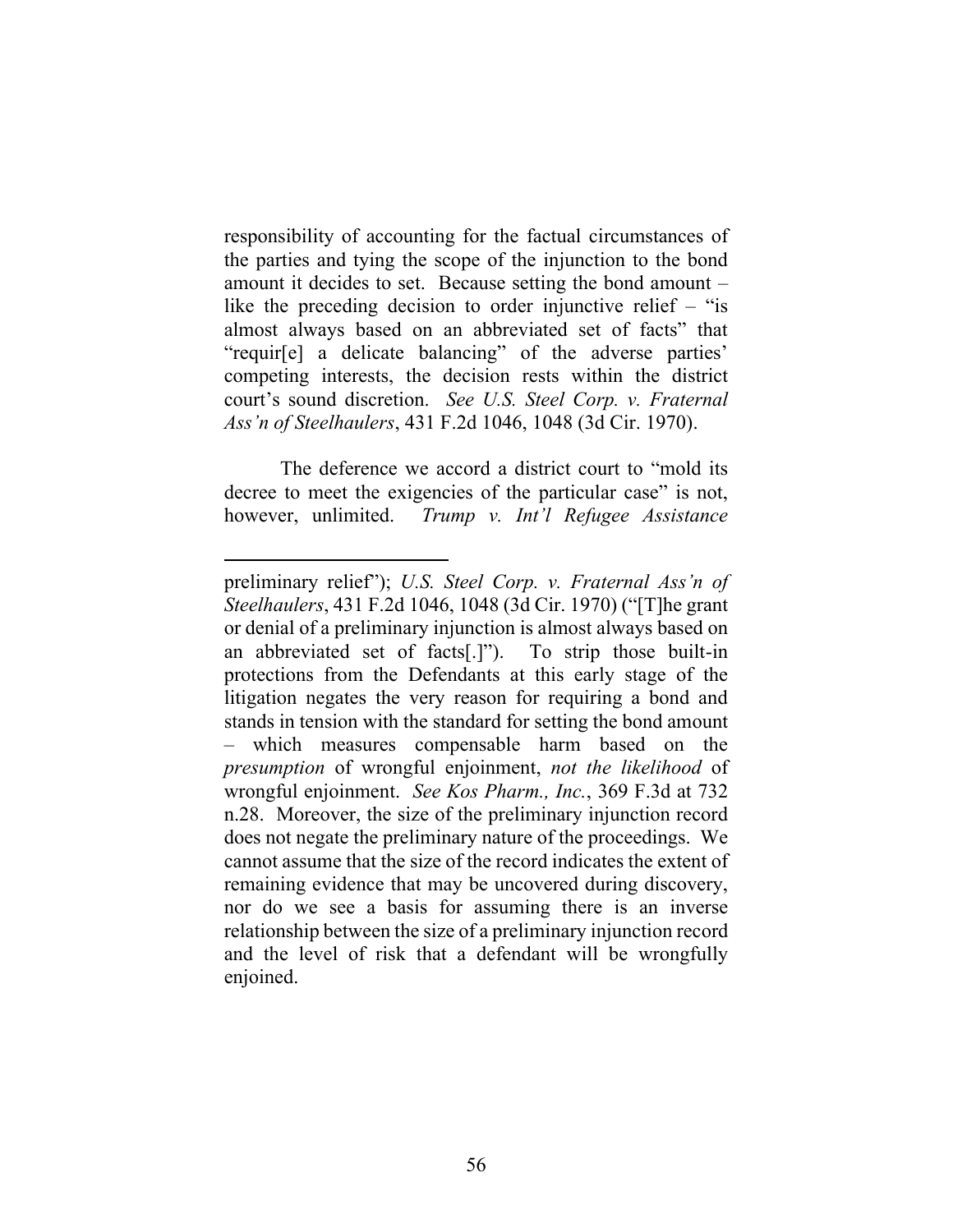*Project*, 137 S. Ct. 2080, 2087 (2017) (quoting 11A C. Wright, A. Miller, & M. Kane, *Federal Practice and Procedure* § 2947, at 115 (3d ed. 2013)). District courts should engage in a case-specific analysis that accounts for the factual circumstances of the parties, the nature of the case and competing harms, and the scope and potential impact of the injunction, and they should place on the record their reasons for setting a bond amount, so as to provide a meaningful basis for appellate review. *Cf. Coyne-Delany Co., Inc. v. Cap. Dev. Bd.*, 717 F.2d 385, 392 (7th Cir. 1983) ("[T]he ingredients of a proper decision are objective factors—such as the resources of the parties, the defendant's efforts or lack thereof to mitigate his damages, and the outcome of the underlying suit accessible to the judgment of a reviewing court. … [T]he district court's decision cannot stand" when "it fails to consider and evaluate the full range of factors … that would be relevant under the proper standard[.]").

Here, the District Court's stated reason that a \$500,000 bond was "reasonable, proper[,] and sufficient" was that \$500,000 was "toward the high-end of those [bonds] to have been imposed" in similar cases.<sup>37</sup> (J.A. at 45 n.2.) And it

<sup>&</sup>lt;sup>37</sup> The District Court "surveyed federal court decisions" in like cases, from across the country," but there is nothing in the record or the Court's decision indicating the number of cases surveyed, any case names or citations, or how the Court determined which decisions to include in its set of purportedly similar cases. (J.A. at 45 n.2.) So assuming that a survey of "like cases" might inform a court's exercise of discretion in setting a bond amount, the absence of any information about the content of that survey in this case remains a problem. And in the absence of that information, we cannot conclude that the